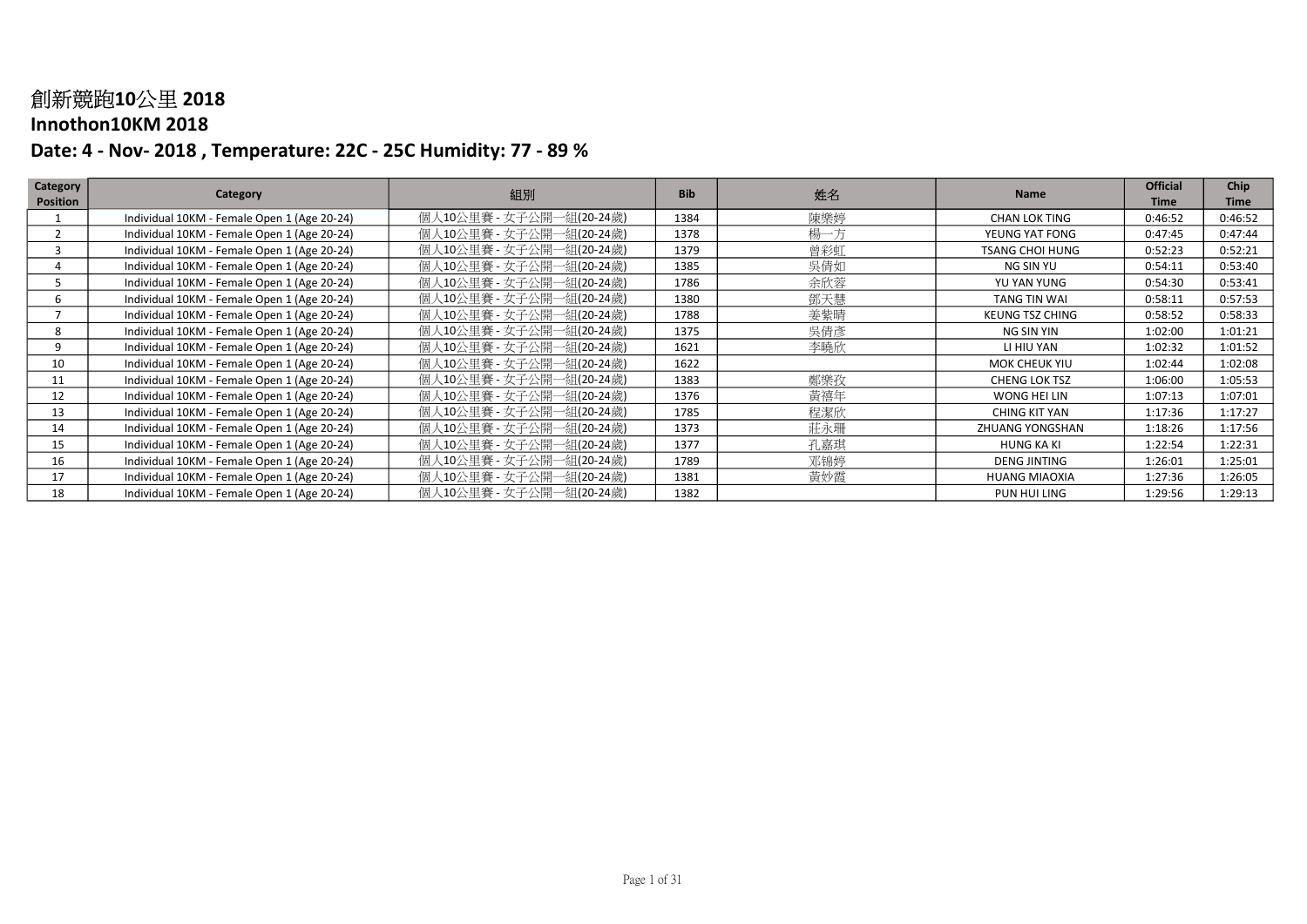### Innothon10KM 2018

| <b>Category</b><br><b>Position</b> | Category                                    | 組別                       | <b>Bib</b> | 姓名  | <b>Name</b>              | <b>Official</b><br><b>Time</b> | Chip<br><b>Time</b> |
|------------------------------------|---------------------------------------------|--------------------------|------------|-----|--------------------------|--------------------------------|---------------------|
| 1                                  | Individual 10KM - Female Open 2 (Age 25-29) | 個人10公里賽 - 女子公開二組(25-29歳) | 1396       | 余穎曦 | YU WING HAY              | 0:42:03                        | 0:42:03             |
| $\overline{2}$                     | Individual 10KM - Female Open 2 (Age 25-29) | 個人10公里賽 - 女子公開二組(25-29歳) | 1394       | 李嘉敏 | LEE KA MAN               | 0:44:34                        | 0:44:33             |
| 3                                  | Individual 10KM - Female Open 2 (Age 25-29) | 個人10公里賽 - 女子公開二組(25-29歳) | 1393       | 侯嘉欣 | <b>HAU KA YAN</b>        | 0:45:06                        | 0:45:04             |
| 4                                  | Individual 10KM - Female Open 2 (Age 25-29) | 個人10公里賽 - 女子公開二組(25-29歲) | 1632       |     | SHUM MANDY HILARY        | 0:47:18                        | 0:47:15             |
| 5                                  | Individual 10KM - Female Open 2 (Age 25-29) | 個人10公里賽 - 女子公開二組(25-29歳) | 1391       | 黃嘉利 | WONG KA LEE              | 0:49:39                        | 0:49:37             |
| 6                                  | Individual 10KM - Female Open 2 (Age 25-29) | 個人10公里賽 - 女子公開二組(25-29歳) | 1636       | 吕柳媚 | LU LIUMEI                | 0:50:28                        | 0:50:19             |
| $\overline{7}$                     | Individual 10KM - Female Open 2 (Age 25-29) | 個人10公里賽 - 女子公開二組(25-29歲) | 1790       | 陳洛茵 | <b>CHAN LOK YAN</b>      | 0:52:07                        | 0:52:06             |
| 8                                  | Individual 10KM - Female Open 2 (Age 25-29) | 個人10公里賽 - 女子公開二組(25-29歲) | 1625       | 譚佩君 | TAM PUI KWAN             | 0:56:30                        | 0:56:05             |
| 9                                  | Individual 10KM - Female Open 2 (Age 25-29) | 個人10公里賽 - 女子公開二組(25-29歲) | 1629       |     | YUNG YUK WA              | 0:57:08                        | 0:56:15             |
| 10                                 | Individual 10KM - Female Open 2 (Age 25-29) | 個人10公里賽 - 女子公開二組(25-29歳) | 1630       | 關穎晞 | <b>KWAN WING HEI</b>     | 0:58:06                        | 0:57:40             |
| 11                                 | Individual 10KM - Female Open 2 (Age 25-29) | 個人10公里賽 - 女子公開二組(25-29歲) | 1793       | 張迪敏 | <b>CHEUNG TIK MAN</b>    | 0:58:43                        | 0:58:26             |
| 12                                 | Individual 10KM - Female Open 2 (Age 25-29) | 個人10公里賽 - 女子公開二組(25-29歳) | 1390       | 王秋萍 | WONG CHAU PING           | 0:58:48                        | 0:58:32             |
| 13                                 | Individual 10KM - Female Open 2 (Age 25-29) | 個人10公里賽 - 女子公開二組(25-29歲) | 1399       | 黎藹琪 | LAI OI KI BERNADETTE     | 1:00:51                        | 1:00:08             |
| 14                                 | Individual 10KM - Female Open 2 (Age 25-29) | 個人10公里賽 - 女子公開二組(25-29歳) | 1401       |     | AU LOK YIU               | 1:02:30                        | 1:02:08             |
| 15                                 | Individual 10KM - Female Open 2 (Age 25-29) | 個人10公里賽 - 女子公開二組(25-29歲) | 1628       | 石欣蒨 | <b>SHEK YAN SIN</b>      | 1:05:20                        | 1:04:28             |
| 16                                 | Individual 10KM - Female Open 2 (Age 25-29) | 個人10公里賽 - 女子公開二組(25-29歳) | 1792       |     | <b>APRIL ROSE GARCIA</b> | 1:05:24                        | 1:05:03             |
| 17                                 | Individual 10KM - Female Open 2 (Age 25-29) | 個人10公里賽 - 女子公開二組(25-29歲) | 1633       | 胡依靜 | WU YEE CHING             | 1:06:28                        | 1:05:52             |
| 18                                 | Individual 10KM - Female Open 2 (Age 25-29) | 個人10公里賽 - 女子公開二組(25-29歳) | 1402       | 吳穎琪 | <b>NG WING</b>           | 1:06:45                        | 1:04:11             |
| 19                                 | Individual 10KM - Female Open 2 (Age 25-29) | 個人10公里賽 - 女子公開二組(25-29歲) | 1795       | 黃冬萍 | WONG TUNG PING           | 1:09:22                        | 1:08:57             |
| 20                                 | Individual 10KM - Female Open 2 (Age 25-29) | 個人10公里賽 - 女子公開二組(25-29歲) | 1637       | 刘海芳 | LIU HAIFANG              | 1:09:34                        | 1:09:23             |
| 21                                 | Individual 10KM - Female Open 2 (Age 25-29) | 個人10公里賽 - 女子公開二組(25-29歲) | 1389       | 連悅彤 | LIN YUET TUNG REZAN      | 1:11:50                        | 1:11:04             |
| 22                                 | Individual 10KM - Female Open 2 (Age 25-29) | 個人10公里賽 - 女子公開二組(25-29歳) | 1626       |     | YUEN HIU TUNG            | 1:12:11                        | 1:11:18             |
| 23                                 | Individual 10KM - Female Open 2 (Age 25-29) | 個人10公里賽 - 女子公開二組(25-29歲) | 1627       |     | <b>CHONG TUNG TING</b>   | 1:12:26                        | 1:11:33             |
| 24                                 | Individual 10KM - Female Open 2 (Age 25-29) | 個人10公里賽 - 女子公開二組(25-29歳) | 1400       | 馮嘉盈 | <b>FUNG KA YING</b>      | 1:13:15                        | 1:12:57             |
| 25                                 | Individual 10KM - Female Open 2 (Age 25-29) | 個人10公里賽 - 女子公開二組(25-29歲) | 1398       | 張凱雁 | <b>CHEUNG HOI NGAN</b>   | 1:14:29                        | 1:14:15             |
| 26                                 | Individual 10KM - Female Open 2 (Age 25-29) | 個人10公里賽 - 女子公開二組(25-29歲) | 1388       | 馮菓茵 | <b>FUNG KWO YAN</b>      | 1:14:41                        | 1:13:59             |
| 27                                 | Individual 10KM - Female Open 2 (Age 25-29) | 個人10公里賽 - 女子公開二組(25-29歳) | 1631       |     | CHAN WING HAN            | 1:16:04                        | 1:15:27             |
| 28                                 | Individual 10KM - Female Open 2 (Age 25-29) | 個人10公里賽 - 女子公開二組(25-29歳) | 1512       |     | Ho Brianca Yan Ting      | 1:21:17                        | 1:20:20             |
| 29                                 | Individual 10KM - Female Open 2 (Age 25-29) | 個人10公里賽 - 女子公開二組(25-29歳) | 1634       | 連荷露 | LIN ZHANG HELEN          | 1:26:45                        | 1:26:32             |
| 30                                 | Individual 10KM - Female Open 2 (Age 25-29) | 個人10公里賽 - 女子公開二組(25-29歲) | 1397       |     | PUN YUK MEI YUMI         | 1:29:56                        | 1:29:13             |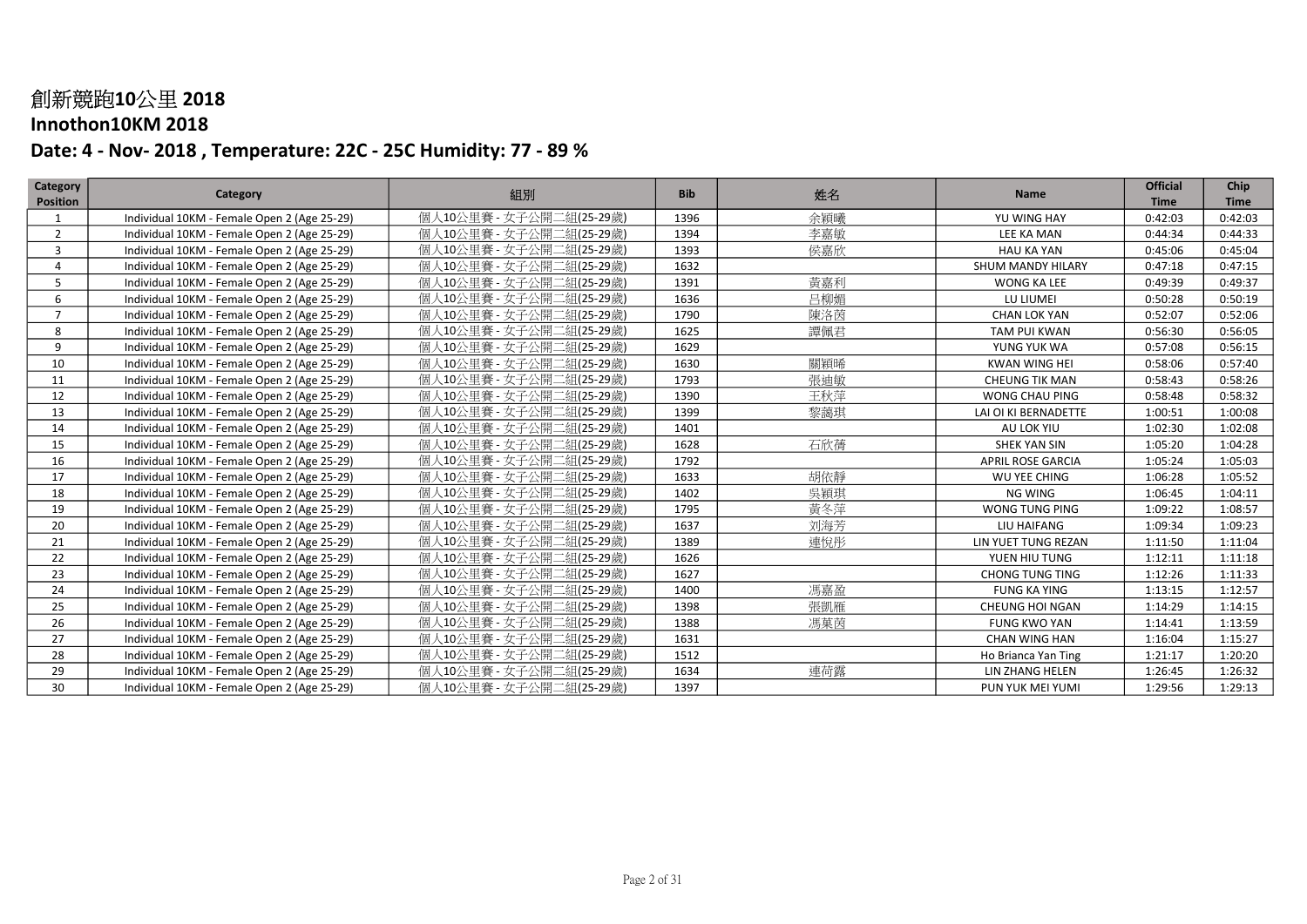#### Innothon10KM 2018

| Category        | Category                                    | 組別                       | <b>Bib</b> | 姓名  | <b>Name</b>            | <b>Official</b> | <b>Chip</b> |
|-----------------|---------------------------------------------|--------------------------|------------|-----|------------------------|-----------------|-------------|
| <b>Position</b> |                                             |                          |            |     |                        | <b>Time</b>     | <b>Time</b> |
|                 | Individual 10KM - Female Open 3 (Age 30-34) | 個人10公里賽 - 女子公開三組(30-34歳) | 1640       |     | <b>CHEUNG JENNIFER</b> | 0:46:24         | 0:46:22     |
|                 | Individual 10KM - Female Open 3 (Age 30-34) | 個人10公里賽 - 女子公開三組(30-34歳) | 1412       |     | NG KA MAN CARMAN       | 0:49:55         | 0:49:49     |
|                 | Individual 10KM - Female Open 3 (Age 30-34) | 個人10公里賽 - 女子公開三組(30-34歲) | 1404       |     | CHAN KAR YING          | 0:53:27         | 0:53:25     |
|                 | Individual 10KM - Female Open 3 (Age 30-34) | 個人10公里賽 - 女子公開三組(30-34歲) | 1641       |     | WAT LAI YEE WINNIE     | 0:53:50         | 0:53:43     |
|                 | Individual 10KM - Female Open 3 (Age 30-34) | 個人10公里賽 - 女子公開三組(30-34歳) | 1799       | 吳麗麗 | NG LAI LAI, CHARLOTTE  | 0:55:14         | 0:55:03     |
| 6.              | Individual 10KM - Female Open 3 (Age 30-34) | 個人10公里賽 - 女子公開三組(30-34歳) | 1638       | 左媛  | <b>ZUO YUAN</b>        | 0:58:16         | 0:58:03     |
|                 | Individual 10KM - Female Open 3 (Age 30-34) | 個人10公里賽 - 女子公開三組(30-34歲) | 1409       |     | <b>FUNG TSZ YAN</b>    | 1:00:05         | 1:00:00     |
| 8               | Individual 10KM - Female Open 3 (Age 30-34) | 個人10公里賽 - 女子公開三組(30-34歳) | 1416       | 羅珊珊 | <b>LAW SHAN SHAN</b>   | 1:02:27         | 1:02:01     |
| 9               | Individual 10KM - Female Open 3 (Age 30-34) | 個人10公里賽 - 女子公開三組(30-34歳) | 1642       | 龚亚平 | <b>GONG YAPING</b>     | 1:05:35         | 1:05:23     |
| 10              | Individual 10KM - Female Open 3 (Age 30-34) | 個人10公里賽 - 女子公開三組(30-34歲) | 1406       | 余加玲 | YU KA LING             | 1:08:21         | 1:07:30     |
| 11              | Individual 10KM - Female Open 3 (Age 30-34) | 個人10公里賽 - 女子公開三組(30-34歳) | 1403       |     | MO HOI TING            | 1:11:25         | 1:10:26     |
| 12              | Individual 10KM - Female Open 3 (Age 30-34) | 個人10公里賽 - 女子公開三組(30-34歳) | 1410       |     | <b>KO SANDY</b>        | 1:12:59         | 1:12:49     |
| 13              | Individual 10KM - Female Open 3 (Age 30-34) | 個人10公里賽 - 女子公開三組(30-34歲) | 1408       |     | <b>CHAN BONNIE</b>     | 1:14:32         | 1:13:46     |
| 14              | Individual 10KM - Female Open 3 (Age 30-34) | 個人10公里賽 - 女子公開三組(30-34歳) | 1415       | 李曉嵐 | LI KARLI               | 1:15:04         | 1:14:13     |
| 15              | Individual 10KM - Female Open 3 (Age 30-34) | 個人10公里賽 - 女子公開三組(30-34歲) | 1798       | 陳欣娜 | 陳 欣娜                   | 1:16:12         | 1:16:04     |
| 16              | Individual 10KM - Female Open 3 (Age 30-34) | 個人10公里賽 - 女子公開三組(30-34歲) | 1407       | 楊寧  | YANG NING              | 1:18:02         | 1:17:10     |
| 17              | Individual 10KM - Female Open 3 (Age 30-34) | 個人10公里賽 - 女子公開三組(30-34歲) | 1411       |     | WAN CHING MAN          | 1:18:25         | 1:17:58     |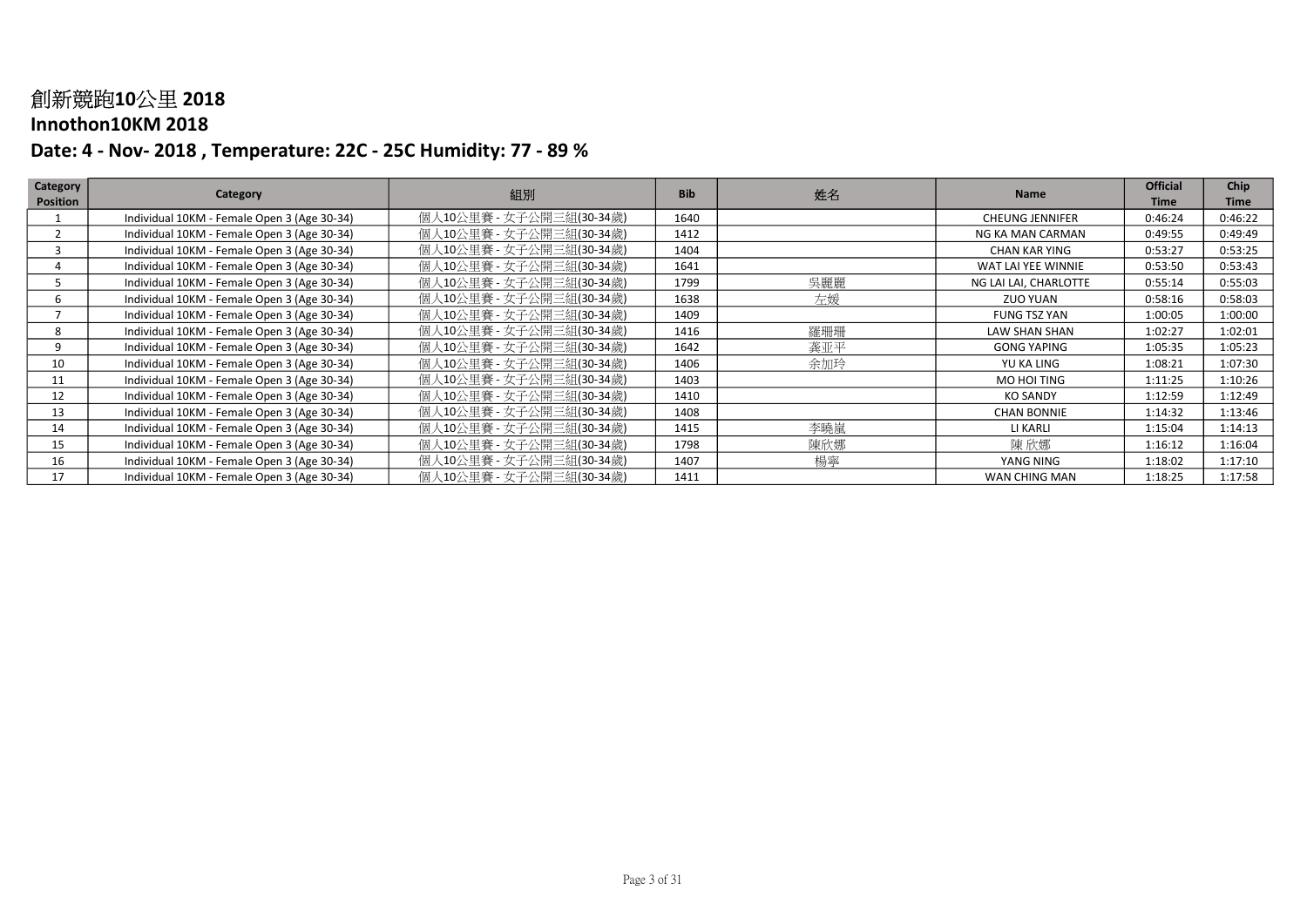#### Innothon10KM 2018

| Category        | Category                                    | 組別                       | <b>Bib</b> | 姓名      | <b>Name</b>              | <b>Official</b> | Chip        |
|-----------------|---------------------------------------------|--------------------------|------------|---------|--------------------------|-----------------|-------------|
| <b>Position</b> |                                             |                          |            |         |                          | <b>Time</b>     | <b>Time</b> |
|                 | Individual 10KM - Female Open 4 (Age 35-39) | 個人10公里賽 - 女子公開四組(35-39歲) | 1420       |         | LAI SOPHIA               | 0:39:40         | 0:39:40     |
| $\overline{2}$  | Individual 10KM - Female Open 4 (Age 35-39) | 個人10公里賽 - 女子公開四組(35-39歲) | 1648       | 謝茵茵     | <b>TSE YAN YAN</b>       | 0:44:59         | 0:44:58     |
| 3               | Individual 10KM - Female Open 4 (Age 35-39) | 個人10公里賽 - 女子公開四組(35-39歳) | 1428       | Hay Kam | <b>KAM HAY</b>           | 0:45:16         | 0:45:15     |
|                 | Individual 10KM - Female Open 4 (Age 35-39) | 個人10公里賽 - 女子公開四組(35-39歲) | 1433       | 伍嘉怡     | NG KA YI                 | 0:51:26         | 0:51:21     |
|                 | Individual 10KM - Female Open 4 (Age 35-39) | 個人10公里賽 - 女子公開四組(35-39歲) | 1645       | 张晓君     | ZHANG XIAOJUN            | 0:52:51         | 0:52:40     |
| 6               | Individual 10KM - Female Open 4 (Age 35-39) | 個人10公里賽 - 女子公開四組(35-39歲) | 1431       | 黃家麗     | WONG KA LAI              | 0:53:30         | 0:53:25     |
|                 | Individual 10KM - Female Open 4 (Age 35-39) | 個人10公里賽 - 女子公開四組(35-39歲) | 1417       | 黃家雯     | <b>WONG CARMEN</b>       | 0:56:00         | 0:55:53     |
| 8               | Individual 10KM - Female Open 4 (Age 35-39) | 個人10公里賽 - 女子公開四組(35-39歲) | 1430       | Lam     | <b>WINNIE CHAU</b>       | 0:59:18         | 0:58:55     |
| 9               | Individual 10KM - Female Open 4 (Age 35-39) | 個人10公里賽 - 女子公開四組(35-39歲) | 1418       |         | <b>LEUNG MAN WAI</b>     | 1:00:09         | 0:59:34     |
| 10              | Individual 10KM - Female Open 4 (Age 35-39) | 個人10公里賽 - 女子公開四組(35-39歲) | 1644       | 李伟璇     | LI WEIXUAN               | 1:03:40         | 1:03:29     |
| 11              | Individual 10KM - Female Open 4 (Age 35-39) | 個人10公里賽 - 女子公開四組(35-39歲) | 1419       | 柯曉寰     | NGAW HIU WAN WINNIE      | 1:03:48         | 1:03:10     |
| 12              | Individual 10KM - Female Open 4 (Age 35-39) | 個人10公里賽 - 女子公開四組(35-39歳) | 1421       | 黃鳳儀     | WONG FONG YIING          | 1:05:39         | 1:05:12     |
| 13              | Individual 10KM - Female Open 4 (Age 35-39) | 個人10公里賽 - 女子公開四組(35-39歲) | 1437       | 盧苑心     | LO YUEN SUM              | 1:05:50         | 1:05:24     |
| 14              | Individual 10KM - Female Open 4 (Age 35-39) | 個人10公里賽 - 女子公開四組(35-39歲) | 1801       |         | YAN MEI YU               | 1:06:14         | 1:05:53     |
| 15              | Individual 10KM - Female Open 4 (Age 35-39) | 個人10公里賽 - 女子公開四組(35-39歳) | 1422       |         | YUEN FANNY               | 1:07:40         | 1:07:13     |
| 16              | Individual 10KM - Female Open 4 (Age 35-39) | 個人10公里賽 - 女子公開四組(35-39歲) | 1427       | 陳慧      | <b>CHAN HUI</b>          | 1:13:54         | 1:13:05     |
| 17              | Individual 10KM - Female Open 4 (Age 35-39) | 個人10公里賽 - 女子公開四組(35-39歳) | 1643       |         | SO WAI CHING             | 1:14:16         | 1:13:23     |
| 18              | Individual 10KM - Female Open 4 (Age 35-39) | 個人10公里賽 - 女子公開四組(35-39歳) | 1435       | 郭寶瑤     | <b>KWOK SUKI</b>         | 1:14:21         | 1:14:06     |
| 19              | Individual 10KM - Female Open 4 (Age 35-39) | 個人10公里賽 - 女子公開四組(35-39歳) | 1434       |         | <b>FUNG KIT WAH</b>      | 1:19:24         | 1:18:30     |
| 20              | Individual 10KM - Female Open 4 (Age 35-39) | 個人10公里賽 - 女子公開四組(35-39歳) | 1800       | 蕭靜雯     | SIU CHING MAN            | 1:25:33         | 1:25:08     |
| 21              | Individual 10KM - Female Open 4 (Age 35-39) | 個人10公里賽 - 女子公開四組(35-39歲) | 1646       | 汪华梅     | <b>WANG HUAMEI</b>       | 1:28:11         | 1:27:59     |
| 22              | Individual 10KM - Female Open 4 (Age 35-39) | 個人10公里賽 - 女子公開四組(35-39歲) | 1424       | 梁斯禮     | LEUNG SZE LAI, CHRISTINA | 1:35:55         | 1:34:58     |
| 23              | Individual 10KM - Female Open 4 (Age 35-39) | 個人10公里賽 - 女子公開四組(35-39歲) | 1423       | 陳莉雅     | <b>CHAN LINGA</b>        | 1:35:55         | 1:34:58     |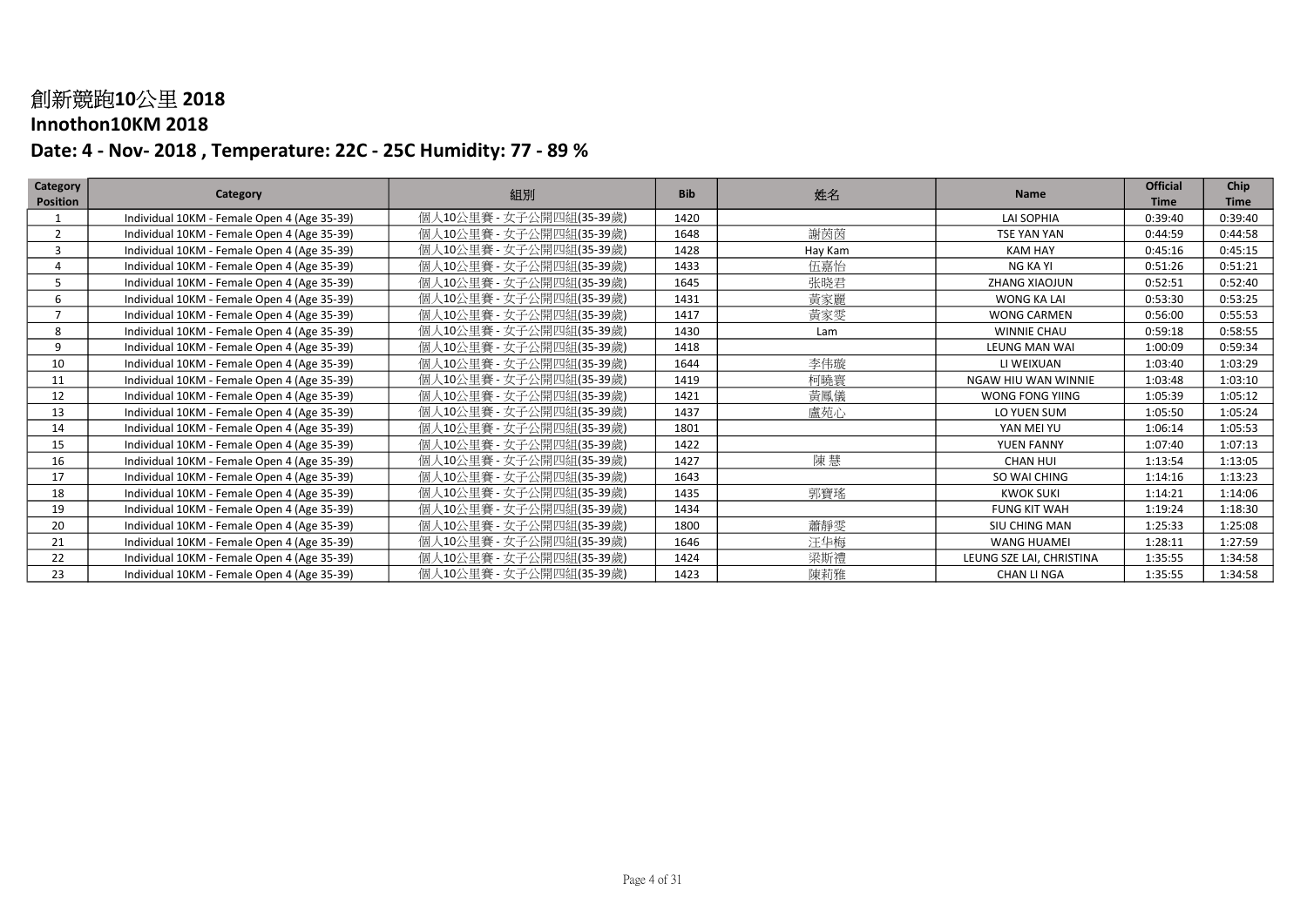#### Innothon10KM 2018

| Category        | Category                                    | 組別                       | <b>Bib</b> | 姓名         | <b>Name</b>            | <b>Official</b> | Chip        |
|-----------------|---------------------------------------------|--------------------------|------------|------------|------------------------|-----------------|-------------|
| <b>Position</b> |                                             |                          |            |            |                        | <b>Time</b>     | <b>Time</b> |
| -1              | Individual 10KM - Female Open 5 (Age 40-44) | 個人10公里賽 - 女子公開五組(40-44歲) | 1441       |            | AMY MUMFORD MUMFORD    | 0:40:27         | 0:40:27     |
| $\overline{2}$  | Individual 10KM - Female Open 5 (Age 40-44) | 個人10公里賽 - 女子公開五組(40-44歲) | 1804       |            | YEUNG YOLINDA          | 0:48:50         | 0:48:36     |
| $\overline{3}$  | Individual 10KM - Female Open 5 (Age 40-44) | 個人10公里賽 - 女子公開五組(40-44歲) | 1444       |            | <b>KWOK CHIK HA</b>    | 0:50:52         | 0:50:48     |
| 4               | Individual 10KM - Female Open 5 (Age 40-44) | 個人10公里賽 - 女子公開五組(40-44歲) | 1448       | 景明波        | <b>JING MINGBO</b>     | 0:52:14         | 0:52:10     |
| 5               | Individual 10KM - Female Open 5 (Age 40-44) | 個人10公里賽 - 女子公開五組(40-44歲) | 1447       | 鄒淑儀        | <b>CHOW SHUK YI</b>    | 0:53:44         | 0:53:36     |
| 6               | Individual 10KM - Female Open 5 (Age 40-44) | 個人10公里賽 - 女子公開五組(40-44歲) | 1805       |            | <b>KAN ELCO</b>        | 0:54:42         | 0:54:28     |
| $\overline{7}$  | Individual 10KM - Female Open 5 (Age 40-44) | 個人10公里賽 - 女子公開五組(40-44歲) | 1649       | 尹琳         | WAN LAM                | 0:57:26         | 0:56:43     |
| 8               | Individual 10KM - Female Open 5 (Age 40-44) | 個人10公里賽 - 女子公開五組(40-44歲) | 1446       | 胡凱儀        | HOI YEE WOO            | 0:59:50         | 0:59:10     |
| 9               | Individual 10KM - Female Open 5 (Age 40-44) | 個人10公里賽 - 女子公開五組(40-44歲) | 1651       |            | SCHROEDER MARY COLLEEN | 1:00:31         | 1:00:04     |
| 10              | Individual 10KM - Female Open 5 (Age 40-44) | 個人10公里賽 - 女子公開五組(40-44歲) | 1807       |            | SO PO LAM              | 1:00:44         | 1:00:40     |
| 11              | Individual 10KM - Female Open 5 (Age 40-44) | 個人10公里賽 - 女子公開五組(40-44歲) | 1808       | 莊麗嬌        | CHONG LAI KIU          | 1:01:07         | 1:00:32     |
| 12              | Individual 10KM - Female Open 5 (Age 40-44) | 個人10公里賽 - 女子公開五組(40-44歲) | 1653       | 陳嘉麗        | <b>TAN KAR LIE</b>     | 1:01:41         | 1:01:24     |
| 13              | Individual 10KM - Female Open 5 (Age 40-44) | 個人10公里賽 - 女子公開五組(40-44歲) | 1442       |            | WONG WAN YIN           | 1:03:31         | 1:02:30     |
| 14              | Individual 10KM - Female Open 5 (Age 40-44) | 個人10公里賽 - 女子公開五組(40-44歲) | 1450       | 吳美萱        | <b>NG MAY</b>          | 1:06:35         | 1:06:05     |
| 15              | Individual 10KM - Female Open 5 (Age 40-44) | 個人10公里賽 - 女子公開五組(40-44歲) | 1449       | 史詠彤        | SZE WING TUNG AMY      | 1:07:18         | 1:07:12     |
| 16              | Individual 10KM - Female Open 5 (Age 40-44) | 個人10公里賽 - 女子公開五組(40-44歲) | 1803       | 林玉華        | <b>LAM YUK WAH</b>     | 1:08:37         | 1:08:26     |
| 17              | Individual 10KM - Female Open 5 (Age 40-44) | 個人10公里賽 - 女子公開五組(40-44歲) | 1438       |            | <b>GADOT CHERRY</b>    | 1:08:39         | 1:08:16     |
| 18              | Individual 10KM - Female Open 5 (Age 40-44) | 個人10公里賽 - 女子公開五組(40-44歲) | 1445       |            | <b>NG AKANE</b>        | 1:10:33         | 1:09:43     |
| 19              | Individual 10KM - Female Open 5 (Age 40-44) | 個人10公里賽 - 女子公開五組(40-44歲) | 1652       | 梁順意        | LEONG SON I            | 1:11:26         | 1:11:16     |
| 20              | Individual 10KM - Female Open 5 (Age 40-44) | 個人10公里賽 - 女子公開五組(40-44歲) | 1440       |            | <b>CHAN CAROL</b>      | 1:11:31         | 1:10:46     |
| 21              | Individual 10KM - Female Open 5 (Age 40-44) | 個人10公里賽 - 女子公開五組(40-44歲) | 1443       | 石麗娟        | SHEK LAI KUEN          | 1:13:53         | 1:13:23     |
| 22              | Individual 10KM - Female Open 5 (Age 40-44) | 個人10公里賽 - 女子公開五組(40-44歲) | 1650       |            | LEUNG YEE KING         | 1:14:14         | 1:14:03     |
| 23              | Individual 10KM - Female Open 5 (Age 40-44) | 個人10公里賽 - 女子公開五組(40-44歲) | 1802       |            | HAU HUEN TING ELSIE    | 1:15:52         | 1:14:58     |
| 24              | Individual 10KM - Female Open 5 (Age 40-44) | 個人10公里賽 - 女子公開五組(40-44歲) | 1439       | connie yip | <b>CONNIE CONNIE</b>   | 1:18:11         | 1:17:18     |
| 25              | Individual 10KM - Female Open 5 (Age 40-44) | 個人10公里賽 - 女子公開五組(40-44歲) | 1452       | 陳寶珊        | <b>CHAN EMILY</b>      | 1:22:43         | 1:22:35     |
| <b>DNF</b>      | Individual 10KM - Female Open 5 (Age 40-44) | 個人10公里賽 - 女子公開五組(40-44歲) | 1654       | 林乐娜        | LIN LENA               |                 |             |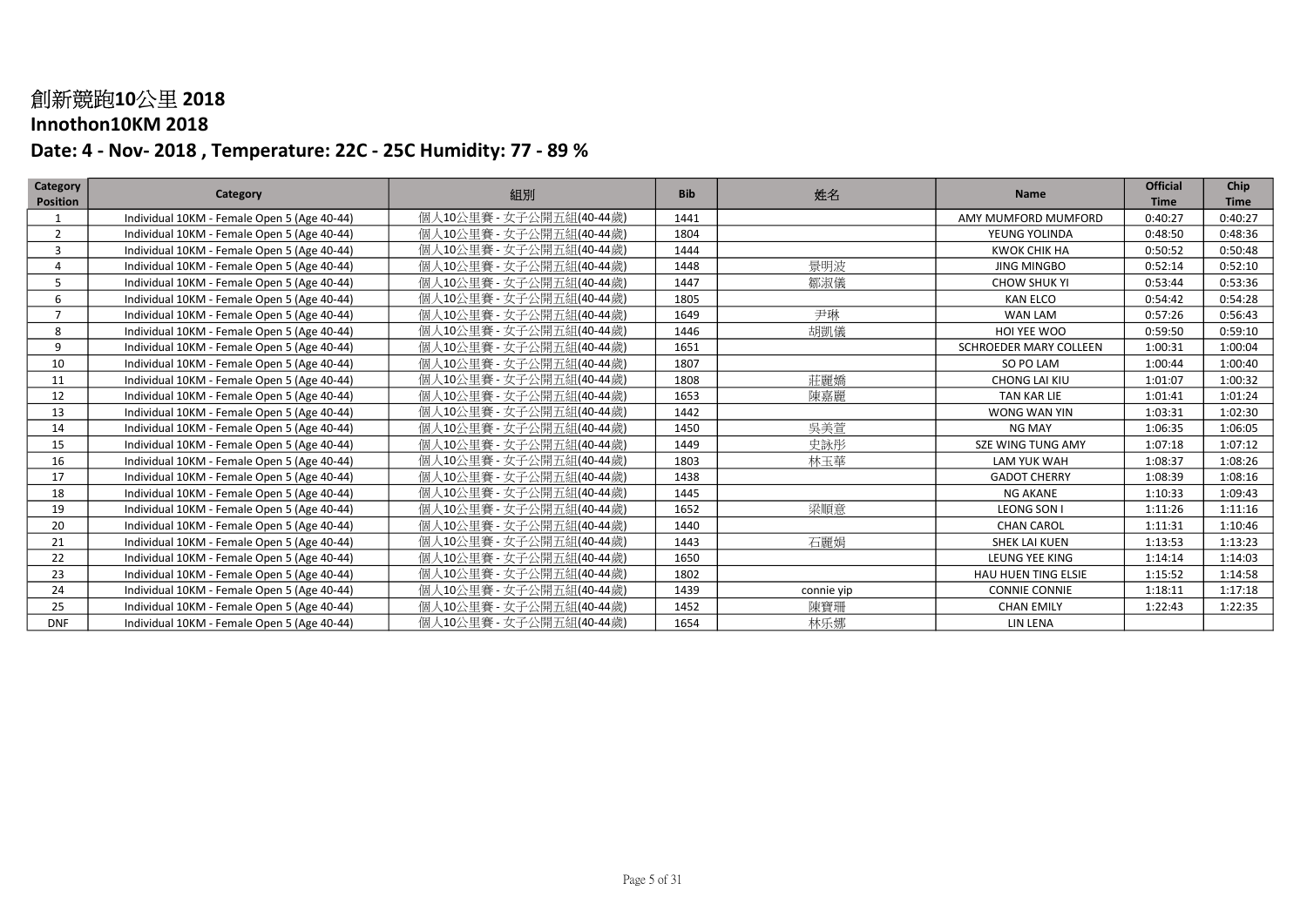#### Innothon10KM 2018

| Category<br><b>Position</b> | Category                                      | 組別                            | <b>Bib</b> | 姓名           | Name                   | <b>Official</b><br><b>Time</b> | Chip<br><b>Time</b> |
|-----------------------------|-----------------------------------------------|-------------------------------|------------|--------------|------------------------|--------------------------------|---------------------|
|                             | Individual 10KM - Female Senior 1 (Age 45-49) | -組(45-49歲)<br>個人10公里賽 - 女子先進  | 1657       | <b>KAREN</b> | LUI SHUK HAN           | 0:46:37                        | 0:46:37             |
| $\overline{2}$              | Individual 10KM - Female Senior 1 (Age 45-49) | 個人10公里賽 - 女子先進一組(45-49歳)      | 1470       | 石海慧          | <b>SHEK FIONA</b>      | 0:47:32                        | 0:47:30             |
| 3                           | Individual 10KM - Female Senior 1 (Age 45-49) | 個人10公里賽 - 女子先進一組(45-49歳)      | 1464       |              | LIANG SHI QIONG        | 0:49:35                        | 0:49:35             |
| 4                           | Individual 10KM - Female Senior 1 (Age 45-49) | 個人10公里賽 - 女子先進一組(45-49歳)      | 1811       | 劉芷清          | LAU TSZ CHING          | 0:49:39                        | 0:49:37             |
| 5                           | Individual 10KM - Female Senior 1 (Age 45-49) | 個人10公里賽 - 女子先進一組(45-49歳)      | 1460       |              | NG LISA                | 0:51:55                        | 0:51:54             |
| 6                           | Individual 10KM - Female Senior 1 (Age 45-49) | 個人10公里賽 - 女子先進一組(45-49歲)      | 1812       | 黃曉暉          | WONG HIU FAI           | 0:51:59                        | 0:51:55             |
| $\overline{7}$              | Individual 10KM - Female Senior 1 (Age 45-49) | 個人10公里賽 - 女子先進一組(45-49歳)      | 1455       |              | <b>SHUM BECKY</b>      | 0:52:40                        | 0:52:32             |
| 8                           | Individual 10KM - Female Senior 1 (Age 45-49) | 個人10公里賽 - 女子先進一組(45-49歳)      | 1462       | 陳師正          | <b>CHAN MARGARET</b>   | 0:55:05                        | 0:54:51             |
| 9                           | Individual 10KM - Female Senior 1 (Age 45-49) | 個人10公里賽 - 女子先進一組(45-49歳)      | 1453       | 曾婉思          | <b>TSANG YUEN SZE</b>  | 0:56:03                        | 0:55:55             |
| 10                          | Individual 10KM - Female Senior 1 (Age 45-49) | 個人10公里賽 - 女子先進一組(45-49歳)      | 1459       | 鄧文蘭          | <b>TANG MAN LAN</b>    | 0:57:35                        | 0:57:10             |
| 11                          | Individual 10KM - Female Senior 1 (Age 45-49) | 個人10公里賽 - 女子先進一組(45-49歳)      | 1463       | 向芳           | <b>XIANG FANG</b>      | 0:58:46                        | 0:58:24             |
| 12                          | Individual 10KM - Female Senior 1 (Age 45-49) | 個人10公里賽 - 女子先進一組(45-49歳)      | 1813       | 羅家茹          | LAW KA YU NOEL         | 0:59:07                        | 0:59:01             |
| 13                          | Individual 10KM - Female Senior 1 (Age 45-49) | 個人10公里賽 - 女子先進一組(45-49歲)      | 1474       | 曾穎詩          | <b>TSANG CARINA</b>    | 1:00:32                        | 1:00:16             |
| 14                          | Individual 10KM - Female Senior 1 (Age 45-49) | 個人10公里賽 - 女子先進一組(45-49歳)      | 1469       | 葉愛萍          | IP OI PING             | 1:03:30                        | 1:03:22             |
| 15                          | Individual 10KM - Female Senior 1 (Age 45-49) | 個人10公里賽 - 女子先進一組(45-49歳)      | 1454       | 王英里          | <b>WONG YING LEE</b>   | 1:05:26                        | 1:05:20             |
| 16                          | Individual 10KM - Female Senior 1 (Age 45-49) | 個人10公里賽 - 女子先進一組(45-49歳)      | 1475       | 高寶玲          | <b>KO PAULINE</b>      | 1:06:12                        | 1:05:46             |
| 17                          | Individual 10KM - Female Senior 1 (Age 45-49) | 個人10公里賽 - 女子先進一組(45-49歳)      | 1461       |              | SO YEE HAN             | 1:10:14                        | 1:09:53             |
| 18                          | Individual 10KM - Female Senior 1 (Age 45-49) | 個人10公里賽 - 女子先進一組(45-49歳)      | 1810       | 何翠姍          | 何翠姗                    | 1:16:12                        | 1:16:03             |
| 19                          | Individual 10KM - Female Senior 1 (Age 45-49) | 個人10公里賽 - 女子先進一組(45-49歳)      | 1660       | 魏青瑛          | <b>NGAI CHING YING</b> | 1:17:36                        | 1:16:48             |
| 20                          | Individual 10KM - Female Senior 1 (Age 45-49) | 個人10公里賽 - 女子先進一組(45-49歲)      | 1456       | 張偉珍          | <b>CHANG WAI CHUN</b>  | 1:19:24                        | 1:18:54             |
| 21                          | Individual 10KM - Female Senior 1 (Age 45-49) | 個人10公里賽 - 女子先進一組(45-49歳)      | 1465       | 陳小梅          | CHAN SIU MUI           | 1:20:15                        | 1:19:27             |
| 22                          | Individual 10KM - Female Senior 1 (Age 45-49) | 個人10公里賽 - 女子先進一組(45-49歳)      | 1466       | 伍芍縈          | NG CHUK YING PANDORA   | 1:20:59                        | 1:20:29             |
| 23                          | Individual 10KM - Female Senior 1 (Age 45-49) | 個人10公里賽 - 女子先進一組(45-49歳)      | 1656       | 鄭慧玲          | <b>CHENG WAI LING</b>  | 1:21:28                        | 1:20:25             |
| 24                          | Individual 10KM - Female Senior 1 (Age 45-49) | 個人10公里賽 - 女子先進一組(45-49歳)      | 1468       |              | YEUNG ANTONIA          | 1:28:15                        | 1:27:47             |
| 25                          | Individual 10KM - Female Senior 1 (Age 45-49) | 個人10公里賽 - 女子先進一組(45-49歳)      | 1655       |              | LO SUZ                 | 1:29:54                        | 1:29:43             |
| 26                          | Individual 10KM - Female Senior 1 (Age 45-49) | 個人10公里賽 - 女子先進一組(45-49歳)      | 1809       | 蔡美雲          | CHOY MEI WAN           | 1:38:02                        | 1:37:09             |
| 27                          | Individual 10KM - Female Senior 1 (Age 45-49) | 個人10公里賽 - 女子先進-<br>一組(45-49歲) | 1658       | 李煥明          | LEE WOON MING WENDY    | 1:38:08                        | 1:37:03             |
| 28                          | Individual 10KM - Female Senior 1 (Age 45-49) | 個人10公里賽 - 女子先進一組(45-49歲)      | 1457       | 梁艷萍          | LEUNG YIM PING         | 1:39:48                        | 1:39:23             |
| 29                          | Individual 10KM - Female Senior 1 (Age 45-49) | 個人10公里賽 - 女子先進一組(45-49歲)      | 1458       | 吳曉玲          | NG HIU LING            | 1:41:54                        | 1:41:30             |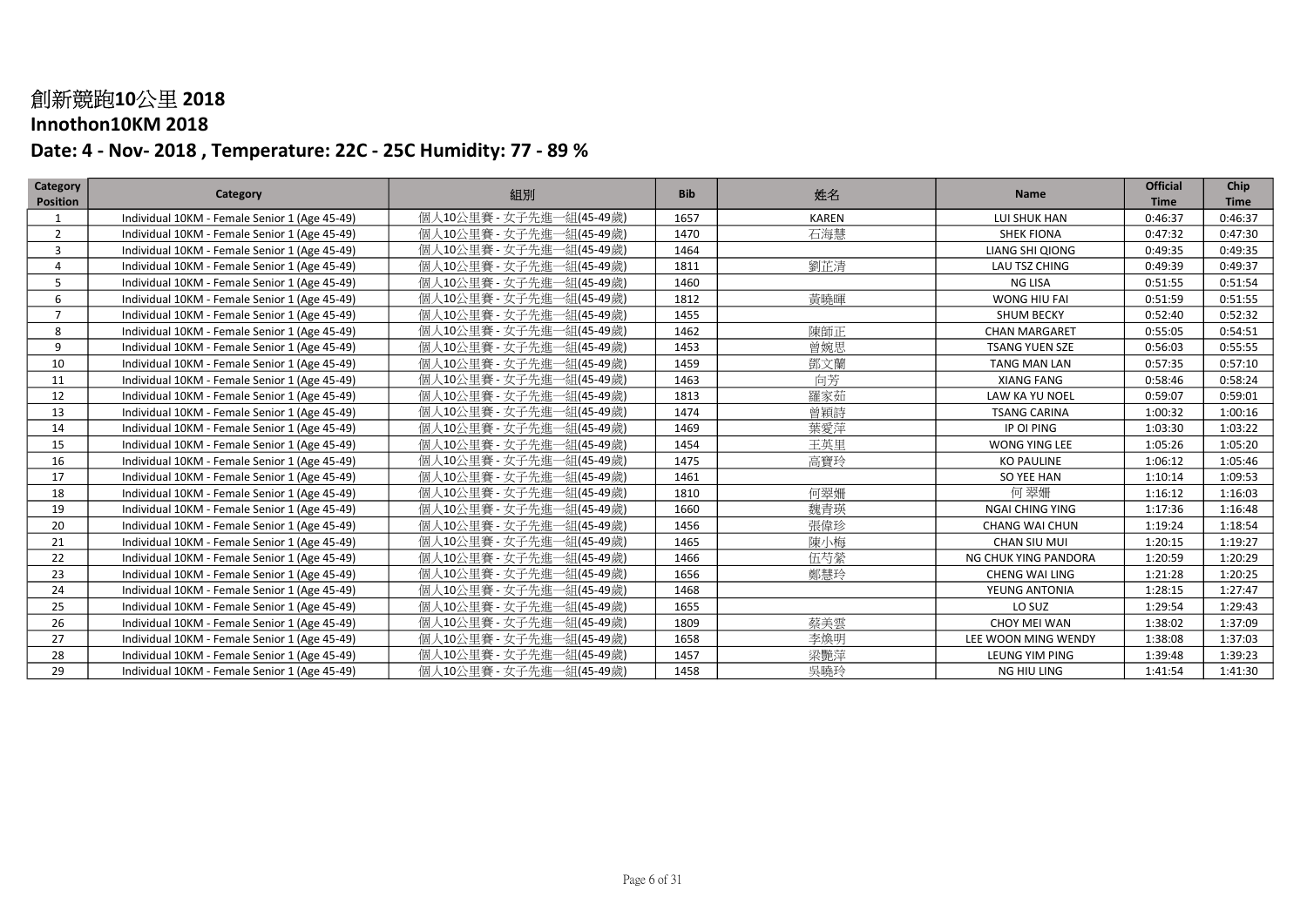### Innothon10KM 2018

| <b>Category</b> | Category                                            | 組別                            | <b>Bib</b> | 姓名              | Name                    | <b>Official</b> | Chip        |
|-----------------|-----------------------------------------------------|-------------------------------|------------|-----------------|-------------------------|-----------------|-------------|
| <b>Position</b> |                                                     |                               |            |                 |                         | <b>Time</b>     | <b>Time</b> |
|                 | Individual 10KM - Female Senior 2 (Age 50 or above) | 1組(50歲或以上<br>個人10公里賽 - 女子子先進  | 1486       |                 | <b>KONG ANGELINA</b>    | 0:44:46         | 0:44:45     |
| $\overline{2}$  | Individual 10KM - Female Senior 2 (Age 50 or above) | 個人10公里賽 - 女子子先進二組(50歳或以上)     | 1490       | 馮惠群             | FUNG WAI KWAN CINDY     | 0:51:41         | 0:51:41     |
| 3               | Individual 10KM - Female Senior 2 (Age 50 or above) | 個人10公里賽 - 女子子先進<br>二組(50歳或以上) | 1488       | 李佩琴             | LEE PUI KAM             | 0:52:26         | 0:52:25     |
| 4               | Individual 10KM - Female Senior 2 (Age 50 or above) | 個人10公里賽 - 女子子先進二組(50歳或以上      | 1494       | 張慈婷             | CHEUNG CHI TING TRACY   | 0:54:26         | 0:54:22     |
| 5               | Individual 10KM - Female Senior 2 (Age 50 or above) | 個人10公里賽 - 女子子先進二組(50歳或以上)     | 1487       |                 | <b>GREER BELINDA</b>    | 0:54:55         | 0:54:53     |
| 6               | Individual 10KM - Female Senior 2 (Age 50 or above) | 個人10公里賽 - 女子子先進二組(50歲或以上      | 1498       | 陳雅儀             | <b>CHAN ESTHER</b>      | 0:55:14         | 0:55:01     |
|                 | Individual 10KM - Female Senior 2 (Age 50 or above) | 個人10公里賽 - 女子子先進二組(50歲或以上      | 1495       | 鄭燕玲             | <b>CHIANG YIN LING</b>  | 0:58:12         | 0:58:04     |
| 8               | Individual 10KM - Female Senior 2 (Age 50 or above) | 個人10公里賽 - 女子子先進<br>二組(50歳或以上  | 1818       | 甘忟孏             | KAM MAN LAN MANDY       | 1:00:15         | 1:00:09     |
| 9               | Individual 10KM - Female Senior 2 (Age 50 or above) | 個人10公里賽 - 女子子先進二組(50歲或以上)     | 1479       |                 | <b>KWOK WAI LAN</b>     | 1:00:35         | 1:00:17     |
| 10              | Individual 10KM - Female Senior 2 (Age 50 or above) | 個人10公里賽 - 女子子先進<br>ニ組(50歳或以上) | 1493       |                 | <b>CHAN WAI MEI</b>     | 1:01:14         | 1:01:11     |
| 11              | Individual 10KM - Female Senior 2 (Age 50 or above) | 個人10公里賽 - 女子子先進二組(50歲或以上      | 1480       |                 | LEE MO KEE              | 1:02:17         | 1:02:09     |
| 12              | Individual 10KM - Female Senior 2 (Age 50 or above) | 個人10公里賽 - 女子子先進二組(50歲或以上)     | 1482       | 黃希鸞             | WONG HEI LUEN HELEN     | 1:02:27         | 1:02:07     |
| 13              | Individual 10KM - Female Senior 2 (Age 50 or above) | 個人10公里賽 - 女子子先進二組(50歲或以上      | 1489       |                 | <b>SY JANET</b>         | 1:02:46         | 1:02:39     |
| 14              | Individual 10KM - Female Senior 2 (Age 50 or above) | 個人10公里賽 - 女子子先進二組(50歲或以上)     | 1814       | 吳翠儀             | 吳翠儀                     | 1:02:49         | 1:02:45     |
| 15              | Individual 10KM - Female Senior 2 (Age 50 or above) | 個人10公里賽 - 女子子先進二組(50歲或以上)     | 1481       | 黃彩珍             | WONG CHOI CHUN          | 1:03:16         | 1:02:57     |
| 16              | Individual 10KM - Female Senior 2 (Age 50 or above) | 個人10公里賽 - 女子子先進二組(50歳或以上)     | 1476       |                 | <b>CHAN SHUI CHING</b>  | 1:03:40         | 1:03:24     |
| 17              | Individual 10KM - Female Senior 2 (Age 50 or above) | 個人10公里賽 - 女子子先進二組(50歲或以上)     | 1664       | 黃偉玲             | WONG WAI LING FIONA     | 1:05:30         | 1:05:26     |
| 18              | Individual 10KM - Female Senior 2 (Age 50 or above) | 個人10公里賽 - 女子子先進二組(50歲或以上)     | 1815       | 張銀美             | 張銀美                     | 1:06:23         | 1:06:17     |
| 19              | Individual 10KM - Female Senior 2 (Age 50 or above) | 個人10公里賽 - 女子子先進二組(50歳或以上)     | 1663       | 鄭潔儀             | CHENG KIT YEE IRIS      | 1:07:27         | 1:06:38     |
| 20              | Individual 10KM - Female Senior 2 (Age 50 or above) | 個人10公里賽 - 女子子先進二組(50歳或以上)     | 1816       | 劉玉琼             | 劉玉琼                     | 1:08:18         | 1:08:11     |
| 21              | Individual 10KM - Female Senior 2 (Age 50 or above) | 個人10公里賽 - 女子子先進二組(50歳或以上)     | 1661       |                 | CHAN YUEN HA FANNY      | 1:09:40         | 1:08:42     |
| 22              | Individual 10KM - Female Senior 2 (Age 50 or above) | 個人10公里賽 - 女子子先進<br>二組(50歳或以上  | 1817       | <b>MARIETTA</b> | <b>GACILAN MARIETTA</b> | 1:10:51         | 1:10:30     |
| 23              | Individual 10KM - Female Senior 2 (Age 50 or above) | 個人10公里賽 - 女子子先進二組(50歲或以上      | 1484       |                 | WONG YK JENNY           | 1:12:25         | 1:11:51     |
| 24              | Individual 10KM - Female Senior 2 (Age 50 or above) | 個人10公里賽 - 女子子先進二組(50歲或以上      | 1478       |                 | SANCHEZ EVANGELINE      | 1:13:18         | 1:12:57     |
| 25              | Individual 10KM - Female Senior 2 (Age 50 or above) | 個人10公里賽 - 女子子先進<br>二組(50歲或以上  | 1496       | 林惠俞             | LAM WAI YU              | 1:14:26         | 1:14:18     |
| 26              | Individual 10KM - Female Senior 2 (Age 50 or above) | 個人10公里賽 - 女子子先進<br>二組(50歳或以上  | 1485       | 朱齊好             | CHU CHAI HO             | 1:16:47         | 1:16:24     |
| 27              | Individual 10KM - Female Senior 2 (Age 50 or above) | 個人10公里賽 - 女子子先進<br>[組(50歳或以上) | 1491       | 劉趣鳴             | LIU QU MING             | 1:22:54         | 1:22:31     |
| 28              | Individual 10KM - Female Senior 2 (Age 50 or above) | 個人10公里賽 - 女子子先進二組(50歳或以上)     | 1483       | 謝翠紅             | TSE CHUI HUNG           | 1:28:36         | 1:28:07     |
| 29              | Individual 10KM - Female Senior 2 (Age 50 or above) | 個人10公里賽 - 女子子先進二組(50歲或以上      | 1497       | 蘇詠紅             | <b>SO HELEN</b>         | 1:32:57         | 1:32:01     |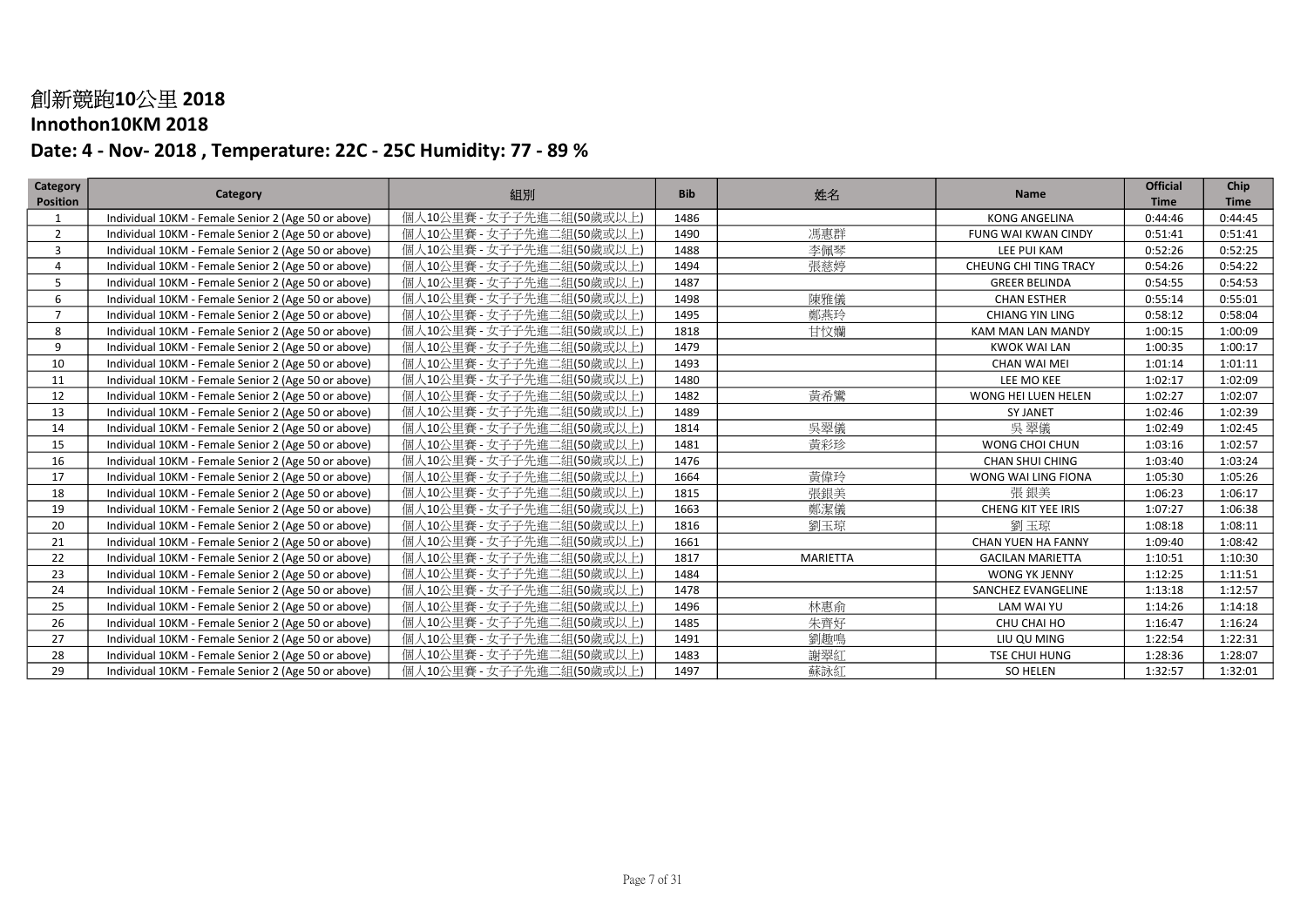### Innothon10KM 2018

| Category        | Category                                   | 組別                              | Bib  |         | <b>Name</b>         | <b>Official</b> | Chip        |
|-----------------|--------------------------------------------|---------------------------------|------|---------|---------------------|-----------------|-------------|
| <b>Position</b> |                                            |                                 |      | 灶仁      |                     | Time            | <b>Time</b> |
|                 | Individual 10KM - Female Youth (Age 16-19) | <b>_女子青年組(16-19歳)</b><br>10/八田塞 | 1372 | 号柱대     | <b>NG NICL</b>      | 0:51:01         | 0:50:55     |
|                 | Individual 10KM - Female Youth (Age 16-19) | 青年組(16-19歳)                     | 1371 | HH 上 XV | <b>CHAU JACINTA</b> | 0:57:40         | 0:57:37     |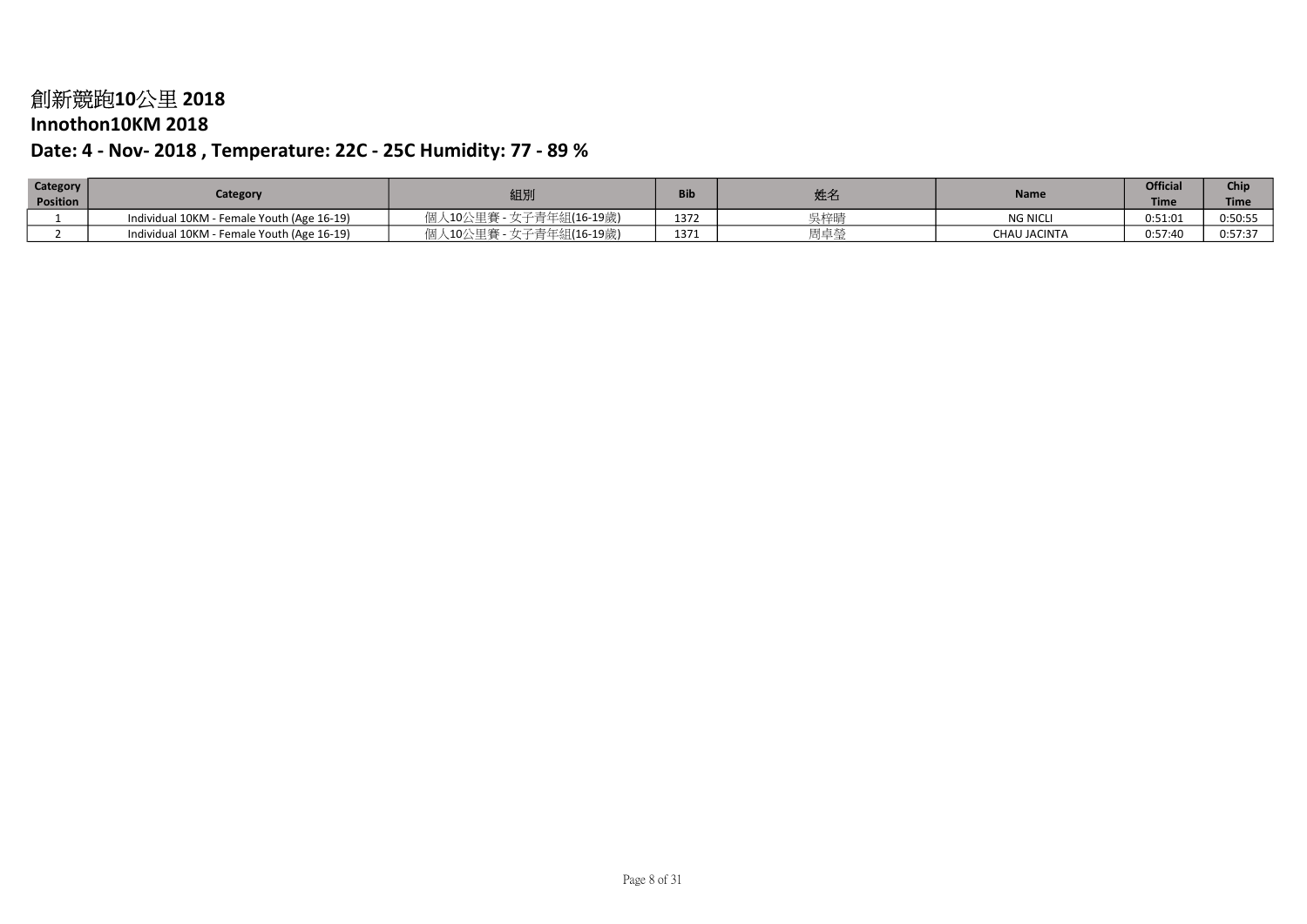### Innothon10KM 2018

| <b>Category</b> | Category                                  | 組別                            | <b>Bib</b> | 姓名  | <b>Name</b>           | <b>Official</b> | Chip        |
|-----------------|-------------------------------------------|-------------------------------|------------|-----|-----------------------|-----------------|-------------|
| <b>Position</b> |                                           |                               |            |     |                       | <b>Time</b>     | <b>Time</b> |
|                 | Individual 10KM - Male Open 1 (Age 20-24) | 個人10公里賽 - 男子公開-<br>-組(20-24歲) | 1683       | 陳家強 | <b>CHAN KA KEUNG</b>  | 0:38:17         | 0:38:17     |
| $\overline{2}$  | Individual 10KM - Male Open 1 (Age 20-24) | 個人10公里賽 - 男子公開-<br>一組(20-24歲) | 1017       | 姚尚然 | YIU SHEUNG YIN        | 0:38:37         | 0:38:35     |
| 3               | Individual 10KM - Male Open 1 (Age 20-24) | 個人10公里賽 - 男子公開-<br>一組(20-24歲) | 1027       | 曾敬文 | <b>TSANG KING NAN</b> | 0:39:17         | 0:39:15     |
| 4               | Individual 10KM - Male Open 1 (Age 20-24) | 個人10公里賽 - 男子公開-<br>一組(20-24歲) | 1019       |     | CHU HO TING           | 0:39:56         | 0:39:55     |
| 5               | Individual 10KM - Male Open 1 (Age 20-24) | 個人10公里賽 - 男子公開一組(20-24歲)      | 1012       | 梅畯然 | MUI CHUN YIN          | 0:42:53         | 0:42:53     |
| 6               | Individual 10KM - Male Open 1 (Age 20-24) | 個人10公里賽 - 男子公開一組(20-24歲)      | 1681       | 甄歷恒 | YUN LIK HANG          | 0:47:29         | 0:47:26     |
| $\overline{7}$  | Individual 10KM - Male Open 1 (Age 20-24) | 個人10公里賽 - 男子公開一組(20-24歳)      | 1507       | 歐國文 | AW KWOK MAN           | 0:47:49         | 0:47:02     |
| 8               | Individual 10KM - Male Open 1 (Age 20-24) | 個人10公里賽 - 男子公開一組(20-24歳)      | 1016       | 陳君銘 | <b>CHAN KWAN MING</b> | 0:48:26         | 0:47:34     |
| 9               | Individual 10KM - Male Open 1 (Age 20-24) | 個人10公里賽 - 男子公開一組(20-24歲)      | 1022       | 陸方皓 | <b>LUK RYAN</b>       | 0:54:06         | 0:53:10     |
| 10              | Individual 10KM - Male Open 1 (Age 20-24) | 個人10公里賽 - 男子公開一組(20-24歲)      | 1508       | 李火文 | LI FO MAN             | 0:55:16         | 0:54:39     |
| 11              | Individual 10KM - Male Open 1 (Age 20-24) | 個人10公里賽 - 男子公開一組(20-24歳)      | 1679       | 傅凱揚 | FU HOI YEUNG          | 0:56:29         | 0:56:06     |
| 12              | Individual 10KM - Male Open 1 (Age 20-24) | 個人10公里賽 - 男子公開一組(20-24歳)      | 1020       | 袁浩揚 | YUEN HO YEUNG         | 0:57:27         | 0:57:01     |
| 13              | Individual 10KM - Male Open 1 (Age 20-24) | 個人10公里賽 - 男子公開一組(20-24歳)      | 1026       |     | CHAU CHIN CHEUNG      | 0:57:39         | 0:48:46     |
| 14              | Individual 10KM - Male Open 1 (Age 20-24) | 個人10公里賽 - 男子公開一組(20-24歲)      | 1511       | 黃健富 | WONG KIN FU           | 0:57:52         | 0:57:24     |
| 15              | Individual 10KM - Male Open 1 (Age 20-24) | 個人10公里賽 - 男子公開一組(20-24歳)      | 1503       | 巫嘉耀 | MO KA YIU             | 0:58:04         | 0:57:24     |
| 16              | Individual 10KM - Male Open 1 (Age 20-24) | 個人10公里賽 - 男子公開一組(20-24歳)      | 1015       | 梁銘謙 | LEUNG MING HIM        | 1:02:39         | 1:02:13     |
| 17              | Individual 10KM - Male Open 1 (Age 20-24) | 個人10公里賽 - 男子公開一組(20-24歲)      | 1510       | 鄒善騏 | <b>CHOW SIN KI</b>    | 1:03:47         | 1:03:10     |
| 18              | Individual 10KM - Male Open 1 (Age 20-24) | 個人10公里賽 - 男子公開一組(20-24歳)      | 1013       | 余家俊 | YU KA CHUN            | 1:03:48         | 1:03:08     |
| 19              | Individual 10KM - Male Open 1 (Age 20-24) | 個人10公里賽 - 男子公開一組(20-24歲)      | 1680       | 蔡俊傑 | <b>CHOY CHUN KIT</b>  | 1:04:25         | 1:04:01     |
| 20              | Individual 10KM - Male Open 1 (Age 20-24) | 個人10公里賽 - 男子公開一組(20-24歲)      | 1678       | 孫志聰 | SUEN CHI CHUNG        | 1:12:52         | 1:12:42     |
| 21              | Individual 10KM - Male Open 1 (Age 20-24) | 個人10公里賽 - 男子公開一組(20-24歲)      | 1018       | 劉軒博 | <b>LAU HUBERT</b>     | 1:13:06         | 1:12:28     |
| 22              | Individual 10KM - Male Open 1 (Age 20-24) | 個人10公里賽 - 男子公開一組(20-24歲)      | 1506       | 黃祖傑 | NG CHO KIT KYLE       | 1:14:02         | 1:13:18     |
| 23              | Individual 10KM - Male Open 1 (Age 20-24) | 個人10公里賽 - 男子公開一組(20-24歳)      | 1023       | 鄭立雋 | <b>CHENG LAP CHUN</b> | 1:14:16         | 1:14:10     |
| 24              | Individual 10KM - Male Open 1 (Age 20-24) | 個人10公里賽 - 男子公開一組(20-24歲)      | 1505       | 劉濰舟 | LAU WEI ZHOU          | 1:21:17         | 1:20:20     |
| 25              | Individual 10KM - Male Open 1 (Age 20-24) | 個人10公里賽 - 男子公開一組(20-24歳)      | 1502       | 劉志釗 | LAU CHI CHIU          | 1:23:24         | 1:22:36     |
| 26              | Individual 10KM - Male Open 1 (Age 20-24) | 個人10公里賽 - 男子公開·<br>·組(20-24歲) | 1504       | 黃嘉樂 | WONG KA LOK           | 1:23:25         | 1:22:44     |
| 27              | Individual 10KM - Male Open 1 (Age 20-24) | 個人10公里賽 - 男子公開一組(20-24歳)      | 1509       | 陳錦滔 | <b>CHAN KAM TO</b>    | 1:26:44         | 1:26:31     |
| 28              | Individual 10KM - Male Open 1 (Age 20-24) | 個人10公里賽 - 男子公開一組(20-24歲)      | 1024       | 陳思樺 | CHAN SZE WA           | 1:36:33         | 1:35:03     |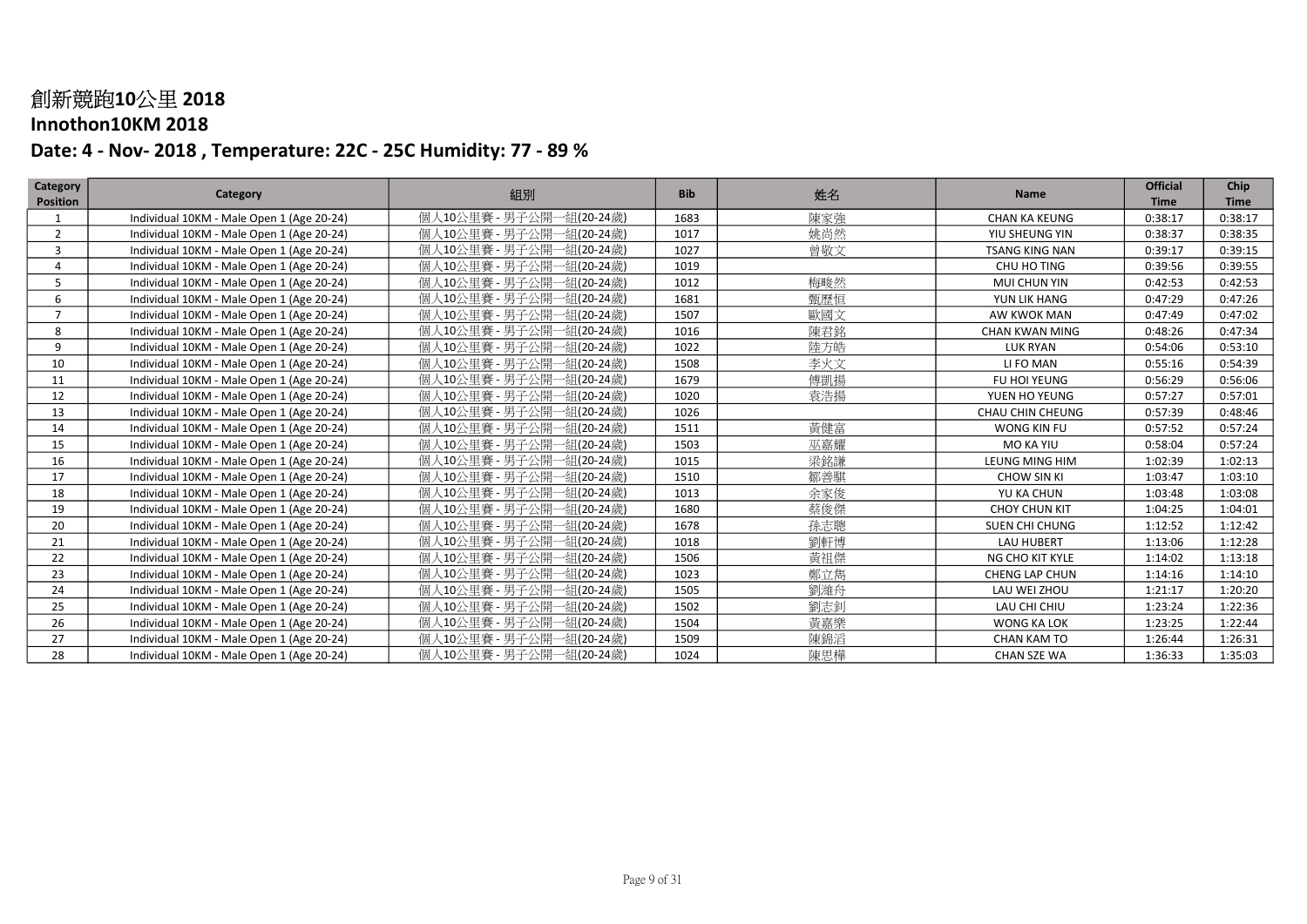### Innothon10KM 2018

| Category        | Category                                  | 組別                       | <b>Bib</b> | 姓名          | Name                        | <b>Official</b> | Chip        |
|-----------------|-------------------------------------------|--------------------------|------------|-------------|-----------------------------|-----------------|-------------|
| <b>Position</b> |                                           |                          |            |             |                             | <b>Time</b>     | <b>Time</b> |
| $\mathbf{1}$    | Individual 10KM - Male Open 2 (Age 25-29) | 個人10公里賽 - 男子公開二組(25-29歲) | 1049       | 山本郁平        | YAMAMOTO IKUHEI             | 0:39:04         | 0:39:02     |
| $\overline{2}$  | Individual 10KM - Male Open 2 (Age 25-29) | 個人10公里賽 - 男子公開二組(25-29歲) | 1042       | 盧志揚         | LO CHI YEUNG                | 0:39:49         | 0:39:44     |
| $\overline{3}$  | Individual 10KM - Male Open 2 (Age 25-29) | 個人10公里賽 - 男子公開二組(25-29歲) | 1054       |             | HUI MAN LOK CHASE           | 0:40:10         | 0:40:07     |
| $\overline{4}$  | Individual 10KM - Male Open 2 (Age 25-29) | 個人10公里賽 - 男子公開二組(25-29歲) | 1035       | 梁安穎         | LEUNG ERIC                  | 0:42:14         | 0:42:13     |
| 5               | Individual 10KM - Male Open 2 (Age 25-29) | 個人10公里賽 - 男子公開二組(25-29歲) | 1685       | 黎匯邦         | LAI WUI PONG                | 0:42:54         | 0:42:52     |
| 6               | Individual 10KM - Male Open 2 (Age 25-29) | 個人10公里賽 - 男子公開二組(25-29歳) | 1031       |             | WONG CHAK TIN JASON WILLIAM | 0:43:04         | 0:42:53     |
| $\overline{7}$  | Individual 10KM - Male Open 2 (Age 25-29) | 個人10公里賽 - 男子公開二組(25-29歳) | 1519       | 許罡瑋         | <b>HUI KONG WAI</b>         | 0:44:16         | 0:44:07     |
| 8               | Individual 10KM - Male Open 2 (Age 25-29) | 個人10公里賽 - 男子公開二組(25-29歲) | 1050       |             | WONG CHI WAH                | 0:45:18         | 0:45:18     |
| 9               | Individual 10KM - Male Open 2 (Age 25-29) | 個人10公里賽 - 男子公開二組(25-29歲) | 1689       | 麥恩賜         | <b>MAK YAN CHI</b>          | 0:45:47         | 0:45:03     |
| 10              | Individual 10KM - Male Open 2 (Age 25-29) | 個人10公里賽 - 男子公開二組(25-29歲) | 1029       |             | LI TSZ SHING                | 0:46:26         | 0:46:22     |
| 11              | Individual 10KM - Male Open 2 (Age 25-29) | 個人10公里賽 - 男子公開二組(25-29歲) | 1051       |             | LAW YUEN TO                 | 0:46:33         | 0:46:32     |
| 12              | Individual 10KM - Male Open 2 (Age 25-29) | 個人10公里賽 - 男子公開二組(25-29歲) | 1030       |             | <b>LAM TAI WAI</b>          | 0:46:48         | 0:46:44     |
| 13              | Individual 10KM - Male Open 2 (Age 25-29) | 個人10公里賽 - 男子公開二組(25-29歲) | 1522       |             | <b>CHAN KAI CHEONG</b>      | 0:47:28         | 0:47:17     |
| 14              | Individual 10KM - Male Open 2 (Age 25-29) | 個人10公里賽 - 男子公開二組(25-29歳) | 1525       |             | HUNG SZE YU                 | 0:48:02         | 0:47:59     |
| 15              | Individual 10KM - Male Open 2 (Age 25-29) | 個人10公里賽 - 男子公開二組(25-29歳) | 1695       | 鄒少文         | CHAU SIU MAN                | 0:48:33         | 0:47:53     |
| 16              | Individual 10KM - Male Open 2 (Age 25-29) | 個人10公里賽 - 男子公開二組(25-29歲) | 1043       |             | <b>KAM KA ON</b>            | 0:48:51         | 0:48:48     |
| 17              | Individual 10KM - Male Open 2 (Age 25-29) | 個人10公里賽 - 男子公開二組(25-29歲) | 1041       |             | NGAN BORIS ZUN HEI          | 0:49:31         | 0:49:12     |
| 18              | Individual 10KM - Male Open 2 (Age 25-29) | 個人10公里賽 - 男子公開二組(25-29歲) | 1057       |             | <b>FONG KA KI</b>           | 0:49:52         | 0:49:21     |
| 19              | Individual 10KM - Male Open 2 (Age 25-29) | 個人10公里賽 - 男子公開二組(25-29歲) | 1524       | 黃振麟         | WONG CHUN LUN               | 0:50:28         | 0:50:24     |
| 20              | Individual 10KM - Male Open 2 (Age 25-29) | 個人10公里賽 - 男子公開二組(25-29歲) | 1694       | 董展達         | TUNG CHIN TAI               | 0:50:43         | 0:50:25     |
| 21              | Individual 10KM - Male Open 2 (Age 25-29) | 個人10公里賽 - 男子公開二組(25-29歲) | 1046       |             | <b>KWOK CHI KEUNG</b>       | 0:51:38         | 0:51:21     |
| 22              | Individual 10KM - Male Open 2 (Age 25-29) | 個人10公里賽 - 男子公開二組(25-29歳) | 1036       | Julian Chan | <b>CHAN JULIAN</b>          | 0:51:51         | 0:51:32     |
| 23              | Individual 10KM - Male Open 2 (Age 25-29) | 個人10公里賽 - 男子公開二組(25-29歳) | 1692       |             | LIU HENRY                   | 0:52:54         | 0:52:44     |
| 24              | Individual 10KM - Male Open 2 (Age 25-29) | 個人10公里賽 - 男子公開二組(25-29歳) | 1528       |             | NG KA LOK                   | 0:53:06         | 0:53:01     |
| 25              | Individual 10KM - Male Open 2 (Age 25-29) | 個人10公里賽 - 男子公開二組(25-29歲) | 1693       | 許弼          | HUI ROBERT JAMES            | 0:55:02         | 0:54:46     |
| 26              | Individual 10KM - Male Open 2 (Age 25-29) | 個人10公里賽 - 男子公開二組(25-29歲) | 1052       |             | <b>CHUNG KI MING</b>        | 0:55:35         | 0:54:52     |
| 27              | Individual 10KM - Male Open 2 (Age 25-29) | 個人10公里賽 - 男子公開二組(25-29歲) | 1033       |             | HO YIK CHEUNG DICKSON       | 0:55:40         | 0:55:24     |
| 28              | Individual 10KM - Male Open 2 (Age 25-29) | 個人10公里賽 - 男子公開二組(25-29歲) | 1038       |             | MIZUMORI TAKAYOSHI          | 1:00:07         | 0:59:49     |
| 29              | Individual 10KM - Male Open 2 (Age 25-29) | 個人10公里賽 - 男子公開二組(25-29歲) | 1527       | 梁斯雋         | LEUNG SZE CHUN              | 1:01:24         | 1:00:47     |
| 30              | Individual 10KM - Male Open 2 (Age 25-29) | 個人10公里賽 - 男子公開二組(25-29歳) | 1061       | 楊偉樑         | YEUNG WAI LEUNG             | 1:02:07         | 1:01:41     |
| 31              | Individual 10KM - Male Open 2 (Age 25-29) | 個人10公里賽 - 男子公開二組(25-29歳) | 1056       | 蘇嘉盛         | <b>SO KASHING</b>           | 1:02:08         | 1:01:26     |
| 32              | Individual 10KM - Male Open 2 (Age 25-29) | 個人10公里賽 - 男子公開二組(25-29歲) | 1517       | 俞若壑         | YU YEUK KOK                 | 1:02:43         | 1:02:00     |
| 33              | Individual 10KM - Male Open 2 (Age 25-29) | 個人10公里賽 - 男子公開二組(25-29歲) | 1039       |             | CHEUNG CHUN KIU SEBASTIAN   | 1:04:28         | 1:04:11     |
| 34              | Individual 10KM - Male Open 2 (Age 25-29) | 個人10公里賽 - 男子公開二組(25-29歲) | 1048       | 阮一軒         | YUEN YAT HIN                | 1:04:44         | 1:04:34     |
| 35              | Individual 10KM - Male Open 2 (Age 25-29) | 個人10公里賽 - 男子公開二組(25-29歲) | 1691       | 林萬勝         | LAM MAN SING VINCENT        | 1:05:07         | 1:04:52     |
| 36              | Individual 10KM - Male Open 2 (Age 25-29) | 個人10公里賽 - 男子公開二組(25-29歲) | 1523       | 陳子浚         | CHAN TZE CHUN               | 1:07:33         | 1:07:26     |
| 37              | Individual 10KM - Male Open 2 (Age 25-29) | 個人10公里賽 - 男子公開二組(25-29歳) | 1060       | 苏鹏          | SU PENG                     | 1:08:14         | 1:07:13     |
| 38              | Individual 10KM - Male Open 2 (Age 25-29) | 個人10公里賽 - 男子公開二組(25-29歲) | 1684       | 梁宇軒         | LEUNG YU HIN RAYMOND        | 1:09:18         | 1:08:42     |
|                 |                                           |                          |            |             |                             |                 |             |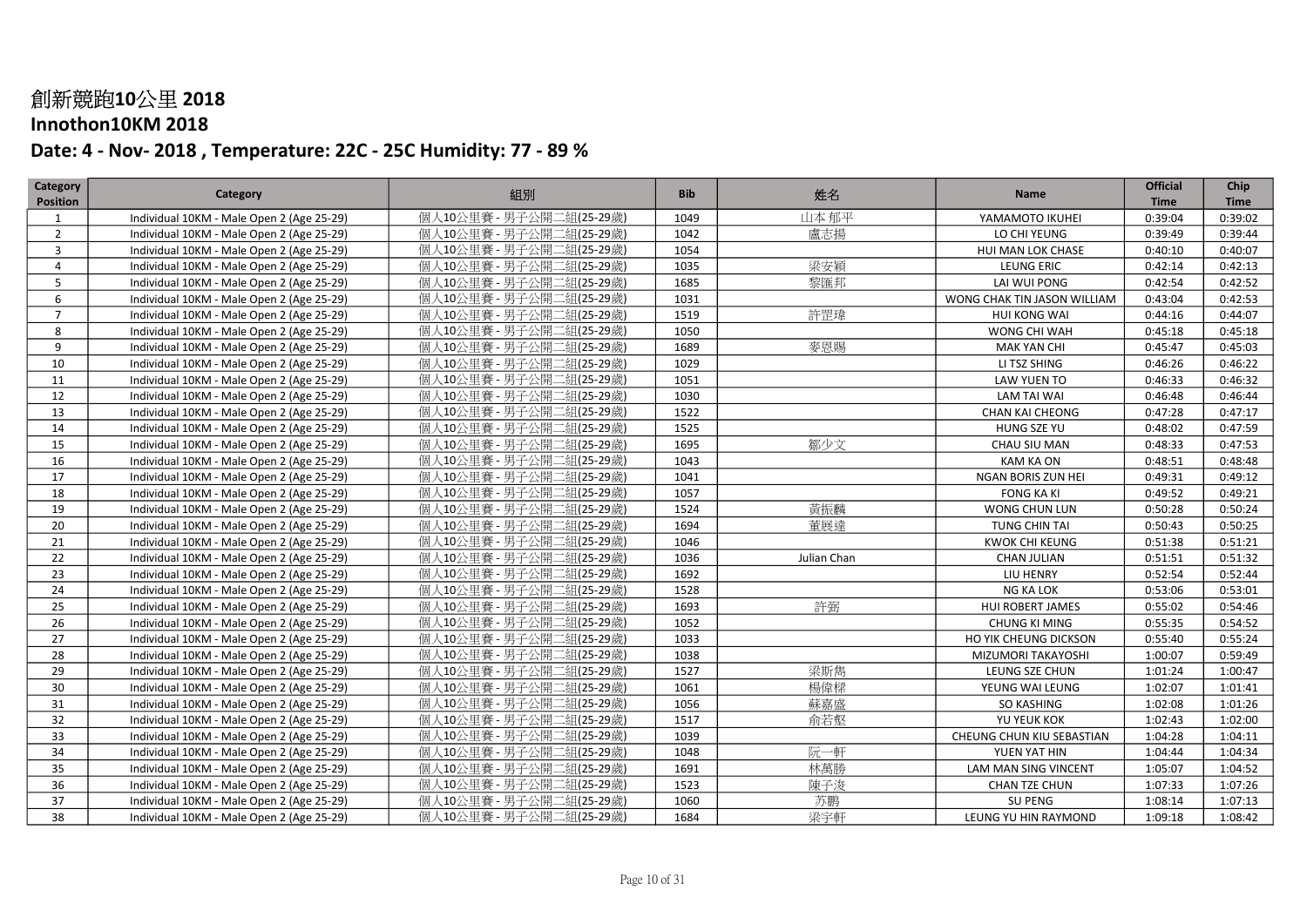### Innothon10KM 2018

| Category        | Category                                  | 組別                       | <b>Bib</b> |     | <b>Name</b>                | <b>Official</b> | Chip        |
|-----------------|-------------------------------------------|--------------------------|------------|-----|----------------------------|-----------------|-------------|
| <b>Position</b> |                                           |                          |            | 姓名  |                            | <b>Time</b>     | <b>Time</b> |
| 39              | Individual 10KM - Male Open 2 (Age 25-29) | 個人10公里賽 - 男子公開二組(25-29歲) | 1044       | 羅永業 | LAW WING YIP               | 1:10:07         | 1:08:22     |
| 40              | Individual 10KM - Male Open 2 (Age 25-29) | 個人10公里賽 - 男子公開二組(25-29歳) | 1516       | 黃柏樂 | WONG PAK LOK               | 1:11:33         | 1:10:22     |
| 41              | Individual 10KM - Male Open 2 (Age 25-29) | 個人10公里賽 - 男子公開二組(25-29歲) | 1045       | 梁展鵬 | LEUNG CHIN PANG            | 1:12:47         | 1:10:51     |
| 42              | Individual 10KM - Male Open 2 (Age 25-29) | 個人10公里賽 - 男子公開二組(25-29歳) | 1526       | 賴永成 | LAI WING SHING VINCENT     | 1:15:15         | 1:14:38     |
| 43              | Individual 10KM - Male Open 2 (Age 25-29) | 個人10公里賽 - 男子公開二組(25-29歳) | 1059       |     | PARTHIPAN HARI HARA SUDHAN | 1:20:33         | 1:08:02     |
| 44              | Individual 10KM - Male Open 2 (Age 25-29) | 個人10公里賽 - 男子公開二組(25-29歲) | 1053       | 何翊健 | <b>HO YIK KIN</b>          | 1:20:34         | 1:20:34     |
| 45              | Individual 10KM - Male Open 2 (Age 25-29) | 個人10公里賽 - 男子公開二組(25-29歳) | 1688       | 戴聖麟 | TAI SHING LUN              | 1:22:17         | 1:21:31     |
| 46              | Individual 10KM - Male Open 2 (Age 25-29) | 個人10公里賽 - 男子公開二組(25-29歲) | 1690       | 梁啟業 | LEUNG KAI YIP              | 1:22:18         | 1:21:32     |
| 47              | Individual 10KM - Male Open 2 (Age 25-29) | 個人10公里賽 - 男子公開二組(25-29歲) | 1058       |     | <b>MOHAN VINEETH</b>       | 1:23:21         | 1:11:45     |
| 48              | Individual 10KM - Male Open 2 (Age 25-29) | 個人10公里賽 - 男子公開二組(25-29歳) | 1515       | 卞俊偉 | PIN CHUN WAI               | 1:24:16         | 1:17:15     |
| 49              | Individual 10KM - Male Open 2 (Age 25-29) | 個人10公里賽 - 男子公開二組(25-29歲) | 1520       |     | NAVGHARE NIKHIL            | 1:25:06         | 1:24:02     |
| <b>DNF</b>      | Individual 10KM - Male Open 2 (Age 25-29) | 個人10公里賽 - 男子公開二組(25-29歲) | 1034       | 甄灝然 | YAN HO YIN, SAMUEL         |                 |             |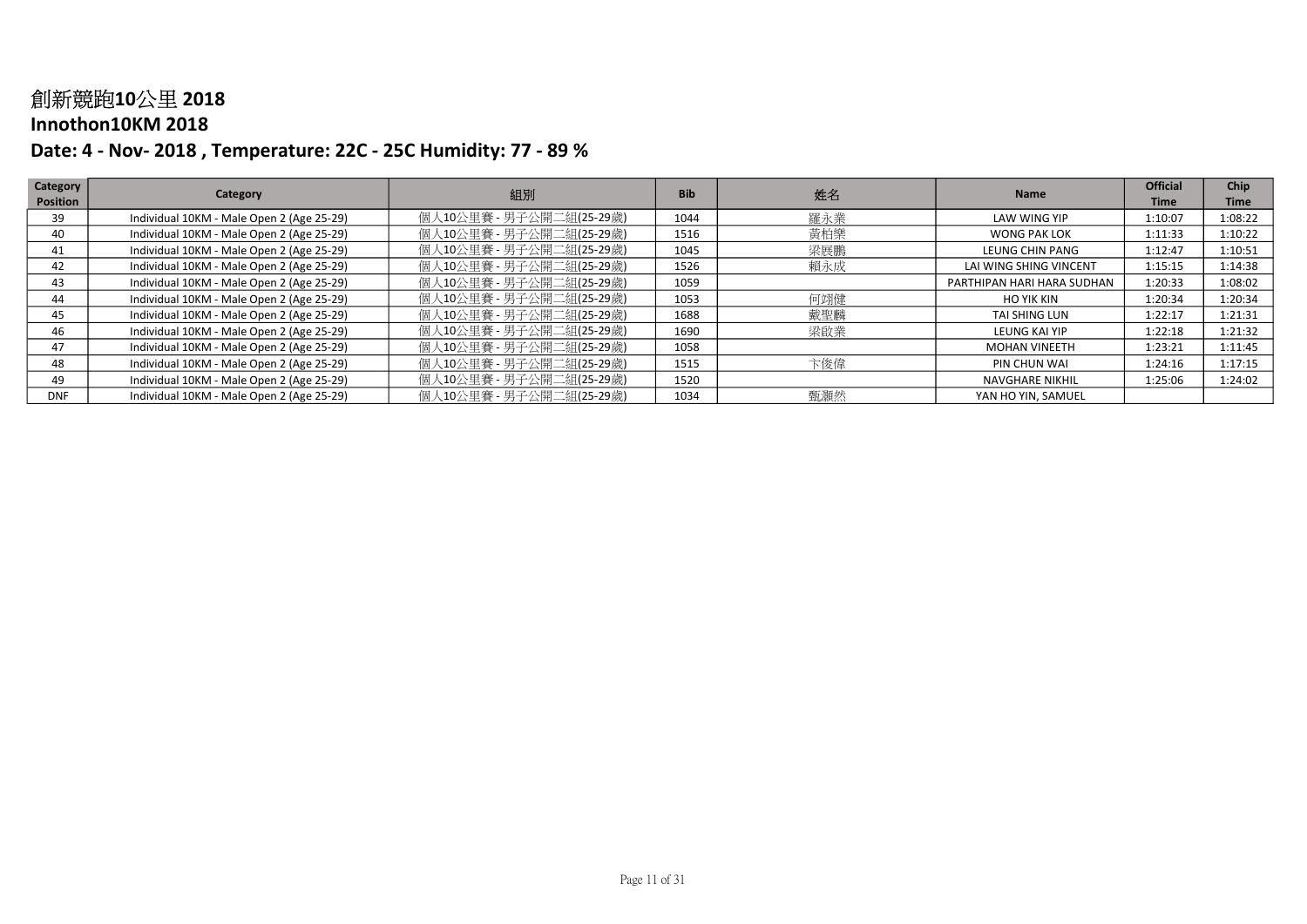### Innothon10KM 2018

| Category        | Category                                  | 組別                       | <b>Bib</b> | 姓名                               | Name                    | <b>Official</b> | Chip        |
|-----------------|-------------------------------------------|--------------------------|------------|----------------------------------|-------------------------|-----------------|-------------|
| <b>Position</b> |                                           |                          |            |                                  |                         | <b>Time</b>     | <b>Time</b> |
| $\mathbf{1}$    | Individual 10KM - Male Open 3 (Age 30-34) | 個人10公里賽 - 男子公開三組(30-34歲) | 1537       | 葉東海                              | YIP TUNG HOI            | 0:36:01         | 0:36:01     |
| $\overline{2}$  | Individual 10KM - Male Open 3 (Age 30-34) | 個人10公里賽 - 男子公開三組(30-34歲) | 1074       | 袁國熙                              | YUEN KWOK HEI           | 0:37:39         | 0:37:39     |
| $\overline{3}$  | Individual 10KM - Male Open 3 (Age 30-34) | 個人10公里賽 - 男子公開三組(30-34歲) | 1091       | 高梓揚                              | KO TSZ YEUNG            | 0:39:22         | 0:39:22     |
| $\overline{4}$  | Individual 10KM - Male Open 3 (Age 30-34) | 個人10公里賽 - 男子公開三組(30-34歲) | 1538       |                                  | CHEUNG KEI FUNG KEVIN   | 0:39:31         | 0:39:29     |
| 5               | Individual 10KM - Male Open 3 (Age 30-34) | 個人10公里賽 - 男子公開三組(30-34歲) | 1063       | SETO WAI HUNG                    | SETO WAI HUNG           | 0:39:50         | 0:39:48     |
| 6               | Individual 10KM - Male Open 3 (Age 30-34) | 個人10公里賽 - 男子公開三組(30-34歳) | 1068       | 郭偉建                              | <b>KWOK WAI KIN</b>     | 0:40:22         | 0:40:20     |
| $\overline{7}$  | Individual 10KM - Male Open 3 (Age 30-34) | 個人10公里賽 - 男子公開三組(30-34歳) | 1092       |                                  | CHU KA HO               | 0:41:11         | 0:41:10     |
| 8               | Individual 10KM - Male Open 3 (Age 30-34) | 個人10公里賽 - 男子公開三組(30-34歲) | 1698       |                                  | <b>KWAN HONG WANG</b>   | 0:41:22         | 0:41:21     |
| 9               | Individual 10KM - Male Open 3 (Age 30-34) | 個人10公里賽 - 男子公開三組(30-34歲) | 1697       |                                  | LAW WING KIT            | 0:41:45         | 0:41:40     |
| 10              | Individual 10KM - Male Open 3 (Age 30-34) | 個人10公里賽 - 男子公開三組(30-34歲) | 1087       | 梁永鏗                              | LEUNG WING HANG         | 0:42:21         | 0:42:19     |
| 11              | Individual 10KM - Male Open 3 (Age 30-34) | 個人10公里賽 - 男子公開三組(30-34歲) | 1062       | 鄧浩輝                              | <b>TANG HO FAI</b>      | 0:42:52         | 0:42:14     |
| 12              | Individual 10KM - Male Open 3 (Age 30-34) | 個人10公里賽 - 男子公開三組(30-34歲) | 1084       | 張國匡                              | <b>CHEUNG KWOK HONG</b> | 0:42:53         | 0:42:52     |
| 13              | Individual 10KM - Male Open 3 (Age 30-34) | 個人10公里賽 - 男子公開三組(30-34歲) | 1076       | 廖全開 LIU Chuen Hoi LIU Kwong Sang | LIU KWONG SANG          | 0:44:54         | 0:44:37     |
| 14              | Individual 10KM - Male Open 3 (Age 30-34) | 個人10公里賽 - 男子公開三組(30-34歳) | 1714       |                                  | HO LUK SANG LAMSON      | 0:45:02         | 0:45:02     |
| 15              | Individual 10KM - Male Open 3 (Age 30-34) | 個人10公里賽 - 男子公開三組(30-34歳) | 1540       | 徐俊然                              | TSUI CHUN YIN JOHNNY    | 0:46:13         | 0:45:54     |
| 16              | Individual 10KM - Male Open 3 (Age 30-34) | 個人10公里賽 - 男子公開三組(30-34歳) | 1532       | 嚴鋒                               | YAN TONY                | 0:46:22         | 0:45:40     |
| 17              | Individual 10KM - Male Open 3 (Age 30-34) | 個人10公里賽 - 男子公開三組(30-34歲) | 1534       |                                  | LEE KWOK MAN            | 0:48:37         | 0:47:42     |
| 18              | Individual 10KM - Male Open 3 (Age 30-34) | 個人10公里賽 - 男子公開三組(30-34歲) | 1715       | 吳奕翰                              | NG YIK HON JOHN         | 0:49:05         | 0:49:05     |
| 19              | Individual 10KM - Male Open 3 (Age 30-34) | 個人10公里賽 - 男子公開三組(30-34歲) | 1078       | 林嘉俊                              | LAM KA CHUN             | 0:49:24         | 0:49:11     |
| 20              | Individual 10KM - Male Open 3 (Age 30-34) | 個人10公里賽 - 男子公開三組(30-34歲) | 1536       |                                  | YUEN CHUN KIT           | 0:49:53         | 0:49:05     |
| 21              | Individual 10KM - Male Open 3 (Age 30-34) | 個人10公里賽 - 男子公開三組(30-34歲) | 1081       | Shao Fung                        | <b>KONG SHAO FUNG</b>   | 0:51:08         | 0:50:48     |
| 22              | Individual 10KM - Male Open 3 (Age 30-34) | 個人10公里賽 - 男子公開三組(30-34歳) | 1067       |                                  | <b>HO ADRIAN</b>        | 0:53:19         | 0:52:51     |
| 23              | Individual 10KM - Male Open 3 (Age 30-34) | 個人10公里賽 - 男子公開三組(30-34歳) | 1073       | 草家輝                              | MOK KA FAI              | 0:54:01         | 0:53:54     |
| 24              | Individual 10KM - Male Open 3 (Age 30-34) | 個人10公里賽 - 男子公開三組(30-34歳) | 1539       | 陳喬欣                              | CHAN KIU YAN            | 0:55:06         | 0:54:57     |
| 25              | Individual 10KM - Male Open 3 (Age 30-34) | 個人10公里賽 - 男子公開三組(30-34歲) | 1535       | 林梓鴻                              | <b>LAM VICTOR</b>       | 0:55:19         | 0:55:04     |
| 26              | Individual 10KM - Male Open 3 (Age 30-34) | 個人10公里賽 - 男子公開三組(30-34歲) | 1544       | 劉耀麒                              | LAU YIU KI              | 0:55:34         | 0:55:25     |
| 27              | Individual 10KM - Male Open 3 (Age 30-34) | 個人10公里賽 - 男子公開三組(30-34歲) | 1707       | 鍾正衡                              | <b>CHUNG CHING HANG</b> | 0:55:55         | 0:55:43     |
| 28              | Individual 10KM - Male Open 3 (Age 30-34) | 個人10公里賽 - 男子公開三組(30-34歲) | 1533       | 胡如謙                              | WU YU HIM               | 0:56:17         | 0:55:17     |
| 29              | Individual 10KM - Male Open 3 (Age 30-34) | 個人10公里賽 - 男子公開三組(30-34歲) | 1071       |                                  | MA SHING CHEONG         | 0:57:22         | 0:56:34     |
| 30              | Individual 10KM - Male Open 3 (Age 30-34) | 個人10公里賽 - 男子公開三組(30-34歳) | 1095       |                                  | IU KAM CHEONG           | 0:57:32         | 0:56:39     |
| 31              | Individual 10KM - Male Open 3 (Age 30-34) | 個人10公里賽 - 男子公開三組(30-34歳) | 1706       | 李志星                              | LI CHI SING             | 0:57:48         | 0:57:08     |
| 32              | Individual 10KM - Male Open 3 (Age 30-34) | 個人10公里賽 - 男子公開三組(30-34歲) | 1100       | 宋旻璟                              | <b>SUNG MAN KING</b>    | 0:58:12         | 0:58:08     |
| 33              | Individual 10KM - Male Open 3 (Age 30-34) | 個人10公里賽 - 男子公開三組(30-34歲) | 1704       |                                  | LAM HO YIN              | 0:58:15         | 0:57:48     |
| 34              | Individual 10KM - Male Open 3 (Age 30-34) | 個人10公里賽 - 男子公開三組(30-34歲) | 1075       | 陳宇鴻                              | CHAN YU HUNG            | 0:59:10         | 0:58:56     |
| 35              | Individual 10KM - Male Open 3 (Age 30-34) | 個人10公里賽 - 男子公開三組(30-34歲) | 1709       | 車家棟                              | CHER KA TUNG            | 0:59:10         | 0:58:35     |
| 36              | Individual 10KM - Male Open 3 (Age 30-34) | 個人10公里賽 - 男子公開三組(30-34歲) | 1096       | 黎家俊                              | LAI KA CHUN             | 0:59:30         | 0:58:55     |
| 37              | Individual 10KM - Male Open 3 (Age 30-34) | 個人10公里賽 - 男子公開三組(30-34歳) | 1097       | 蘇永銳                              | SO WING YUI             | 1:00:25         | 1:00:13     |
| 38              | Individual 10KM - Male Open 3 (Age 30-34) | 個人10公里賽 - 男子公開三組(30-34歲) | 1712       | 黄礼声                              | <b>HUANG LISHENG</b>    | 1:01:34         | 1:01:34     |
|                 |                                           |                          |            |                                  |                         |                 |             |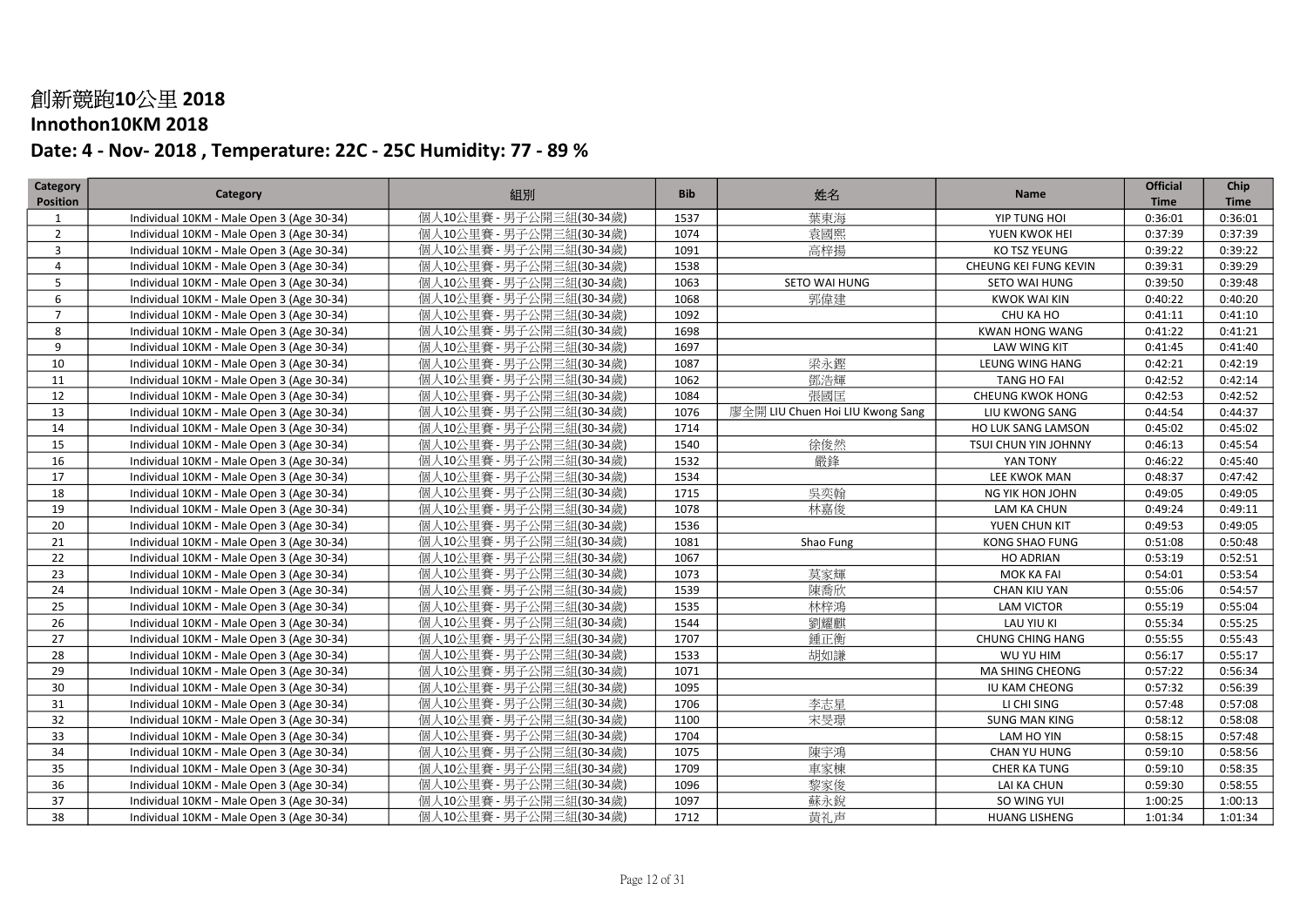### Innothon10KM 2018

| <b>Category</b> | Category                                  | 組別                       | <b>Bib</b> | 姓名             | <b>Name</b>            | <b>Official</b> | Chip        |
|-----------------|-------------------------------------------|--------------------------|------------|----------------|------------------------|-----------------|-------------|
| <b>Position</b> |                                           |                          |            |                |                        | <b>Time</b>     | <b>Time</b> |
| 39              | Individual 10KM - Male Open 3 (Age 30-34) | 個人10公里賽 - 男子公開三組(30-34歳) | 1541       | 樊展滔            | <b>FAN ISAIAH</b>      | 1:02:05         | 1:01:18     |
| 40              | Individual 10KM - Male Open 3 (Age 30-34) | 個人10公里賽 - 男子公開三組(30-34歲) | 1080       |                | <b>CHEUNG STEVE</b>    | 1:03:05         | 1:02:08     |
| 41              | Individual 10KM - Male Open 3 (Age 30-34) | 個人10公里賽 - 男子公開三組(30-34歲) | 1530       |                | LEUNG HING CHEUNG      | 1:03:07         | 1:02:25     |
| 42              | Individual 10KM - Male Open 3 (Age 30-34) | 個人10公里賽 - 男子公開三組(30-34歲) | 1077       | 謝梓煒            | TSE TSZ WAI RAFAEL     | 1:03:13         | 1:02:25     |
| 43              | Individual 10KM - Male Open 3 (Age 30-34) | 個人10公里賽 - 男子公開三組(30-34歲) | 1098       | 盧俊毅            | LO CHUNNGAI            | 1:03:57         | 1:02:21     |
| 44              | Individual 10KM - Male Open 3 (Age 30-34) | 個人10公里賽 - 男子公開三組(30-34歲) | 1702       | 黎燿霆            | LAI YIU TING DICKSON   | 1:04:21         | 1:03:42     |
| 45              | Individual 10KM - Male Open 3 (Age 30-34) | 個人10公里賽 - 男子公開三組(30-34歳) | 1705       | 蔡亦展            | <b>CHOI RYAN</b>       | 1:04:32         | 1:00:04     |
| 46              | Individual 10KM - Male Open 3 (Age 30-34) | 個人10公里賽 - 男子公開三組(30-34歲) | 1082       | 劉耀榮            | LAU YIU WING           | 1:05:27         | 1:05:10     |
| 47              | Individual 10KM - Male Open 3 (Age 30-34) | 個人10公里賽 - 男子公開三組(30-34歲) | 1531       | 胡志斌            | WU CHI PAN             | 1:05:59         | 1:04:50     |
| 48              | Individual 10KM - Male Open 3 (Age 30-34) | 個人10公里賽 - 男子公開三組(30-34歲) | 1701       |                | <b>LAI JASON</b>       | 1:06:33         | 1:05:59     |
| 49              | Individual 10KM - Male Open 3 (Age 30-34) | 個人10公里賽 - 男子公開三組(30-34歲) | 1713       | 李松鑫            | ANDREW LI CHUNG YAM    | 1:08:25         | 1:07:51     |
| 50              | Individual 10KM - Male Open 3 (Age 30-34) | 個人10公里賽 - 男子公開三組(30-34歲) | 1703       |                | WONG TSZ WAI           | 1:09:11         | 1:00:06     |
| 51              | Individual 10KM - Male Open 3 (Age 30-34) | 個人10公里賽 - 男子公開三組(30-34歲) | 1699       | 李荣             | LI RONG                | 1:09:27         | 1:08:40     |
| 52              | Individual 10KM - Male Open 3 (Age 30-34) | 個人10公里賽 - 男子公開三組(30-34歲) | 1093       | 曾震江            | <b>TSANG CHUN KONG</b> | 1:10:19         | 1:08:35     |
| 53              | Individual 10KM - Male Open 3 (Age 30-34) | 個人10公里賽 - 男子公開三組(30-34歲) | 1070       | 方堃             | <b>FANG KUN</b>        | 1:10:28         | 1:09:33     |
| 54              | Individual 10KM - Male Open 3 (Age 30-34) | 個人10公里賽 - 男子公開三組(30-34歲) | 1065       | kam hung young | KAM HUNG KAM HUNG      | 1:11:01         | 1:10:21     |
| 55              | Individual 10KM - Male Open 3 (Age 30-34) | 個人10公里賽 - 男子公開三組(30-34歲) | 1708       | 蔡汝彤            | CHOI YU TUNG MARTIN    | 1:11:10         | 1:10:49     |
| 56              | Individual 10KM - Male Open 3 (Age 30-34) | 個人10公里賽 - 男子公開三組(30-34歲) | 1072       | 何德藝            | <b>HO TAK NGAI</b>     | 1:13:28         | 1:13:19     |
| 57              | Individual 10KM - Male Open 3 (Age 30-34) | 個人10公里賽 - 男子公開三組(30-34歲) | 1700       | 許若凡            | <b>HUI YEUK FAN</b>    | 1:13:52         | 1:12:52     |
| 58              | Individual 10KM - Male Open 3 (Age 30-34) | 個人10公里賽 - 男子公開三組(30-34歲) | 1542       | 文健威            | <b>MAN KIN WAI</b>     | 1:14:13         | 1:13:34     |
| 59              | Individual 10KM - Male Open 3 (Age 30-34) | 個人10公里賽 - 男子公開三組(30-34歲) | 1099       | 李恩明            | LEE YAN MING           | 1:16:22         | 1:15:21     |
| 60              | Individual 10KM - Male Open 3 (Age 30-34) | 個人10公里賽 - 男子公開三組(30-34歲) | 1083       | 陳國基            | <b>CHAN KWOK KEE</b>   | 1:17:11         | 1:16:53     |
| 61              | Individual 10KM - Male Open 3 (Age 30-34) | 個人10公里賽 - 男子公開三組(30-34歲) | 1094       | 梁卓恆            | LEUNG CHEUK HANG       | 1:17:57         | 1:17:06     |
| 62              | Individual 10KM - Male Open 3 (Age 30-34) | 個人10公里賽 - 男子公開三組(30-34歲) | 1090       |                | OR WAI NGAI            | 1:20:09         | 1:19:06     |
| 63              | Individual 10KM - Male Open 3 (Age 30-34) | 個人10公里賽 - 男子公開三組(30-34歲) | 1066       | 馮家樂            | <b>FUNG KA LOK</b>     | 1:22:52         | 1:22:12     |
| 64              | Individual 10KM - Male Open 3 (Age 30-34) | 個人10公里賽 - 男子公開三組(30-34歲) | 1079       | 顏子豪            | NGAN TSZ HO            | 1:23:35         | 1:23:25     |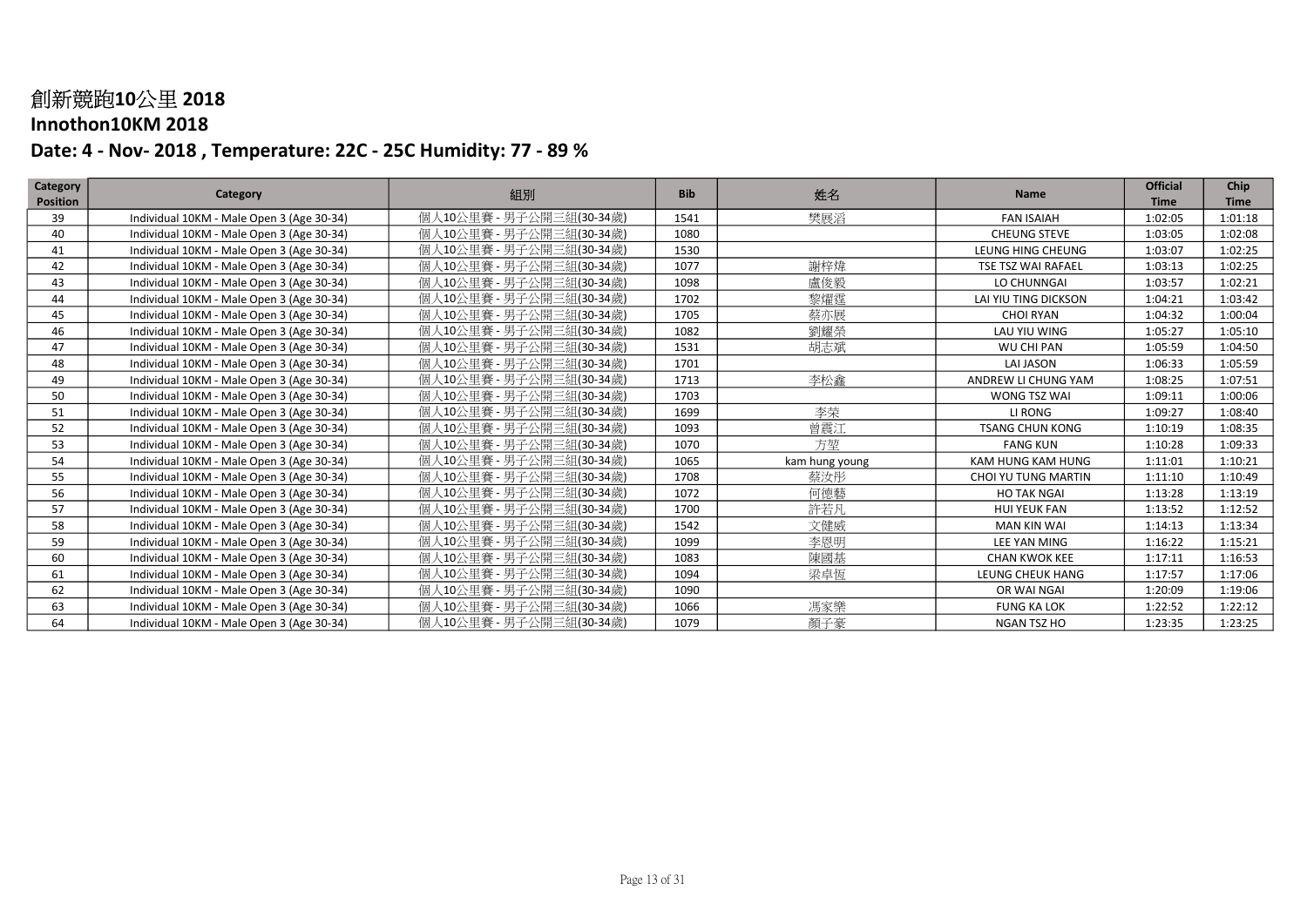### Innothon10KM 2018

| 組別<br>Category<br>姓名<br>Name<br><b>Position</b><br><b>Time</b><br>個人10公里賽 - 男子公開四組(35-39歲)<br>賴吉<br>Individual 10KM - Male Open 4 (Age 35-39)<br>1104<br><b>LAI KAT</b><br>0:37:39<br>1<br>鄭學森<br>個人10公里賽 - 男子公開四組(35-39歲)<br>1723<br>$\overline{2}$<br>Individual 10KM - Male Open 4 (Age 35-39)<br>CHENG HOK SUM<br>0:37:53<br>謝振雄<br>個人10公里賽 - 男子公開四組(35-39歲)<br>3<br>Individual 10KM - Male Open 4 (Age 35-39)<br>1114<br>TSE CHUN HUNG<br>0:38:00 | <b>Time</b><br>0:37:39<br>0:37:53<br>0:38:00<br>0:38:29<br>0:38:31<br>0:39:19 |
|--------------------------------------------------------------------------------------------------------------------------------------------------------------------------------------------------------------------------------------------------------------------------------------------------------------------------------------------------------------------------------------------------------------------------------------------------------|-------------------------------------------------------------------------------|
|                                                                                                                                                                                                                                                                                                                                                                                                                                                        |                                                                               |
|                                                                                                                                                                                                                                                                                                                                                                                                                                                        |                                                                               |
|                                                                                                                                                                                                                                                                                                                                                                                                                                                        |                                                                               |
|                                                                                                                                                                                                                                                                                                                                                                                                                                                        |                                                                               |
| 個人10公里賽 - 男子公開四組(35-39歲)<br>1132<br>簡冠恆<br>$\overline{4}$<br><b>KAN KOON HANG</b><br>0:38:29<br>Individual 10KM - Male Open 4 (Age 35-39)                                                                                                                                                                                                                                                                                                              |                                                                               |
| 個人10公里賽 - 男子公開四組(35-39歳)<br>1102<br>5<br>Individual 10KM - Male Open 4 (Age 35-39)<br>LAI CHUN KIT<br>0:38:31                                                                                                                                                                                                                                                                                                                                          |                                                                               |
| 林文凱<br>個人10公里賽 - 男子公開四組(35-39歲)<br>1107<br>6<br>Individual 10KM - Male Open 4 (Age 35-39)<br>LAM MAN HOI<br>0:39:19                                                                                                                                                                                                                                                                                                                                    |                                                                               |
| 個人10公里賽 - 男子公開四組(35-39歲)<br>1119<br>蔡民堅<br>$\overline{7}$<br>Individual 10KM - Male Open 4 (Age 35-39)<br><b>CHOY MAN KIN</b><br>0:39:56                                                                                                                                                                                                                                                                                                               | 0:39:56                                                                       |
| 1106<br>個人10公里賽 - 男子公開四組(35-39歲)<br>8<br>Individual 10KM - Male Open 4 (Age 35-39)<br>CHAN HO WANG<br>0:40:02                                                                                                                                                                                                                                                                                                                                          | 0:40:01                                                                       |
| 個人10公里賽 - 男子公開四組(35-39歲)<br>9<br>1113<br>Individual 10KM - Male Open 4 (Age 35-39)<br><b>TSANG CHI CHUNG</b><br>0:40:36                                                                                                                                                                                                                                                                                                                                | 0:40:35                                                                       |
| 10<br>個人10公里賽 - 男子公開四組(35-39歲)<br>1129<br>Individual 10KM - Male Open 4 (Age 35-39)<br>Au Yeung<br>AU YEUNG WANG KIN<br>0:41:19                                                                                                                                                                                                                                                                                                                        | 0:41:14                                                                       |
| 余智恒<br>個人10公里賽 - 男子公開四組(35-39歳)<br>1150<br>11<br>Individual 10KM - Male Open 4 (Age 35-39)<br>YU CHI HANG<br>0:41:40                                                                                                                                                                                                                                                                                                                                   | 0:41:38                                                                       |
| 個人10公里賽 - 男子公開四組(35-39歲)<br>1145<br>陳達榮<br>12<br>0:43:06<br>Individual 10KM - Male Open 4 (Age 35-39)<br>TAT WING CHAN                                                                                                                                                                                                                                                                                                                                 | 0:43:01                                                                       |
| 個人10公里賽 - 男子公開四組(35-39歲)<br>13<br>Individual 10KM - Male Open 4 (Age 35-39)<br>1110<br>LIU YAT HOO<br>0:43:14                                                                                                                                                                                                                                                                                                                                          | 0:43:08                                                                       |
| 14<br>個人10公里賽 - 男子公開四組(35-39歳)<br>1734<br>蘇智邦<br>Individual 10KM - Male Open 4 (Age 35-39)<br>SO CHI PONG<br>0:43:43                                                                                                                                                                                                                                                                                                                                   | 0:43:40                                                                       |
| 個人10公里賽 - 男子公開四組(35-39歲)<br>15<br>Individual 10KM - Male Open 4 (Age 35-39)<br>1554<br>鄧進健<br><b>TANG CHUN KIN</b><br>0:43:56                                                                                                                                                                                                                                                                                                                          | 0:43:53                                                                       |
| 16<br>個人10公里賽 - 男子公開四組(35-39歳)<br>1116<br>WOO WAI TUNG<br>0:44:38<br>Individual 10KM - Male Open 4 (Age 35-39)                                                                                                                                                                                                                                                                                                                                         | 0:44:37                                                                       |
| 17<br>個人10公里賽 - 男子公開四組(35-39歲)<br>廖臏<br>1144<br>0:45:38<br>Individual 10KM - Male Open 4 (Age 35-39)<br>LIU BUN                                                                                                                                                                                                                                                                                                                                        | 0:44:57                                                                       |
| 1553<br>關瑋樂<br>18<br>Individual 10KM - Male Open 4 (Age 35-39)<br>個人10公里賽 - 男子公開四組(35-39歲)<br><b>KWAN WAI LOK</b><br>0:45:51                                                                                                                                                                                                                                                                                                                           | 0:45:47                                                                       |
| 19<br>1135<br>LEE KA HO<br>Individual 10KM - Male Open 4 (Age 35-39)<br>個人10公里賽 - 男子公開四組(35-39歲)<br>0:45:59                                                                                                                                                                                                                                                                                                                                            | 0:45:49                                                                       |
| 振華<br>20<br>個人10公里賽 - 男子公開四組(35-39歳)<br>1109<br>Individual 10KM - Male Open 4 (Age 35-39)<br>LAU CHUN WAH<br>0:46:09                                                                                                                                                                                                                                                                                                                                   | 0:46:03                                                                       |
| 個人10公里賽 - 男子公開四組(35-39歳)<br>1555<br>21<br>Individual 10KM - Male Open 4 (Age 35-39)<br><b>SUNG KA YEUNG</b><br>0:48:44                                                                                                                                                                                                                                                                                                                                 | 0:48:32                                                                       |
| 個人10公里賽 - 男子公開四組(35-39歳)<br>22<br>Individual 10KM - Male Open 4 (Age 35-39)<br>1726<br>0:49:27<br><b>CHUNG KWOK WAI</b>                                                                                                                                                                                                                                                                                                                                | 0:48:51                                                                       |
| 23<br>Individual 10KM - Male Open 4 (Age 35-39)<br>個人10公里賽 - 男子公開四組(35-39歲)<br>1120<br><b>CHOW RAYMOND</b><br>0:49:57                                                                                                                                                                                                                                                                                                                                  | 0:49:53                                                                       |
| 王二焦<br>24<br>個人10公里賽 - 男子公開四組(35-39歲)<br>1561<br>Individual 10KM - Male Open 4 (Age 35-39)<br><b>WANG ERJIAO</b><br>0:50:04                                                                                                                                                                                                                                                                                                                            | 0:49:53                                                                       |
| 陳浩文<br>25<br>個人10公里賽 - 男子公開四組(35-39歲)<br>1118<br>0:50:25<br>Individual 10KM - Male Open 4 (Age 35-39)<br><b>CHAN HO MAN</b>                                                                                                                                                                                                                                                                                                                            | 0:50:12                                                                       |
| 26<br>個人10公里賽 - 男子公開四組(35-39歲)<br>1112<br>SIU CHUNG MAN<br>0:50:44<br>Individual 10KM - Male Open 4 (Age 35-39)                                                                                                                                                                                                                                                                                                                                        | 0:40:15                                                                       |
| 李浩鏘<br>個人10公里賽 - 男子公開四組(35-39歳)<br>1559<br>27<br>LI JOHN<br>0:50:45<br>Individual 10KM - Male Open 4 (Age 35-39)                                                                                                                                                                                                                                                                                                                                       | 0:50:41                                                                       |
| 個人10公里賽 - 男子公開四組(35-39歲)<br>28<br>1720<br>嚴嘉熙<br>Individual 10KM - Male Open 4 (Age 35-39)<br>YIM KA HAY HARRY<br>0:50:56                                                                                                                                                                                                                                                                                                                              | 0:50:32                                                                       |
| 個人10公里賽 - 男子公開四組(35-39歲)<br>29<br>1141<br>Individual 10KM - Male Open 4 (Age 35-39)<br><b>WILLIAM SHING</b><br>0:51:09                                                                                                                                                                                                                                                                                                                                 | 0:51:00                                                                       |
| 30<br>個人10公里賽 - 男子公開四組(35-39歲)<br>1550<br>郭韦杰<br>Individual 10KM - Male Open 4 (Age 35-39)<br><b>KWOK WAI KIT</b><br>0:51:12                                                                                                                                                                                                                                                                                                                           | 0:50:31                                                                       |
| 1562<br>31<br>朱振秀<br>ZHU ZHENXIU<br>Individual 10KM - Male Open 4 (Age 35-39)<br>個人10公里賽 - 男子公開四組(35-39歳)<br>0:51:48                                                                                                                                                                                                                                                                                                                                   | 0:51:39                                                                       |
| 32<br>Individual 10KM - Male Open 4 (Age 35-39)<br>個人10公里賽 - 男子公開四組(35-39歳)<br>1140<br>TSUI YUNG HO<br>0:52:52                                                                                                                                                                                                                                                                                                                                         | 0:52:38                                                                       |
| 李俊衛<br>33<br>個人10公里賽 - 男子公開四組(35-39歲)<br>1546<br>Individual 10KM - Male Open 4 (Age 35-39)<br>LEE CHUN WAI<br>0:53:08                                                                                                                                                                                                                                                                                                                                  | 0:53:01                                                                       |
| 34<br>葉嘉俊<br>個人10公里賽 - 男子公開四組(35-39歲)<br>1146<br><b>IP KELVIN</b><br>Individual 10KM - Male Open 4 (Age 35-39)<br>0:53:43                                                                                                                                                                                                                                                                                                                              | 0:53:13                                                                       |
| 鄭榮佳<br>35<br>個人10公里賽 - 男子公開四組(35-39歲)<br>1725<br>Individual 10KM - Male Open 4 (Age 35-39)<br><b>CHENG WING KAI</b><br>0:54:04                                                                                                                                                                                                                                                                                                                         | 0:54:00                                                                       |
| 個人10公里賽 - 男子公開四組(35-39歲)<br>36<br>1136<br>HUEN KA KUI<br>Individual 10KM - Male Open 4 (Age 35-39)<br>0:54:06                                                                                                                                                                                                                                                                                                                                          | 0:53:51                                                                       |
| 郭子明<br>37<br>個人10公里賽 - 男子公開四組(35-39歲)<br>1142<br><b>KWOK CHI MING</b><br>0:54:21<br>Individual 10KM - Male Open 4 (Age 35-39)                                                                                                                                                                                                                                                                                                                          | 0:54:17                                                                       |
| 38<br>個人10公里賽 - 男子公開四組(35-39歲)<br>1105<br>0:54:36<br>Individual 10KM - Male Open 4 (Age 35-39)<br>HO SIU HANG                                                                                                                                                                                                                                                                                                                                          | 0:54:02                                                                       |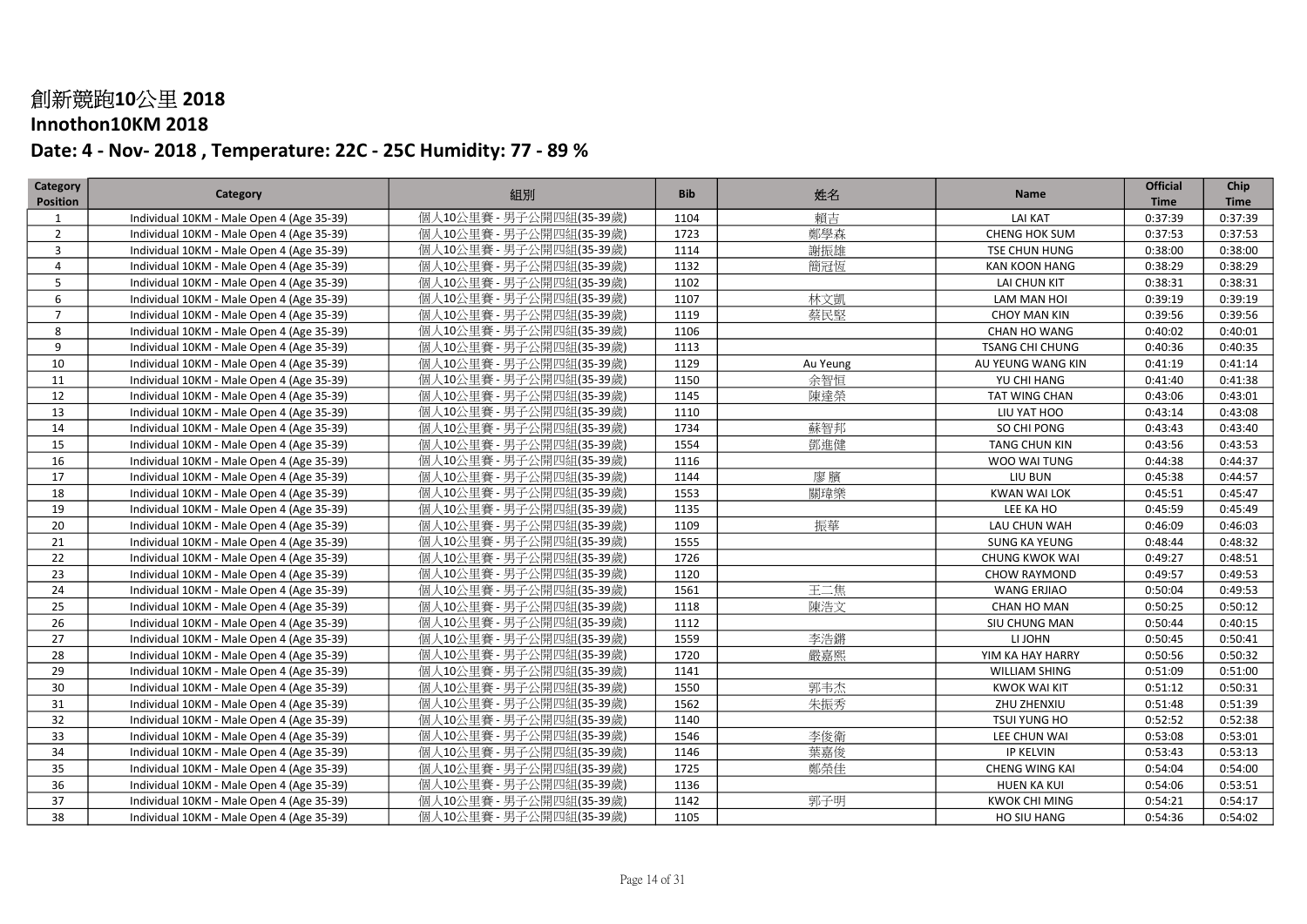### Innothon10KM 2018

| 張永樂<br>個人10公里賽 - 男子公開四組(35-39歲)<br>張永樂<br>Individual 10KM - Male Open 4 (Age 35-39)<br>1722<br>39<br>0:54:47<br>0:54:10<br>個人10公里賽 - 男子公開四組(35-39歳)<br>譚浩生<br>40<br>Individual 10KM - Male Open 4 (Age 35-39)<br>1552<br>TAM HO SANG<br>0:55:12<br>0:54:12<br>個人10公里賽 - 男子公開四組(35-39歳)<br>1732<br>Individual 10KM - Male Open 4 (Age 35-39)<br>0:55:22<br>0:54:46<br>41<br><b>CHAN SHEK WAH</b><br>1556<br>42<br>Individual 10KM - Male Open 4 (Age 35-39)<br>個人10公里賽 - 男子公開四組(35-39歲)<br>CHENG HON KI<br>0:56:56<br>0:56:41<br>葉浩然<br>43<br>1138<br>Individual 10KM - Male Open 4 (Age 35-39)<br>個人10公里賽 - 男子公開四組(35-39歳)<br>YIP HO YIN<br>0:57:09<br>0:57:04<br>個人10公里賽 - 男子公開四組(35-39歳)<br>周子傑<br>44<br>1127<br>0:57:11<br>Individual 10KM - Male Open 4 (Age 35-39)<br>CHOW TSZ KIT<br>0:57:29<br>個人10公里賽 - 男子公開四組(35-39歲)<br>1557<br>45<br>Individual 10KM - Male Open 4 (Age 35-39)<br><b>CHENG KIN KWAN</b><br>0:59:09<br>0:58:14<br>個人10公里賽 - 男子公開四組(35-39歲)<br>羅志良<br>46<br>1133<br>0:59:07<br>Individual 10KM - Male Open 4 (Age 35-39)<br>LAW CHI LEUNG<br>0:59:20<br>個人10公里賽 - 男子公開四組(35-39歳)<br>陳穎豪<br>1125<br>47<br>Individual 10KM - Male Open 4 (Age 35-39)<br>CHAN WING HO<br>0:59:23<br>0:59:00<br>牟林<br>個人10公里賽 - 男子公開四組(35-39歳)<br>48<br>1716<br><b>MU LIN</b><br>0:59:53<br>0:58:58<br>Individual 10KM - Male Open 4 (Age 35-39)<br>梁建勳<br>49<br>個人10公里賽 - 男子公開四組(35-39歲)<br>1721<br>LEUNG KIN FAN HERBERT<br>1:00:27<br>Individual 10KM - Male Open 4 (Age 35-39)<br>0:59:42<br>楊健輝<br>50<br>1733<br>個人10公里賽 - 男子公開四組(35-39歲)<br>0:59:40<br>Individual 10KM - Male Open 4 (Age 35-39)<br>YEUNG KIN FAI<br>1:00:44<br>個人10公里賽 - 男子公開四組(35-39歲)<br>王静涛<br>51<br>1551<br>Individual 10KM - Male Open 4 (Age 35-39)<br>WANG JING TAO<br>1:00:51<br>1:00:10<br>52<br>個人10公里賽 - 男子公開四組(35-39歲)<br>1101<br>Individual 10KM - Male Open 4 (Age 35-39)<br>NGAI KA HO<br>1:02:18<br>1:01:13<br>施成挺<br>53<br>1563<br>個人10公里賽 - 男子公開四組(35-39歲)<br>1:02:23<br>Individual 10KM - Male Open 4 (Age 35-39)<br>SHI CHENGTING<br>1:02:14<br>個人10公里賽 - 男子公開四組(35-39歲)<br>54<br>1121<br>鄘旭暉<br>Individual 10KM - Male Open 4 (Age 35-39)<br><b>KWONG YUK FAI</b><br>1:02:54<br>1:02:03<br>55<br>1735<br>羅耀輝<br>個人10公里賽 - 男子公開四組(35-39歲)<br>LO YIU FAI<br>1:02:59<br>1:02:36<br>Individual 10KM - Male Open 4 (Age 35-39)<br>56<br>1122<br>曾泓豈<br>Individual 10KM - Male Open 4 (Age 35-39)<br>個人10公里賽 - 男子公開四組(35-39歲)<br><b>TSANG WANG HEI JARVIS</b><br>1:05:11<br>1:05:02<br>57<br>廖達文<br>個人10公里賽 - 男子公開四組(35-39歳)<br>1131<br>LIU TAT MAN<br>1:05:54<br>Individual 10KM - Male Open 4 (Age 35-39)<br>1:05:44<br>1143<br>關浩況<br>58<br>個人10公里賽 - 男子公開四組(35-39歲)<br><b>KWAN HO WANG</b><br>1:06:25<br>1:06:17<br>Individual 10KM - Male Open 4 (Age 35-39)<br>個人10公里賽 - 男子公開四組(35-39歲)<br>59<br>1134<br>1:06:32<br>Individual 10KM - Male Open 4 (Age 35-39)<br>LAM HOK HOI<br>1:05:53<br>李文斌<br>個人10公里賽 - 男子公開四組(35-39歳)<br>1731<br>60<br>Individual 10KM - Male Open 4 (Age 35-39)<br>LEE MAN BUN<br>1:07:18<br>1:06:50<br>個人10公里賽 - 男子公開四組(35-39歲)<br>黎建業<br>1736<br>61<br>LAI KIN YIP<br>1:07:42<br>1:06:37<br>Individual 10KM - Male Open 4 (Age 35-39)<br>沈鈞傑<br>62<br>個人10公里賽 - 男子公開四組(35-39歳)<br>1115<br>Individual 10KM - Male Open 4 (Age 35-39)<br><b>SHAM KWAN KIT</b><br>1:07:54<br>1:06:56<br>施純鑫<br>個人10公里賽 - 男子公開四組(35-39歲)<br>1108<br>63<br>Individual 10KM - Male Open 4 (Age 35-39)<br><b>SZE SHUN HING</b><br>1:09:09<br>1:08:29<br>個人10公里賽 - 男子公開四組(35-39歲)<br>鄧熙照<br>64<br>Individual 10KM - Male Open 4 (Age 35-39)<br>1719<br>TANG HEI CHIU<br>1:09:26<br>1:04:06<br>個人10公里賽 - 男子公開四組(35-39歲)<br>李俊奇<br>1718<br>65<br>Individual 10KM - Male Open 4 (Age 35-39)<br>LI CHUN KI<br>1:09:33<br>1:08:45<br>個人10公里賽 - 男子公開四組(35-39歳)<br>1124<br>66<br>Individual 10KM - Male Open 4 (Age 35-39)<br><b>CHENG LAWRENCE</b><br>1:10:32<br>1:09:39<br>個人10公里賽 - 男子公開四組(35-39歲)<br>潘立德<br>67<br>1548<br>Individual 10KM - Male Open 4 (Age 35-39)<br>POON LAP TAK<br>1:11:06<br>1:10:18<br>袁宗浩<br>68<br>個人10公里賽 - 男子公開四組(35-39歲)<br>1728<br>Individual 10KM - Male Open 4 (Age 35-39)<br>YUEN CHUNG HO<br>1:13:30<br>1:12:44<br>69<br>薛亨達<br>Individual 10KM - Male Open 4 (Age 35-39)<br>個人10公里賽 - 男子公開四組(35-39歲)<br>1727<br><b>SIT HUN DA</b><br>1:22:18<br>1:21:32<br>梁偉明<br>70<br>Individual 10KM - Male Open 4 (Age 35-39)<br>個人10公里賽 - 男子公開四組(35-39歳)<br>1545<br>LEUNG WAI MING<br>1:23:41<br>1:23:32<br>個人10公里賽 - 男子公開四組(35-39歲)<br>71<br>Individual 10KM - Male Open 4 (Age 35-39)<br>1130<br><b>XU ZHIBIN</b><br>1:26:00<br>1:24:59<br>個人10公里賽 - 男子公開四組(35-39歳)<br>蕭國基<br>72<br>Individual 10KM - Male Open 4 (Age 35-39)<br>1147<br>SIU GREGORY<br>1:26:46<br>1:26:02<br>張志杭<br>個人10公里賽 - 男子公開四組(35-39歲)<br>73<br>Individual 10KM - Male Open 4 (Age 35-39)<br>1730<br>CHEUNG CHI HONG<br>1:41:23<br>1:40:38<br><b>DNF</b><br>個人10公里賽 - 男子公開四組(35-39歳)<br>Individual 10KM - Male Open 4 (Age 35-39)<br>1549<br><b>YIP SAM</b> | Category        | Category | 組別 | <b>Bib</b> | 姓名 | <b>Name</b> | <b>Official</b> | Chip        |
|---------------------------------------------------------------------------------------------------------------------------------------------------------------------------------------------------------------------------------------------------------------------------------------------------------------------------------------------------------------------------------------------------------------------------------------------------------------------------------------------------------------------------------------------------------------------------------------------------------------------------------------------------------------------------------------------------------------------------------------------------------------------------------------------------------------------------------------------------------------------------------------------------------------------------------------------------------------------------------------------------------------------------------------------------------------------------------------------------------------------------------------------------------------------------------------------------------------------------------------------------------------------------------------------------------------------------------------------------------------------------------------------------------------------------------------------------------------------------------------------------------------------------------------------------------------------------------------------------------------------------------------------------------------------------------------------------------------------------------------------------------------------------------------------------------------------------------------------------------------------------------------------------------------------------------------------------------------------------------------------------------------------------------------------------------------------------------------------------------------------------------------------------------------------------------------------------------------------------------------------------------------------------------------------------------------------------------------------------------------------------------------------------------------------------------------------------------------------------------------------------------------------------------------------------------------------------------------------------------------------------------------------------------------------------------------------------------------------------------------------------------------------------------------------------------------------------------------------------------------------------------------------------------------------------------------------------------------------------------------------------------------------------------------------------------------------------------------------------------------------------------------------------------------------------------------------------------------------------------------------------------------------------------------------------------------------------------------------------------------------------------------------------------------------------------------------------------------------------------------------------------------------------------------------------------------------------------------------------------------------------------------------------------------------------------------------------------------------------------------------------------------------------------------------------------------------------------------------------------------------------------------------------------------------------------------------------------------------------------------------------------------------------------------------------------------------------------------------------------------------------------------------------------------------------------------------------------------------------------------------------------------------------------------------------------------------------------------------------------------------------------------------------------------------------------------------------------------------------------------------------------------------------------------------------------------------------------------------------------------------------------------------------------------------------------------------------------------------------------------------------------------------------------------------------------------------------------------------------------------------------------------------------------------------------------------------------------|-----------------|----------|----|------------|----|-------------|-----------------|-------------|
|                                                                                                                                                                                                                                                                                                                                                                                                                                                                                                                                                                                                                                                                                                                                                                                                                                                                                                                                                                                                                                                                                                                                                                                                                                                                                                                                                                                                                                                                                                                                                                                                                                                                                                                                                                                                                                                                                                                                                                                                                                                                                                                                                                                                                                                                                                                                                                                                                                                                                                                                                                                                                                                                                                                                                                                                                                                                                                                                                                                                                                                                                                                                                                                                                                                                                                                                                                                                                                                                                                                                                                                                                                                                                                                                                                                                                                                                                                                                                                                                                                                                                                                                                                                                                                                                                                                                                                                                                                                                                                                                                                                                                                                                                                                                                                                                                                                                                                                                                         | <b>Position</b> |          |    |            |    |             | <b>Time</b>     | <b>Time</b> |
|                                                                                                                                                                                                                                                                                                                                                                                                                                                                                                                                                                                                                                                                                                                                                                                                                                                                                                                                                                                                                                                                                                                                                                                                                                                                                                                                                                                                                                                                                                                                                                                                                                                                                                                                                                                                                                                                                                                                                                                                                                                                                                                                                                                                                                                                                                                                                                                                                                                                                                                                                                                                                                                                                                                                                                                                                                                                                                                                                                                                                                                                                                                                                                                                                                                                                                                                                                                                                                                                                                                                                                                                                                                                                                                                                                                                                                                                                                                                                                                                                                                                                                                                                                                                                                                                                                                                                                                                                                                                                                                                                                                                                                                                                                                                                                                                                                                                                                                                                         |                 |          |    |            |    |             |                 |             |
|                                                                                                                                                                                                                                                                                                                                                                                                                                                                                                                                                                                                                                                                                                                                                                                                                                                                                                                                                                                                                                                                                                                                                                                                                                                                                                                                                                                                                                                                                                                                                                                                                                                                                                                                                                                                                                                                                                                                                                                                                                                                                                                                                                                                                                                                                                                                                                                                                                                                                                                                                                                                                                                                                                                                                                                                                                                                                                                                                                                                                                                                                                                                                                                                                                                                                                                                                                                                                                                                                                                                                                                                                                                                                                                                                                                                                                                                                                                                                                                                                                                                                                                                                                                                                                                                                                                                                                                                                                                                                                                                                                                                                                                                                                                                                                                                                                                                                                                                                         |                 |          |    |            |    |             |                 |             |
|                                                                                                                                                                                                                                                                                                                                                                                                                                                                                                                                                                                                                                                                                                                                                                                                                                                                                                                                                                                                                                                                                                                                                                                                                                                                                                                                                                                                                                                                                                                                                                                                                                                                                                                                                                                                                                                                                                                                                                                                                                                                                                                                                                                                                                                                                                                                                                                                                                                                                                                                                                                                                                                                                                                                                                                                                                                                                                                                                                                                                                                                                                                                                                                                                                                                                                                                                                                                                                                                                                                                                                                                                                                                                                                                                                                                                                                                                                                                                                                                                                                                                                                                                                                                                                                                                                                                                                                                                                                                                                                                                                                                                                                                                                                                                                                                                                                                                                                                                         |                 |          |    |            |    |             |                 |             |
|                                                                                                                                                                                                                                                                                                                                                                                                                                                                                                                                                                                                                                                                                                                                                                                                                                                                                                                                                                                                                                                                                                                                                                                                                                                                                                                                                                                                                                                                                                                                                                                                                                                                                                                                                                                                                                                                                                                                                                                                                                                                                                                                                                                                                                                                                                                                                                                                                                                                                                                                                                                                                                                                                                                                                                                                                                                                                                                                                                                                                                                                                                                                                                                                                                                                                                                                                                                                                                                                                                                                                                                                                                                                                                                                                                                                                                                                                                                                                                                                                                                                                                                                                                                                                                                                                                                                                                                                                                                                                                                                                                                                                                                                                                                                                                                                                                                                                                                                                         |                 |          |    |            |    |             |                 |             |
|                                                                                                                                                                                                                                                                                                                                                                                                                                                                                                                                                                                                                                                                                                                                                                                                                                                                                                                                                                                                                                                                                                                                                                                                                                                                                                                                                                                                                                                                                                                                                                                                                                                                                                                                                                                                                                                                                                                                                                                                                                                                                                                                                                                                                                                                                                                                                                                                                                                                                                                                                                                                                                                                                                                                                                                                                                                                                                                                                                                                                                                                                                                                                                                                                                                                                                                                                                                                                                                                                                                                                                                                                                                                                                                                                                                                                                                                                                                                                                                                                                                                                                                                                                                                                                                                                                                                                                                                                                                                                                                                                                                                                                                                                                                                                                                                                                                                                                                                                         |                 |          |    |            |    |             |                 |             |
|                                                                                                                                                                                                                                                                                                                                                                                                                                                                                                                                                                                                                                                                                                                                                                                                                                                                                                                                                                                                                                                                                                                                                                                                                                                                                                                                                                                                                                                                                                                                                                                                                                                                                                                                                                                                                                                                                                                                                                                                                                                                                                                                                                                                                                                                                                                                                                                                                                                                                                                                                                                                                                                                                                                                                                                                                                                                                                                                                                                                                                                                                                                                                                                                                                                                                                                                                                                                                                                                                                                                                                                                                                                                                                                                                                                                                                                                                                                                                                                                                                                                                                                                                                                                                                                                                                                                                                                                                                                                                                                                                                                                                                                                                                                                                                                                                                                                                                                                                         |                 |          |    |            |    |             |                 |             |
|                                                                                                                                                                                                                                                                                                                                                                                                                                                                                                                                                                                                                                                                                                                                                                                                                                                                                                                                                                                                                                                                                                                                                                                                                                                                                                                                                                                                                                                                                                                                                                                                                                                                                                                                                                                                                                                                                                                                                                                                                                                                                                                                                                                                                                                                                                                                                                                                                                                                                                                                                                                                                                                                                                                                                                                                                                                                                                                                                                                                                                                                                                                                                                                                                                                                                                                                                                                                                                                                                                                                                                                                                                                                                                                                                                                                                                                                                                                                                                                                                                                                                                                                                                                                                                                                                                                                                                                                                                                                                                                                                                                                                                                                                                                                                                                                                                                                                                                                                         |                 |          |    |            |    |             |                 |             |
|                                                                                                                                                                                                                                                                                                                                                                                                                                                                                                                                                                                                                                                                                                                                                                                                                                                                                                                                                                                                                                                                                                                                                                                                                                                                                                                                                                                                                                                                                                                                                                                                                                                                                                                                                                                                                                                                                                                                                                                                                                                                                                                                                                                                                                                                                                                                                                                                                                                                                                                                                                                                                                                                                                                                                                                                                                                                                                                                                                                                                                                                                                                                                                                                                                                                                                                                                                                                                                                                                                                                                                                                                                                                                                                                                                                                                                                                                                                                                                                                                                                                                                                                                                                                                                                                                                                                                                                                                                                                                                                                                                                                                                                                                                                                                                                                                                                                                                                                                         |                 |          |    |            |    |             |                 |             |
|                                                                                                                                                                                                                                                                                                                                                                                                                                                                                                                                                                                                                                                                                                                                                                                                                                                                                                                                                                                                                                                                                                                                                                                                                                                                                                                                                                                                                                                                                                                                                                                                                                                                                                                                                                                                                                                                                                                                                                                                                                                                                                                                                                                                                                                                                                                                                                                                                                                                                                                                                                                                                                                                                                                                                                                                                                                                                                                                                                                                                                                                                                                                                                                                                                                                                                                                                                                                                                                                                                                                                                                                                                                                                                                                                                                                                                                                                                                                                                                                                                                                                                                                                                                                                                                                                                                                                                                                                                                                                                                                                                                                                                                                                                                                                                                                                                                                                                                                                         |                 |          |    |            |    |             |                 |             |
|                                                                                                                                                                                                                                                                                                                                                                                                                                                                                                                                                                                                                                                                                                                                                                                                                                                                                                                                                                                                                                                                                                                                                                                                                                                                                                                                                                                                                                                                                                                                                                                                                                                                                                                                                                                                                                                                                                                                                                                                                                                                                                                                                                                                                                                                                                                                                                                                                                                                                                                                                                                                                                                                                                                                                                                                                                                                                                                                                                                                                                                                                                                                                                                                                                                                                                                                                                                                                                                                                                                                                                                                                                                                                                                                                                                                                                                                                                                                                                                                                                                                                                                                                                                                                                                                                                                                                                                                                                                                                                                                                                                                                                                                                                                                                                                                                                                                                                                                                         |                 |          |    |            |    |             |                 |             |
|                                                                                                                                                                                                                                                                                                                                                                                                                                                                                                                                                                                                                                                                                                                                                                                                                                                                                                                                                                                                                                                                                                                                                                                                                                                                                                                                                                                                                                                                                                                                                                                                                                                                                                                                                                                                                                                                                                                                                                                                                                                                                                                                                                                                                                                                                                                                                                                                                                                                                                                                                                                                                                                                                                                                                                                                                                                                                                                                                                                                                                                                                                                                                                                                                                                                                                                                                                                                                                                                                                                                                                                                                                                                                                                                                                                                                                                                                                                                                                                                                                                                                                                                                                                                                                                                                                                                                                                                                                                                                                                                                                                                                                                                                                                                                                                                                                                                                                                                                         |                 |          |    |            |    |             |                 |             |
|                                                                                                                                                                                                                                                                                                                                                                                                                                                                                                                                                                                                                                                                                                                                                                                                                                                                                                                                                                                                                                                                                                                                                                                                                                                                                                                                                                                                                                                                                                                                                                                                                                                                                                                                                                                                                                                                                                                                                                                                                                                                                                                                                                                                                                                                                                                                                                                                                                                                                                                                                                                                                                                                                                                                                                                                                                                                                                                                                                                                                                                                                                                                                                                                                                                                                                                                                                                                                                                                                                                                                                                                                                                                                                                                                                                                                                                                                                                                                                                                                                                                                                                                                                                                                                                                                                                                                                                                                                                                                                                                                                                                                                                                                                                                                                                                                                                                                                                                                         |                 |          |    |            |    |             |                 |             |
|                                                                                                                                                                                                                                                                                                                                                                                                                                                                                                                                                                                                                                                                                                                                                                                                                                                                                                                                                                                                                                                                                                                                                                                                                                                                                                                                                                                                                                                                                                                                                                                                                                                                                                                                                                                                                                                                                                                                                                                                                                                                                                                                                                                                                                                                                                                                                                                                                                                                                                                                                                                                                                                                                                                                                                                                                                                                                                                                                                                                                                                                                                                                                                                                                                                                                                                                                                                                                                                                                                                                                                                                                                                                                                                                                                                                                                                                                                                                                                                                                                                                                                                                                                                                                                                                                                                                                                                                                                                                                                                                                                                                                                                                                                                                                                                                                                                                                                                                                         |                 |          |    |            |    |             |                 |             |
|                                                                                                                                                                                                                                                                                                                                                                                                                                                                                                                                                                                                                                                                                                                                                                                                                                                                                                                                                                                                                                                                                                                                                                                                                                                                                                                                                                                                                                                                                                                                                                                                                                                                                                                                                                                                                                                                                                                                                                                                                                                                                                                                                                                                                                                                                                                                                                                                                                                                                                                                                                                                                                                                                                                                                                                                                                                                                                                                                                                                                                                                                                                                                                                                                                                                                                                                                                                                                                                                                                                                                                                                                                                                                                                                                                                                                                                                                                                                                                                                                                                                                                                                                                                                                                                                                                                                                                                                                                                                                                                                                                                                                                                                                                                                                                                                                                                                                                                                                         |                 |          |    |            |    |             |                 |             |
|                                                                                                                                                                                                                                                                                                                                                                                                                                                                                                                                                                                                                                                                                                                                                                                                                                                                                                                                                                                                                                                                                                                                                                                                                                                                                                                                                                                                                                                                                                                                                                                                                                                                                                                                                                                                                                                                                                                                                                                                                                                                                                                                                                                                                                                                                                                                                                                                                                                                                                                                                                                                                                                                                                                                                                                                                                                                                                                                                                                                                                                                                                                                                                                                                                                                                                                                                                                                                                                                                                                                                                                                                                                                                                                                                                                                                                                                                                                                                                                                                                                                                                                                                                                                                                                                                                                                                                                                                                                                                                                                                                                                                                                                                                                                                                                                                                                                                                                                                         |                 |          |    |            |    |             |                 |             |
|                                                                                                                                                                                                                                                                                                                                                                                                                                                                                                                                                                                                                                                                                                                                                                                                                                                                                                                                                                                                                                                                                                                                                                                                                                                                                                                                                                                                                                                                                                                                                                                                                                                                                                                                                                                                                                                                                                                                                                                                                                                                                                                                                                                                                                                                                                                                                                                                                                                                                                                                                                                                                                                                                                                                                                                                                                                                                                                                                                                                                                                                                                                                                                                                                                                                                                                                                                                                                                                                                                                                                                                                                                                                                                                                                                                                                                                                                                                                                                                                                                                                                                                                                                                                                                                                                                                                                                                                                                                                                                                                                                                                                                                                                                                                                                                                                                                                                                                                                         |                 |          |    |            |    |             |                 |             |
|                                                                                                                                                                                                                                                                                                                                                                                                                                                                                                                                                                                                                                                                                                                                                                                                                                                                                                                                                                                                                                                                                                                                                                                                                                                                                                                                                                                                                                                                                                                                                                                                                                                                                                                                                                                                                                                                                                                                                                                                                                                                                                                                                                                                                                                                                                                                                                                                                                                                                                                                                                                                                                                                                                                                                                                                                                                                                                                                                                                                                                                                                                                                                                                                                                                                                                                                                                                                                                                                                                                                                                                                                                                                                                                                                                                                                                                                                                                                                                                                                                                                                                                                                                                                                                                                                                                                                                                                                                                                                                                                                                                                                                                                                                                                                                                                                                                                                                                                                         |                 |          |    |            |    |             |                 |             |
|                                                                                                                                                                                                                                                                                                                                                                                                                                                                                                                                                                                                                                                                                                                                                                                                                                                                                                                                                                                                                                                                                                                                                                                                                                                                                                                                                                                                                                                                                                                                                                                                                                                                                                                                                                                                                                                                                                                                                                                                                                                                                                                                                                                                                                                                                                                                                                                                                                                                                                                                                                                                                                                                                                                                                                                                                                                                                                                                                                                                                                                                                                                                                                                                                                                                                                                                                                                                                                                                                                                                                                                                                                                                                                                                                                                                                                                                                                                                                                                                                                                                                                                                                                                                                                                                                                                                                                                                                                                                                                                                                                                                                                                                                                                                                                                                                                                                                                                                                         |                 |          |    |            |    |             |                 |             |
|                                                                                                                                                                                                                                                                                                                                                                                                                                                                                                                                                                                                                                                                                                                                                                                                                                                                                                                                                                                                                                                                                                                                                                                                                                                                                                                                                                                                                                                                                                                                                                                                                                                                                                                                                                                                                                                                                                                                                                                                                                                                                                                                                                                                                                                                                                                                                                                                                                                                                                                                                                                                                                                                                                                                                                                                                                                                                                                                                                                                                                                                                                                                                                                                                                                                                                                                                                                                                                                                                                                                                                                                                                                                                                                                                                                                                                                                                                                                                                                                                                                                                                                                                                                                                                                                                                                                                                                                                                                                                                                                                                                                                                                                                                                                                                                                                                                                                                                                                         |                 |          |    |            |    |             |                 |             |
|                                                                                                                                                                                                                                                                                                                                                                                                                                                                                                                                                                                                                                                                                                                                                                                                                                                                                                                                                                                                                                                                                                                                                                                                                                                                                                                                                                                                                                                                                                                                                                                                                                                                                                                                                                                                                                                                                                                                                                                                                                                                                                                                                                                                                                                                                                                                                                                                                                                                                                                                                                                                                                                                                                                                                                                                                                                                                                                                                                                                                                                                                                                                                                                                                                                                                                                                                                                                                                                                                                                                                                                                                                                                                                                                                                                                                                                                                                                                                                                                                                                                                                                                                                                                                                                                                                                                                                                                                                                                                                                                                                                                                                                                                                                                                                                                                                                                                                                                                         |                 |          |    |            |    |             |                 |             |
|                                                                                                                                                                                                                                                                                                                                                                                                                                                                                                                                                                                                                                                                                                                                                                                                                                                                                                                                                                                                                                                                                                                                                                                                                                                                                                                                                                                                                                                                                                                                                                                                                                                                                                                                                                                                                                                                                                                                                                                                                                                                                                                                                                                                                                                                                                                                                                                                                                                                                                                                                                                                                                                                                                                                                                                                                                                                                                                                                                                                                                                                                                                                                                                                                                                                                                                                                                                                                                                                                                                                                                                                                                                                                                                                                                                                                                                                                                                                                                                                                                                                                                                                                                                                                                                                                                                                                                                                                                                                                                                                                                                                                                                                                                                                                                                                                                                                                                                                                         |                 |          |    |            |    |             |                 |             |
|                                                                                                                                                                                                                                                                                                                                                                                                                                                                                                                                                                                                                                                                                                                                                                                                                                                                                                                                                                                                                                                                                                                                                                                                                                                                                                                                                                                                                                                                                                                                                                                                                                                                                                                                                                                                                                                                                                                                                                                                                                                                                                                                                                                                                                                                                                                                                                                                                                                                                                                                                                                                                                                                                                                                                                                                                                                                                                                                                                                                                                                                                                                                                                                                                                                                                                                                                                                                                                                                                                                                                                                                                                                                                                                                                                                                                                                                                                                                                                                                                                                                                                                                                                                                                                                                                                                                                                                                                                                                                                                                                                                                                                                                                                                                                                                                                                                                                                                                                         |                 |          |    |            |    |             |                 |             |
|                                                                                                                                                                                                                                                                                                                                                                                                                                                                                                                                                                                                                                                                                                                                                                                                                                                                                                                                                                                                                                                                                                                                                                                                                                                                                                                                                                                                                                                                                                                                                                                                                                                                                                                                                                                                                                                                                                                                                                                                                                                                                                                                                                                                                                                                                                                                                                                                                                                                                                                                                                                                                                                                                                                                                                                                                                                                                                                                                                                                                                                                                                                                                                                                                                                                                                                                                                                                                                                                                                                                                                                                                                                                                                                                                                                                                                                                                                                                                                                                                                                                                                                                                                                                                                                                                                                                                                                                                                                                                                                                                                                                                                                                                                                                                                                                                                                                                                                                                         |                 |          |    |            |    |             |                 |             |
|                                                                                                                                                                                                                                                                                                                                                                                                                                                                                                                                                                                                                                                                                                                                                                                                                                                                                                                                                                                                                                                                                                                                                                                                                                                                                                                                                                                                                                                                                                                                                                                                                                                                                                                                                                                                                                                                                                                                                                                                                                                                                                                                                                                                                                                                                                                                                                                                                                                                                                                                                                                                                                                                                                                                                                                                                                                                                                                                                                                                                                                                                                                                                                                                                                                                                                                                                                                                                                                                                                                                                                                                                                                                                                                                                                                                                                                                                                                                                                                                                                                                                                                                                                                                                                                                                                                                                                                                                                                                                                                                                                                                                                                                                                                                                                                                                                                                                                                                                         |                 |          |    |            |    |             |                 |             |
|                                                                                                                                                                                                                                                                                                                                                                                                                                                                                                                                                                                                                                                                                                                                                                                                                                                                                                                                                                                                                                                                                                                                                                                                                                                                                                                                                                                                                                                                                                                                                                                                                                                                                                                                                                                                                                                                                                                                                                                                                                                                                                                                                                                                                                                                                                                                                                                                                                                                                                                                                                                                                                                                                                                                                                                                                                                                                                                                                                                                                                                                                                                                                                                                                                                                                                                                                                                                                                                                                                                                                                                                                                                                                                                                                                                                                                                                                                                                                                                                                                                                                                                                                                                                                                                                                                                                                                                                                                                                                                                                                                                                                                                                                                                                                                                                                                                                                                                                                         |                 |          |    |            |    |             |                 |             |
|                                                                                                                                                                                                                                                                                                                                                                                                                                                                                                                                                                                                                                                                                                                                                                                                                                                                                                                                                                                                                                                                                                                                                                                                                                                                                                                                                                                                                                                                                                                                                                                                                                                                                                                                                                                                                                                                                                                                                                                                                                                                                                                                                                                                                                                                                                                                                                                                                                                                                                                                                                                                                                                                                                                                                                                                                                                                                                                                                                                                                                                                                                                                                                                                                                                                                                                                                                                                                                                                                                                                                                                                                                                                                                                                                                                                                                                                                                                                                                                                                                                                                                                                                                                                                                                                                                                                                                                                                                                                                                                                                                                                                                                                                                                                                                                                                                                                                                                                                         |                 |          |    |            |    |             |                 |             |
|                                                                                                                                                                                                                                                                                                                                                                                                                                                                                                                                                                                                                                                                                                                                                                                                                                                                                                                                                                                                                                                                                                                                                                                                                                                                                                                                                                                                                                                                                                                                                                                                                                                                                                                                                                                                                                                                                                                                                                                                                                                                                                                                                                                                                                                                                                                                                                                                                                                                                                                                                                                                                                                                                                                                                                                                                                                                                                                                                                                                                                                                                                                                                                                                                                                                                                                                                                                                                                                                                                                                                                                                                                                                                                                                                                                                                                                                                                                                                                                                                                                                                                                                                                                                                                                                                                                                                                                                                                                                                                                                                                                                                                                                                                                                                                                                                                                                                                                                                         |                 |          |    |            |    |             |                 |             |
|                                                                                                                                                                                                                                                                                                                                                                                                                                                                                                                                                                                                                                                                                                                                                                                                                                                                                                                                                                                                                                                                                                                                                                                                                                                                                                                                                                                                                                                                                                                                                                                                                                                                                                                                                                                                                                                                                                                                                                                                                                                                                                                                                                                                                                                                                                                                                                                                                                                                                                                                                                                                                                                                                                                                                                                                                                                                                                                                                                                                                                                                                                                                                                                                                                                                                                                                                                                                                                                                                                                                                                                                                                                                                                                                                                                                                                                                                                                                                                                                                                                                                                                                                                                                                                                                                                                                                                                                                                                                                                                                                                                                                                                                                                                                                                                                                                                                                                                                                         |                 |          |    |            |    |             |                 |             |
|                                                                                                                                                                                                                                                                                                                                                                                                                                                                                                                                                                                                                                                                                                                                                                                                                                                                                                                                                                                                                                                                                                                                                                                                                                                                                                                                                                                                                                                                                                                                                                                                                                                                                                                                                                                                                                                                                                                                                                                                                                                                                                                                                                                                                                                                                                                                                                                                                                                                                                                                                                                                                                                                                                                                                                                                                                                                                                                                                                                                                                                                                                                                                                                                                                                                                                                                                                                                                                                                                                                                                                                                                                                                                                                                                                                                                                                                                                                                                                                                                                                                                                                                                                                                                                                                                                                                                                                                                                                                                                                                                                                                                                                                                                                                                                                                                                                                                                                                                         |                 |          |    |            |    |             |                 |             |
|                                                                                                                                                                                                                                                                                                                                                                                                                                                                                                                                                                                                                                                                                                                                                                                                                                                                                                                                                                                                                                                                                                                                                                                                                                                                                                                                                                                                                                                                                                                                                                                                                                                                                                                                                                                                                                                                                                                                                                                                                                                                                                                                                                                                                                                                                                                                                                                                                                                                                                                                                                                                                                                                                                                                                                                                                                                                                                                                                                                                                                                                                                                                                                                                                                                                                                                                                                                                                                                                                                                                                                                                                                                                                                                                                                                                                                                                                                                                                                                                                                                                                                                                                                                                                                                                                                                                                                                                                                                                                                                                                                                                                                                                                                                                                                                                                                                                                                                                                         |                 |          |    |            |    |             |                 |             |
|                                                                                                                                                                                                                                                                                                                                                                                                                                                                                                                                                                                                                                                                                                                                                                                                                                                                                                                                                                                                                                                                                                                                                                                                                                                                                                                                                                                                                                                                                                                                                                                                                                                                                                                                                                                                                                                                                                                                                                                                                                                                                                                                                                                                                                                                                                                                                                                                                                                                                                                                                                                                                                                                                                                                                                                                                                                                                                                                                                                                                                                                                                                                                                                                                                                                                                                                                                                                                                                                                                                                                                                                                                                                                                                                                                                                                                                                                                                                                                                                                                                                                                                                                                                                                                                                                                                                                                                                                                                                                                                                                                                                                                                                                                                                                                                                                                                                                                                                                         |                 |          |    |            |    |             |                 |             |
|                                                                                                                                                                                                                                                                                                                                                                                                                                                                                                                                                                                                                                                                                                                                                                                                                                                                                                                                                                                                                                                                                                                                                                                                                                                                                                                                                                                                                                                                                                                                                                                                                                                                                                                                                                                                                                                                                                                                                                                                                                                                                                                                                                                                                                                                                                                                                                                                                                                                                                                                                                                                                                                                                                                                                                                                                                                                                                                                                                                                                                                                                                                                                                                                                                                                                                                                                                                                                                                                                                                                                                                                                                                                                                                                                                                                                                                                                                                                                                                                                                                                                                                                                                                                                                                                                                                                                                                                                                                                                                                                                                                                                                                                                                                                                                                                                                                                                                                                                         |                 |          |    |            |    |             |                 |             |
|                                                                                                                                                                                                                                                                                                                                                                                                                                                                                                                                                                                                                                                                                                                                                                                                                                                                                                                                                                                                                                                                                                                                                                                                                                                                                                                                                                                                                                                                                                                                                                                                                                                                                                                                                                                                                                                                                                                                                                                                                                                                                                                                                                                                                                                                                                                                                                                                                                                                                                                                                                                                                                                                                                                                                                                                                                                                                                                                                                                                                                                                                                                                                                                                                                                                                                                                                                                                                                                                                                                                                                                                                                                                                                                                                                                                                                                                                                                                                                                                                                                                                                                                                                                                                                                                                                                                                                                                                                                                                                                                                                                                                                                                                                                                                                                                                                                                                                                                                         |                 |          |    |            |    |             |                 |             |
|                                                                                                                                                                                                                                                                                                                                                                                                                                                                                                                                                                                                                                                                                                                                                                                                                                                                                                                                                                                                                                                                                                                                                                                                                                                                                                                                                                                                                                                                                                                                                                                                                                                                                                                                                                                                                                                                                                                                                                                                                                                                                                                                                                                                                                                                                                                                                                                                                                                                                                                                                                                                                                                                                                                                                                                                                                                                                                                                                                                                                                                                                                                                                                                                                                                                                                                                                                                                                                                                                                                                                                                                                                                                                                                                                                                                                                                                                                                                                                                                                                                                                                                                                                                                                                                                                                                                                                                                                                                                                                                                                                                                                                                                                                                                                                                                                                                                                                                                                         |                 |          |    |            |    |             |                 |             |
|                                                                                                                                                                                                                                                                                                                                                                                                                                                                                                                                                                                                                                                                                                                                                                                                                                                                                                                                                                                                                                                                                                                                                                                                                                                                                                                                                                                                                                                                                                                                                                                                                                                                                                                                                                                                                                                                                                                                                                                                                                                                                                                                                                                                                                                                                                                                                                                                                                                                                                                                                                                                                                                                                                                                                                                                                                                                                                                                                                                                                                                                                                                                                                                                                                                                                                                                                                                                                                                                                                                                                                                                                                                                                                                                                                                                                                                                                                                                                                                                                                                                                                                                                                                                                                                                                                                                                                                                                                                                                                                                                                                                                                                                                                                                                                                                                                                                                                                                                         |                 |          |    |            |    |             |                 |             |
|                                                                                                                                                                                                                                                                                                                                                                                                                                                                                                                                                                                                                                                                                                                                                                                                                                                                                                                                                                                                                                                                                                                                                                                                                                                                                                                                                                                                                                                                                                                                                                                                                                                                                                                                                                                                                                                                                                                                                                                                                                                                                                                                                                                                                                                                                                                                                                                                                                                                                                                                                                                                                                                                                                                                                                                                                                                                                                                                                                                                                                                                                                                                                                                                                                                                                                                                                                                                                                                                                                                                                                                                                                                                                                                                                                                                                                                                                                                                                                                                                                                                                                                                                                                                                                                                                                                                                                                                                                                                                                                                                                                                                                                                                                                                                                                                                                                                                                                                                         |                 |          |    |            |    |             |                 |             |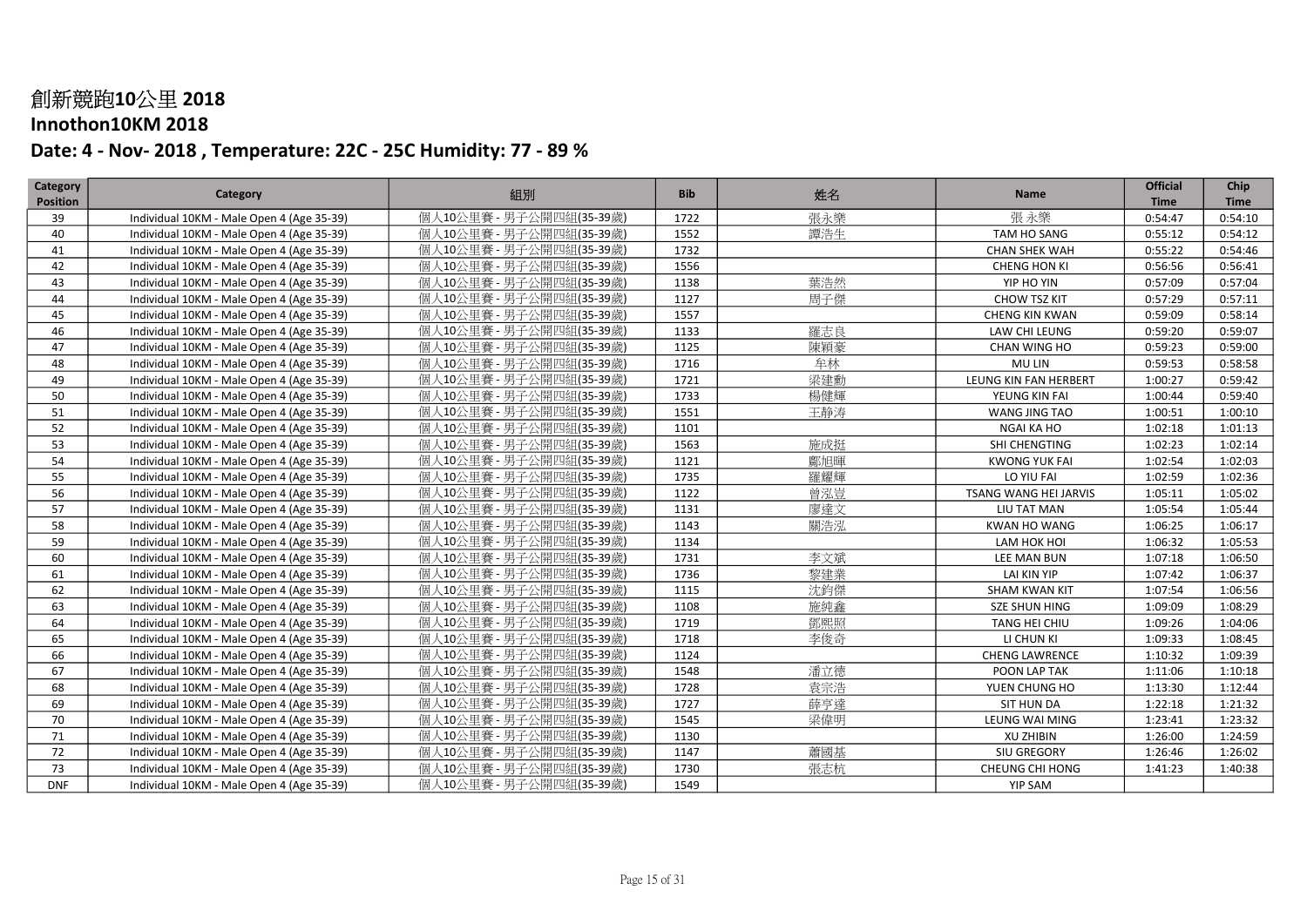### Innothon10KM 2018

| Category        | Category                                  | 組別                       | <b>Bib</b> | 姓名  | Name                   | <b>Official</b> | Chip        |
|-----------------|-------------------------------------------|--------------------------|------------|-----|------------------------|-----------------|-------------|
| <b>Position</b> |                                           |                          |            |     |                        | <b>Time</b>     | <b>Time</b> |
| $\mathbf{1}$    | Individual 10KM - Male Open 5 (Age 40-44) | 個人10公里賽 - 男子公開五組(40-44歲) | 1580       | 杨宏  | YANG HONG              | 0:38:25         | 0:38:16     |
| $\overline{2}$  | Individual 10KM - Male Open 5 (Age 40-44) | 個人10公里賽 - 男子公開五組(40-44歲) | 1163       | 陳子麟 | CHAN TSZ LUN           | 0:39:59         | 0:39:57     |
| 3               | Individual 10KM - Male Open 5 (Age 40-44) | 個人10公里賽 - 男子公開五組(40-44歲) | 1165       | 鍾浩然 | CHUNG HO YIN           | 0:41:01         | 0:41:00     |
| $\overline{4}$  | Individual 10KM - Male Open 5 (Age 40-44) | 個人10公里賽 - 男子公開五組(40-44歲) | 1152       | 林振有 | LAM CHUN YAU           | 0:41:52         | 0:41:51     |
| 5               | Individual 10KM - Male Open 5 (Age 40-44) | 個人10公里賽 - 男子公開五組(40-44歲) | 1578       | 鄭裕衡 | <b>CHENG YUE HANG</b>  | 0:42:43         | 0:42:32     |
| 6               | Individual 10KM - Male Open 5 (Age 40-44) | 個人10公里賽 - 男子公開五組(40-44歲) | 1197       | 焦玉中 | JIAO YUZHONG           | 0:43:25         | 0:43:23     |
| $\overline{7}$  | Individual 10KM - Male Open 5 (Age 40-44) | 個人10公里賽 - 男子公開五組(40-44歲) | 1157       |     | HUNG YIU MAN           | 0:44:42         | 0:44:31     |
| 8               | Individual 10KM - Male Open 5 (Age 40-44) | 個人10公里賽 - 男子公開五組(40-44歲) | 1180       | 李偉安 | LEE WAI ON             | 0:44:52         | 0:44:50     |
| 9               | Individual 10KM - Male Open 5 (Age 40-44) | 個人10公里賽 - 男子公開五組(40-44歲) | 1175       | 陳樂  | <b>CHAN LOK</b>        | 0:45:07         | 0:45:04     |
| 10              | Individual 10KM - Male Open 5 (Age 40-44) | 個人10公里賽 - 男子公開五組(40-44歲) | 1564       | 于亮  | YU LIANG               | 0:46:08         | 0:45:36     |
| 11              | Individual 10KM - Male Open 5 (Age 40-44) | 個人10公里賽 - 男子公開五組(40-44歳) | 1740       | 吳志輝 | NG CHI FAI WILL        | 0:46:41         | 0:46:17     |
| 12              | Individual 10KM - Male Open 5 (Age 40-44) | 個人10公里賽 - 男子公開五組(40-44歲) | 1753       |     | <b>LIN ALEX</b>        | 0:46:47         | 0:46:29     |
| 13              | Individual 10KM - Male Open 5 (Age 40-44) | 個人10公里賽 - 男子公開五組(40-44歲) | 1179       |     | HO CHUN HONG           | 0:47:00         | 0:46:55     |
| 14              | Individual 10KM - Male Open 5 (Age 40-44) | 個人10公里賽 - 男子公開五組(40-44歲) | 1741       | 張其隆 | CHEUNG KI LUNG         | 0:47:48         | 0:47:23     |
| 15              | Individual 10KM - Male Open 5 (Age 40-44) | 個人10公里賽 - 男子公開五組(40-44歲) | 1184       | 林俊傑 | <b>LAM CHUN KIT</b>    | 0:49:17         | 0:48:40     |
| 16              | Individual 10KM - Male Open 5 (Age 40-44) | 個人10公里賽 - 男子公開五組(40-44歲) | 1171       | 黃信桁 | WONG SHUN HANG         | 0:49:51         | 0:49:14     |
| 17              | Individual 10KM - Male Open 5 (Age 40-44) | 個人10公里賽 - 男子公開五組(40-44歳) | 1193       | 梁韜  | LEONG TOU              | 0:49:53         | 0:49:44     |
| 18              | Individual 10KM - Male Open 5 (Age 40-44) | 個人10公里賽 - 男子公開五組(40-44歲) | 1198       | 曾子良 | <b>TSANG TSZ LEUNG</b> | 0:49:55         | 0:49:35     |
| 19              | Individual 10KM - Male Open 5 (Age 40-44) | 個人10公里賽 - 男子公開五組(40-44歳) | 1579       | 施成杰 | SHI CHENGJIE           | 0:50:14         | 0:50:06     |
| 20              | Individual 10KM - Male Open 5 (Age 40-44) | 個人10公里賽 - 男子公開五組(40-44歲) | 1172       | 温國業 | WAN KWOK YIP           | 0:51:26         | 0:51:06     |
| 21              | Individual 10KM - Male Open 5 (Age 40-44) | 個人10公里賽 - 男子公開五組(40-44歲) | 1155       | 吳嘉偉 | NG KA WAI KELVIN       | 0:51:27         | 0:50:50     |
| 22              | Individual 10KM - Male Open 5 (Age 40-44) | 個人10公里賽 - 男子公開五組(40-44歲) | 1576       |     | CHUNG TSZ HO           | 0:51:32         | 0:51:16     |
| 23              | Individual 10KM - Male Open 5 (Age 40-44) | 個人10公里賽 - 男子公開五組(40-44歲) | 1744       |     | <b>FOO KWAI YUEN</b>   | 0:51:34         | 0:50:59     |
| 24              | Individual 10KM - Male Open 5 (Age 40-44) | 個人10公里賽 - 男子公開五組(40-44歳) | 1194       | 梁志康 | LEUNG ELVIS            | 0:52:55         | 0:52:41     |
| 25              | Individual 10KM - Male Open 5 (Age 40-44) | 個人10公里賽 - 男子公開五組(40-44歳) | 1183       |     | <b>TSOI YAU YUK</b>    | 0:53:13         | 0:52:59     |
| 26              | Individual 10KM - Male Open 5 (Age 40-44) | 個人10公里賽 - 男子公開五組(40-44歲) | 1178       |     | LUK ALBERT             | 0:53:35         | 0:52:44     |
| 27              | Individual 10KM - Male Open 5 (Age 40-44) | 個人10公里賽 - 男子公開五組(40-44歲) | 1739       | 施文妙 | SHIH MAN MIU           | 0:53:55         | 0:53:29     |
| 28              | Individual 10KM - Male Open 5 (Age 40-44) | 個人10公里賽 - 男子公開五組(40-44歲) | 1167       |     | POON KAI WAI           | 0:54:01         | 0:53:30     |
| 29              | Individual 10KM - Male Open 5 (Age 40-44) | 個人10公里賽 - 男子公開五組(40-44歲) | 1202       | 李慶榮 | LI KIM                 | 0:54:03         | 0:53:44     |
| 30              | Individual 10KM - Male Open 5 (Age 40-44) | 個人10公里賽 - 男子公開五組(40-44歳) | 1577       | 雷耀文 | LUI YIU MAN            | 0:54:40         | 0:54:26     |
| 31              | Individual 10KM - Male Open 5 (Age 40-44) | 個人10公里賽 - 男子公開五組(40-44歳) | 1747       |     | <b>FOO DENNIS</b>      | 0:54:47         | 0:54:13     |
| 32              | Individual 10KM - Male Open 5 (Age 40-44) | 個人10公里賽 - 男子公開五組(40-44歳) | 1192       | 陳坤桂 | <b>CHAN KWAN KWAI</b>  | 0:55:11         | 0:53:54     |
| 33              | Individual 10KM - Male Open 5 (Age 40-44) | 個人10公里賽 - 男子公開五組(40-44歲) | 1196       | 温鎮波 | WAN CHUN PO            | 0:55:13         | 0:54:54     |
| 34              | Individual 10KM - Male Open 5 (Age 40-44) | 個人10公里賽 - 男子公開五組(40-44歲) | 1185       | 何偉德 | HO WAI TAK             | 0:55:30         | 0:55:08     |
| 35              | Individual 10KM - Male Open 5 (Age 40-44) | 個人10公里賽 - 男子公開五組(40-44歲) | 1173       |     | LEUNG ARIO HOK YAN     | 0:55:31         | 0:54:57     |
| 36              | Individual 10KM - Male Open 5 (Age 40-44) | 個人10公里賽 - 男子公開五組(40-44歲) | 1177       |     | TAM HIN SHING          | 0:55:49         | 0:54:59     |
| 37              | Individual 10KM - Male Open 5 (Age 40-44) | 個人10公里賽 - 男子公開五組(40-44歳) | 1743       | 麥志泉 | <b>MAK CALVIN</b>      | 0:56:45         | 0:56:19     |
| 38              | Individual 10KM - Male Open 5 (Age 40-44) | 個人10公里賽 - 男子公開五組(40-44歲) | 1181       | 方智仁 | <b>FONG CHI YAN</b>    | 0:56:53         | 0:56:21     |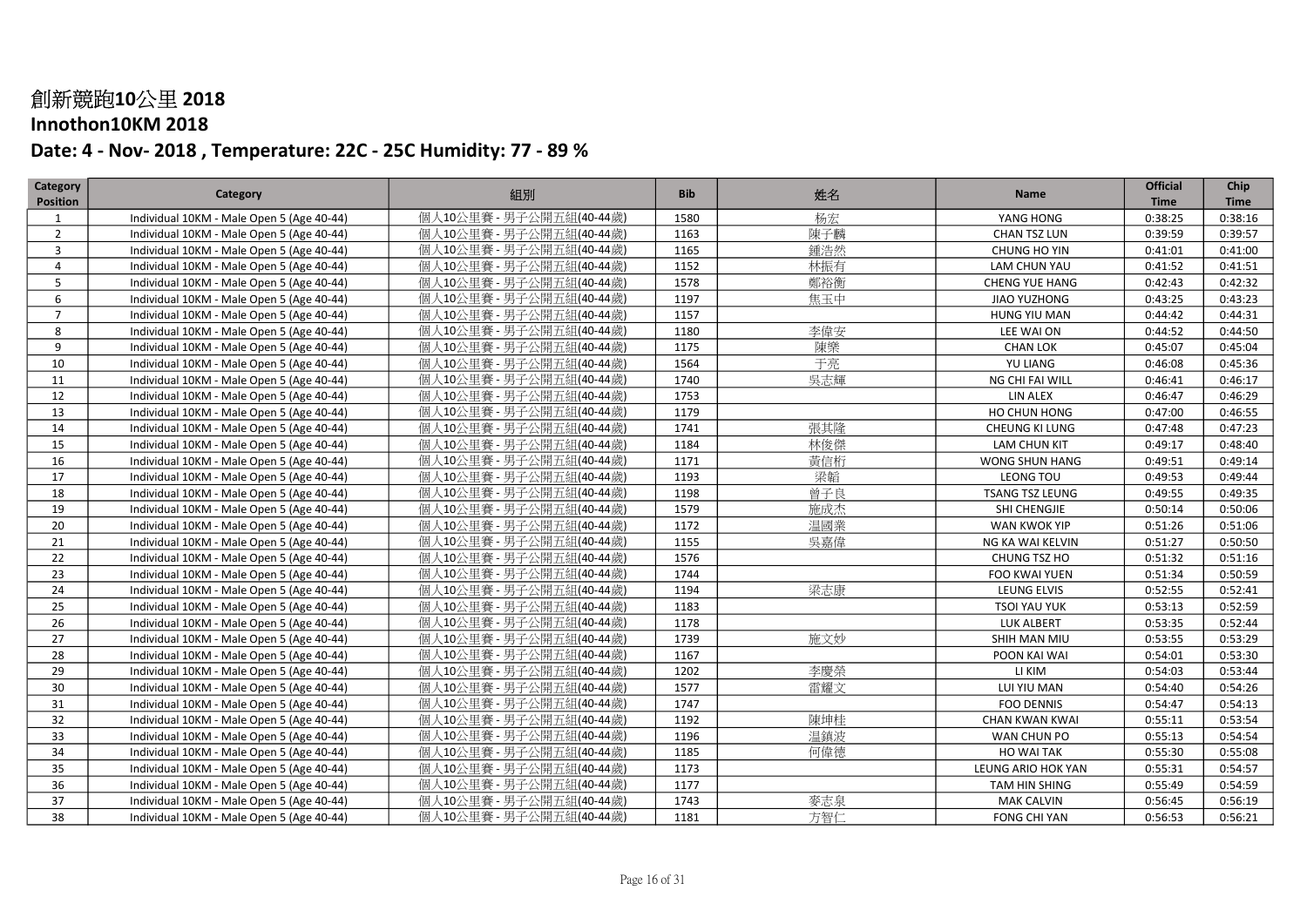### Innothon10KM 2018

| Category        | Category                                  | 組別                       | <b>Bib</b> | 姓名  | Name                    | <b>Official</b> | Chip        |
|-----------------|-------------------------------------------|--------------------------|------------|-----|-------------------------|-----------------|-------------|
| <b>Position</b> |                                           |                          |            |     |                         | <b>Time</b>     | <b>Time</b> |
| 39              | Individual 10KM - Male Open 5 (Age 40-44) | 個人10公里賽 - 男子公開五組(40-44歲) | 1571       | 陳國健 | <b>CHAN KWOK KIN</b>    | 0:57:33         | 0:56:32     |
| 40              | Individual 10KM - Male Open 5 (Age 40-44) | 個人10公里賽 - 男子公開五組(40-44歳) | 1750       | 朱永賢 | CHU WING YIN            | 0:57:38         | 0:56:52     |
| 41              | Individual 10KM - Male Open 5 (Age 40-44) | 個人10公里賽 - 男子公開五組(40-44歲) | 1742       | 關緯林 | <b>KWAN WAI LAM</b>     | 0:58:48         | 0:57:59     |
| 42              | Individual 10KM - Male Open 5 (Age 40-44) | 個人10公里賽 - 男子公開五組(40-44歳) | 1170       | 馮楚漢 | FUNG CHO HON            | 0:58:56         | 0:58:22     |
| 43              | Individual 10KM - Male Open 5 (Age 40-44) | 個人10公里賽 - 男子公開五組(40-44歳) | 1565       | 夏建国 | <b>XIA PAUL</b>         | 1:00:41         | 1:00:03     |
| 44              | Individual 10KM - Male Open 5 (Age 40-44) | 個人10公里賽 - 男子公開五組(40-44歲) | 1820       | 莫李能 | 莫李能                     | 1:00:57         | 1:00:26     |
| 45              | Individual 10KM - Male Open 5 (Age 40-44) | 個人10公里賽 - 男子公開五組(40-44歲) | 1570       | 易顯光 | YIK KENNETH HIN KWONG   | 1:01:11         | 1:00:12     |
| 46              | Individual 10KM - Male Open 5 (Age 40-44) | 個人10公里賽 - 男子公開五組(40-44歲) | 1182       | 范灝文 | <b>FANG HO MAN</b>      | 1:02:16         | 1:01:36     |
| 47              | Individual 10KM - Male Open 5 (Age 40-44) | 個人10公里賽 - 男子公開五組(40-44歳) | 1160       |     | <b>CHANG KWUN PIU</b>   | 1:02:36         | 1:02:11     |
| 48              | Individual 10KM - Male Open 5 (Age 40-44) | 個人10公里賽 - 男子公開五組(40-44歲) | 1204       |     | LEE CHUN MING           | 1:02:46         | 1:01:51     |
| 49              | Individual 10KM - Male Open 5 (Age 40-44) | 個人10公里賽 - 男子公開五組(40-44歲) | 1575       |     | LEE MAU KI DEREK        | 1:03:26         | 1:03:14     |
| 50              | Individual 10KM - Male Open 5 (Age 40-44) | 個人10公里賽 - 男子公開五組(40-44歳) | 1186       |     | LEUNG HORACE            | 1:03:56         | 1:03:02     |
| 51              | Individual 10KM - Male Open 5 (Age 40-44) | 個人10公里賽 - 男子公開五組(40-44歲) | 1748       |     | CHUI JEFFREY            | 1:04:02         | 1:03:29     |
| 52              | Individual 10KM - Male Open 5 (Age 40-44) | 個人10公里賽 - 男子公開五組(40-44歲) | 1199       | 黃德亮 | <b>WONG SAMUEL</b>      | 1:04:20         | 1:03:57     |
| 53              | Individual 10KM - Male Open 5 (Age 40-44) | 個人10公里賽 - 男子公開五組(40-44歳) | 1161       |     | LAU SUNG YIP            | 1:04:55         | 1:04:14     |
| 54              | Individual 10KM - Male Open 5 (Age 40-44) | 個人10公里賽 - 男子公開五組(40-44歲) | 1203       | 關文偉 | <b>KWAN MAN WAI</b>     | 1:05:35         | 1:04:34     |
| 55              | Individual 10KM - Male Open 5 (Age 40-44) | 個人10公里賽 - 男子公開五組(40-44歲) | 1738       | 楊漢明 | YEUNG HON MING          | 1:06:48         | 1:01:26     |
| 56              | Individual 10KM - Male Open 5 (Age 40-44) | 個人10公里賽 - 男子公開五組(40-44歳) | 1187       | 陳倫楷 | <b>CHAN LUN KAI</b>     | 1:06:50         | 1:03:16     |
| 57              | Individual 10KM - Male Open 5 (Age 40-44) | 個人10公里賽 - 男子公開五組(40-44歲) | 1201       | 劉裕光 | LAU YU KWONG            | 1:07:09         | 1:06:11     |
| 58              | Individual 10KM - Male Open 5 (Age 40-44) | 個人10公里賽 - 男子公開五組(40-44歲) | 1169       | 葉仲豪 | YIP CHUNG HO            | 1:07:31         | 1:06:58     |
| 59              | Individual 10KM - Male Open 5 (Age 40-44) | 個人10公里賽 - 男子公開五組(40-44歲) | 1162       | 陳浩文 | CHAN HO MAN             | 1:07:51         | 1:07:26     |
| 60              | Individual 10KM - Male Open 5 (Age 40-44) | 個人10公里賽 - 男子公開五組(40-44歳) | 1572       | 張耀全 | <b>CHEUNG YIU CHUEN</b> | 1:08:51         | 1:07:54     |
| 61              | Individual 10KM - Male Open 5 (Age 40-44) | 個人10公里賽 - 男子公開五組(40-44歲) | 1749       | 王江  | <b>WANG JIANG</b>       | 1:09:28         | 1:08:41     |
| 62              | Individual 10KM - Male Open 5 (Age 40-44) | 個人10公里賽 - 男子公開五組(40-44歲) | 1566       | 李永标 | LEE WING PIU            | 1:14:01         | 1:13:17     |
| 63              | Individual 10KM - Male Open 5 (Age 40-44) | 個人10公里賽 - 男子公開五組(40-44歲) | 1159       | 陳德智 | <b>CHAN TAK CHI</b>     | 1:15:08         | 1:14:17     |
| 64              | Individual 10KM - Male Open 5 (Age 40-44) | 個人10公里賽 - 男子公開五組(40-44歲) | 1569       | 林錦鵬 | <b>LAM KAM PANG</b>     | 1:15:26         | 1:14:25     |
| 65              | Individual 10KM - Male Open 5 (Age 40-44) | 個人10公里賽 - 男子公開五組(40-44歲) | 1745       |     | WONG CHI YIN            | 1:15:45         | 1:15:12     |
| 66              | Individual 10KM - Male Open 5 (Age 40-44) | 個人10公里賽 - 男子公開五組(40-44歲) | 1190       | 陳智斌 | CHAN CHI BUN BEN        | 1:17:21         | 1:16:59     |
| 67              | Individual 10KM - Male Open 5 (Age 40-44) | 個人10公里賽 - 男子公開五組(40-44歲) | 1567       | 周俊傑 | CHOW CHUN KIT           | 1:22:09         | 1:21:26     |
| 68              | Individual 10KM - Male Open 5 (Age 40-44) | 個人10公里賽 - 男子公開五組(40-44歲) | 1154       | 李健  | LI KIN                  | 1:22:52         | 1:22:13     |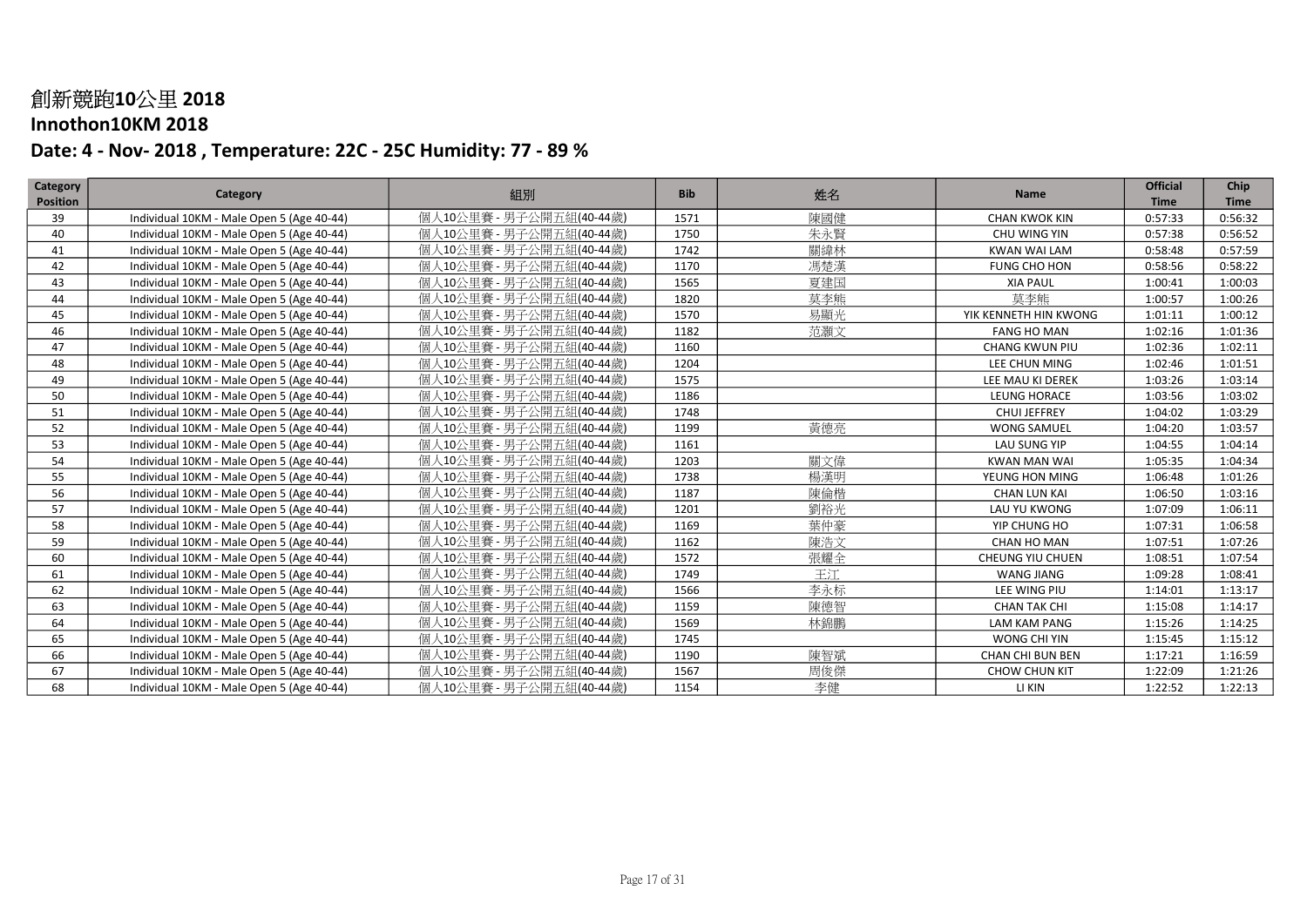### Innothon10KM 2018

| Category        | Category                                    | 組別                           | <b>Bib</b> | 姓名       | Name                   | <b>Official</b> | Chip        |
|-----------------|---------------------------------------------|------------------------------|------------|----------|------------------------|-----------------|-------------|
| <b>Position</b> |                                             |                              |            |          |                        | <b>Time</b>     | <b>Time</b> |
| 1               | Individual 10KM - Male Senior 1 (Age 45-49) | 個人10公里賽 - 男子先進<br>-組(45-49歲) | 1218       | 胡梓軒      | WOO CHE HIN, RICKY     | 0:41:28         | 0:41:26     |
| $\overline{2}$  | Individual 10KM - Male Senior 1 (Age 45-49) | 個人10公里賽 - 男子先進一組(45-49歲)     | 1246       | 陳偉琪      | CHAN WAI KAY           | 0:41:43         | 0:41:39     |
| $\overline{3}$  | Individual 10KM - Male Senior 1 (Age 45-49) | 個人10公里賽 - 男子先進一組(45-49歲)     | 1766       |          | <b>CHAN KA LUN</b>     | 0:41:54         | 0:41:54     |
| 4               | Individual 10KM - Male Senior 1 (Age 45-49) | 個人10公里賽 - 男子先進一組(45-49歳)     | 1249       | 潘振聲      | POON CHUN SING         | 0:41:57         | 0:41:56     |
| 5               | Individual 10KM - Male Senior 1 (Age 45-49) | 個人10公里賽 - 男子先進一組(45-49歲)     | 1228       | 周興華      | CHAW HING WA           | 0:42:22         | 0:42:21     |
| 6               | Individual 10KM - Male Senior 1 (Age 45-49) | 個人10公里賽 - 男子先進一組(45-49歲)     | 1262       | 黃穎德      | WONG WING TAK          | 0:42:23         | 0:42:21     |
| $\overline{7}$  | Individual 10KM - Male Senior 1 (Age 45-49) | 個人10公里賽 - 男子先進一組(45-49歳)     | 1762       | 蔡富宏      | CHOI FU WANG           | 0:42:33         | 0:42:31     |
| 8               | Individual 10KM - Male Senior 1 (Age 45-49) | 個人10公里賽 - 男子先進一組(45-49歳)     | 1244       | 黃家保      | WONG KA PO DICK        | 0:42:59         | 0:42:54     |
| 9               | Individual 10KM - Male Senior 1 (Age 45-49) | 個人10公里賽 - 男子先進一組(45-49歲)     | 1207       | 黃文彬      | WONG MAN BUN           | 0:43:54         | 0:43:53     |
| 10              | Individual 10KM - Male Senior 1 (Age 45-49) | 個人10公里賽 - 男子先進一組(45-49歲)     | 1596       |          | <b>BEE HAI CHUN</b>    | 0:44:03         | 0:43:55     |
| 11              | Individual 10KM - Male Senior 1 (Age 45-49) | 個人10公里賽 - 男子先進一組(45-49歲)     | 1233       |          | <b>TANG WILSON</b>     | 0:44:22         | 0:44:22     |
| 12              | Individual 10KM - Male Senior 1 (Age 45-49) | 個人10公里賽 - 男子先進一組(45-49歲)     | 1243       | 林國活      | LAM KWOK WUT           | 0:44:31         | 0:43:48     |
| 13              | Individual 10KM - Male Senior 1 (Age 45-49) | 個人10公里賽 - 男子先進一組(45-49歲)     | 1259       | 李啟東      | LEE LEO                | 0:47:40         | 0:47:26     |
| 14              | Individual 10KM - Male Senior 1 (Age 45-49) | 個人10公里賽 - 男子先進一組(45-49歲)     | 1219       |          | <b>WANG PATRICK</b>    | 0:48:56         | 0:48:35     |
| 15              | Individual 10KM - Male Senior 1 (Age 45-49) | 個人10公里賽 - 男子先進一組(45-49歳)     | 1261       | 林暾       | <b>LAM KENRIC</b>      | 0:49:27         | 0:48:39     |
| 16              | Individual 10KM - Male Senior 1 (Age 45-49) | 個人10公里賽 - 男子先進一組(45-49歲)     | 1599       |          | YUEN CHUNG HO          | 0:49:44         | 0:49:28     |
| 17              | Individual 10KM - Male Senior 1 (Age 45-49) | 個人10公里賽 - 男子先進一組(45-49歲)     | 1225       | 張知行      | <b>CHEUNG CHI HANG</b> | 0:50:31         | 0:50:09     |
| 18              | Individual 10KM - Male Senior 1 (Age 45-49) | 個人10公里賽 - 男子先進一組(45-49歲)     | 1601       |          | <b>CHANG MING YUEN</b> | 0:50:51         | 0:50:34     |
| 19              | Individual 10KM - Male Senior 1 (Age 45-49) | 個人10公里賽 - 男子先進一組(45-49歲)     | 1582       |          | <b>TSEUNG SHU TAT</b>  | 0:51:34         | 0:51:26     |
| 20              | Individual 10KM - Male Senior 1 (Age 45-49) | 個人10公里賽 - 男子先進一組(45-49歳)     | 1221       | 黃兆偉      | WONG SIU WAI           | 0:51:34         | 0:51:06     |
| 21              | Individual 10KM - Male Senior 1 (Age 45-49) | 個人10公里賽 - 男子先進一組(45-49歲)     | 1597       | 陳永南      | <b>CHAN WING NAM</b>   | 0:52:47         | 0:52:40     |
| 22              | Individual 10KM - Male Senior 1 (Age 45-49) | 個人10公里賽 - 男子先進一組(45-49歳)     | 1759       | 衞智豐      | WAI CHI FUNG TOMMY     | 0:53:14         | 0:52:48     |
| 23              | Individual 10KM - Male Senior 1 (Age 45-49) | 個人10公里賽 - 男子先進一組(45-49歳)     | 1245       |          | <b>CHAN RAYSON</b>     | 0:53:14         | 0:53:08     |
| 24              | Individual 10KM - Male Senior 1 (Age 45-49) | 個人10公里賽 - 男子先進一組(45-49歲)     | 1229       | 郭志洪      | KWOK CHI HUNG          | 0:53:19         | 0:53:02     |
| 25              | Individual 10KM - Male Senior 1 (Age 45-49) | 個人10公里賽 - 男子先進一組(45-49歲)     | 1256       | 鄭威信      | <b>CHENG WILSON</b>    | 0:53:19         | 0:53:07     |
| 26              | Individual 10KM - Male Senior 1 (Age 45-49) | 個人10公里賽 - 男子先進一組(45-49歲)     | 1603       |          | CHAN EDDIE             | 0:53:57         | 0:53:40     |
| 27              | Individual 10KM - Male Senior 1 (Age 45-49) | 個人10公里賽 - 男子先進一組(45-49歲)     | 1235       | 何浩瀚      | HO HO HON              | 0:54:05         | 0:53:16     |
| 28              | Individual 10KM - Male Senior 1 (Age 45-49) | 個人10公里賽 - 男子先進一組(45-49歲)     | 1756       | 沈覺平      | <b>SHUM KWOK PING</b>  | 0:54:44         | 0:54:34     |
| 29              | Individual 10KM - Male Senior 1 (Age 45-49) | 個人10公里賽 - 男子先進一組(45-49歲)     | 1214       | Mo Chuen | <b>CHAN MO CHUEN</b>   | 0:54:55         | 0:54:21     |
| 30              | Individual 10KM - Male Senior 1 (Age 45-49) | 個人10公里賽 - 男子先進一組(45-49歲)     | 1240       | 張智恆      | CHEUNG CHI HANG        | 0:54:56         | 0:54:23     |
| 31              | Individual 10KM - Male Senior 1 (Age 45-49) | 個人10公里賽 - 男子先進一組(45-49歳)     | 1217       | 黎浩然      | LAI HO YIN             | 0:55:00         | 0:54:33     |
| 32              | Individual 10KM - Male Senior 1 (Age 45-49) | 個人10公里賽 - 男子先進一組(45-49歲)     | 1757       | 鍾兆基      | CHUNG SIU KEI KELVIN   | 0:55:21         | 0:55:11     |
| 33              | Individual 10KM - Male Senior 1 (Age 45-49) | 個人10公里賽 - 男子先進一組(45-49歲)     | 1591       |          | CHIU LUN HANG          | 0:55:41         | 0:55:25     |
| 34              | Individual 10KM - Male Senior 1 (Age 45-49) | 個人10公里賽 - 男子先進一組(45-49歲)     | 1255       | 鄭智輝      | <b>CHENG ANTHONY</b>   | 0:55:43         | 0:55:23     |
| 35              | Individual 10KM - Male Senior 1 (Age 45-49) | 個人10公里賽 - 男子先進一組(45-49歲)     | 1238       | 歐陽康      | AU YEUNG HONG          | 0:57:14         | 0:56:43     |
| 36              | Individual 10KM - Male Senior 1 (Age 45-49) | 個人10公里賽 - 男子先進一組(45-49歲)     | 1251       | 蕭振華      | SIU CHUN WA            | 0:57:30         | 0:56:36     |
| 37              | Individual 10KM - Male Senior 1 (Age 45-49) | 個人10公里賽 - 男子先進一組(45-49歲)     | 1206       | 趙文友      | CHIU MAN YAU           | 0:58:10         | 0:57:25     |
| 38              | Individual 10KM - Male Senior 1 (Age 45-49) | 個人10公里賽 - 男子先進一組(45-49歳)     | 1602       |          | <b>CHAN KEITH</b>      | 0:58:16         | 0:58:00     |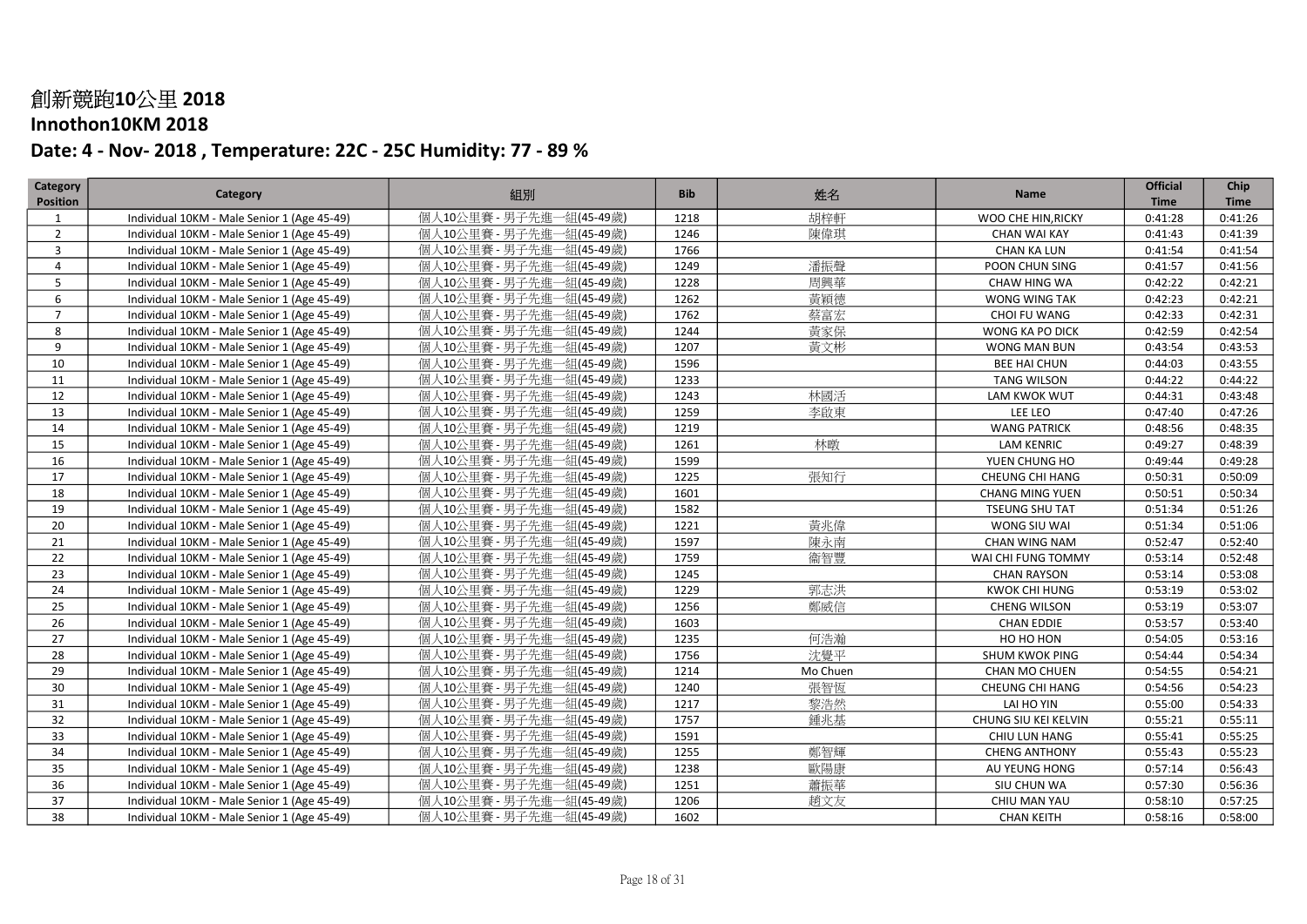### Innothon10KM 2018

| Category        | Category                                    | 組別                           | <b>Bib</b> | 姓名      | Name                   | <b>Official</b> | Chip        |
|-----------------|---------------------------------------------|------------------------------|------------|---------|------------------------|-----------------|-------------|
| <b>Position</b> |                                             |                              |            |         |                        | <b>Time</b>     | <b>Time</b> |
| 39              | Individual 10KM - Male Senior 1 (Age 45-49) | 個人10公里賽 - 男子先進<br>·組(45-49歲) | 1226       |         | CHEN JIANZHOU          | 0:59:06         | 0:58:10     |
| 40              | Individual 10KM - Male Senior 1 (Age 45-49) | 個人10公里賽 - 男子先進一組(45-49歳)     | 1760       | 羅家文     | LAW KA MAN             | 0:59:51         | 0:59:25     |
| 41              | Individual 10KM - Male Senior 1 (Age 45-49) | 個人10公里賽 - 男子先進一組(45-49歳)     | 1765       |         | CHAN HON WAH           | 1:00:30         | 1:00:17     |
| 42              | Individual 10KM - Male Senior 1 (Age 45-49) | 個人10公里賽 - 男子先進一組(45-49歳)     | 1210       | 梁志達     | LEUNG CHI TAT          | 1:00:45         | 1:00:37     |
| 43              | Individual 10KM - Male Senior 1 (Age 45-49) | 個人10公里賽 - 男子先進一組(45-49歳)     | 1220       | 白忠偉     | PAK DAVID              | 1:01:14         | 1:00:25     |
| 44              | Individual 10KM - Male Senior 1 (Age 45-49) | 個人10公里賽 - 男子先進一組(45-49歳)     | 1247       |         | <b>CHAN SHEK LAI</b>   | 1:01:21         | 1:00:30     |
| 45              | Individual 10KM - Male Senior 1 (Age 45-49) | 個人10公里賽 - 男子先進一組(45-49歲)     | 1213       |         | LEUNG WING LUN ALAN    | 1:01:35         | 1:01:13     |
| 46              | Individual 10KM - Male Senior 1 (Age 45-49) | 個人10公里賽 - 男子先進一組(45-49歲)     | 1592       | 李浩階     | LI HO KAI              | 1:01:36         | 1:01:16     |
| 47              | Individual 10KM - Male Senior 1 (Age 45-49) | 個人10公里賽 - 男子先進一組(45-49歳)     | 1250       |         | VAN METER JOHN         | 1:01:50         | 1:01:11     |
| 48              | Individual 10KM - Male Senior 1 (Age 45-49) | 個人10公里賽 - 男子先進一組(45-49歲)     | 1222       |         | LEE KENT               | 1:02:20         | 1:01:12     |
| 49              | Individual 10KM - Male Senior 1 (Age 45-49) | 個人10公里賽 - 男子先進一組(45-49歳)     | 1761       |         | <b>TAYLOR STEPHEN</b>  | 1:02:40         | 1:02:02     |
| 50              | Individual 10KM - Male Senior 1 (Age 45-49) | 個人10公里賽 - 男子先進一組(45-49歳)     | 1237       |         | KAN WAI HUNG           | 1:03:05         | 1:02:38     |
| 51              | Individual 10KM - Male Senior 1 (Age 45-49) | 個人10公里賽 - 男子先進一組(45-49歲)     | 1212       |         | STEPHEN CHOW           | 1:03:54         | 1:03:27     |
| 52              | Individual 10KM - Male Senior 1 (Age 45-49) | 個人10公里賽 - 男子先進一組(45-49歳)     | 1590       |         | LAN KIN KEE, FRANCO    | 1:04:46         | 1:04:31     |
| 53              | Individual 10KM - Male Senior 1 (Age 45-49) | 個人10公里賽 - 男子先進一組(45-49歳)     | 1598       | 張深林     | CHEUNG SUM LAM         | 1:05:08         | 1:04:26     |
| 54              | Individual 10KM - Male Senior 1 (Age 45-49) | 個人10公里賽 - 男子先進一組(45-49歲)     | 1600       |         | <b>LEE DATON</b>       | 1:05:36         | 1:05:18     |
| 55              | Individual 10KM - Male Senior 1 (Age 45-49) | 個人10公里賽 - 男子先進一組(45-49歳)     | 1216       | 陳文聰     | <b>CHAN MAN CHUNG</b>  | 1:05:48         | 1:05:23     |
| 56              | Individual 10KM - Male Senior 1 (Age 45-49) | 個人10公里賽 - 男子先進一組(45-49歳)     | 1764       |         | LEUNG KA FAI           | 1:06:25         | 1:05:53     |
| 57              | Individual 10KM - Male Senior 1 (Age 45-49) | 個人10公里賽 - 男子先進一組(45-49歲)     | 1248       | 鄭振傑     | <b>CHENG CHUN KIT</b>  | 1:06:27         | 1:06:09     |
| 58              | Individual 10KM - Male Senior 1 (Age 45-49) | 個人10公里賽 - 男子先進一組(45-49歲)     | 1223       | 鍾文亮     | <b>CHUNG MAN LEUNG</b> | 1:06:34         | 1:06:14     |
| 59              | Individual 10KM - Male Senior 1 (Age 45-49) | 個人10公里賽 - 男子先進一組(45-49歲)     | 1211       |         | <b>KEUNG CHI SAM</b>   | 1:08:23         | 1:08:14     |
| 60              | Individual 10KM - Male Senior 1 (Age 45-49) | 個人10公里賽 - 男子先進一組(45-49歳)     | 1585       |         | LEE FREEMAN            | 1:08:25         | 1:07:31     |
| 61              | Individual 10KM - Male Senior 1 (Age 45-49) | 個人10公里賽 - 男子先進一組(45-49歳)     | 1581       | 王文山     | WONG MAN SHAN          | 1:09:35         | 1:09:02     |
| 62              | Individual 10KM - Male Senior 1 (Age 45-49) | 個人10公里賽 - 男子先進一組(45-49歳)     | 1586       | 鄧建慈     | <b>TANG KIN CHI</b>    | 1:12:41         | 1:12:02     |
| 63              | Individual 10KM - Male Senior 1 (Age 45-49) | 個人10公里賽 - 男子先進一組(45-49歳)     | 1253       | 段健華     | TUEN KIN WA            | 1:14:56         | 1:13:59     |
| 64              | Individual 10KM - Male Senior 1 (Age 45-49) | 個人10公里賽 - 男子先進一組(45-49歲)     | 1755       |         | LEE CHUNG WAH          | 1:15:52         | 1:14:58     |
| 65              | Individual 10KM - Male Senior 1 (Age 45-49) | 個人10公里賽 - 男子先進一組(45-49歳)     | 1205       |         | LAU CHI KIN            | 1:16:17         | 1:15:18     |
| 66              | Individual 10KM - Male Senior 1 (Age 45-49) | 個人10公里賽 - 男子先進一組(45-49歳)     | 1763       |         | <b>IP EUGENE</b>       | 1:17:09         | 1:16:37     |
| 67              | Individual 10KM - Male Senior 1 (Age 45-49) | 個人10公里賽 - 男子先進一組(45-49歲)     | 1588       | 伍悅良     | NG YUET LEUNG          | 1:17:32         | 1:17:16     |
| 68              | Individual 10KM - Male Senior 1 (Age 45-49) | 個人10公里賽 - 男子先進一組(45-49歳)     | 1254       | 顏志偉     | NGAN CHI WAI           | 1:18:45         | 1:18:20     |
| 69              | Individual 10KM - Male Senior 1 (Age 45-49) | 個人10公里賽 - 男子先進一組(45-49歳)     | 1234       | 麥劍豪     | <b>MAK KIM HO</b>      | 1:19:48         | 1:18:57     |
| 70              | Individual 10KM - Male Senior 1 (Age 45-49) | 個人10公里賽 - 男子先進一組(45-49歳)     | 1593       | 何國文     | HO KWOK MAN CYRUS      | 1:21:29         | 1:20:25     |
| 71              | Individual 10KM - Male Senior 1 (Age 45-49) | 個人10公里賽 - 男子先進一組(45-49歲)     | 1583       | 卢志聪     | LO CHI CHUNG           | 1:22:09         | 1:21:25     |
| 72              | Individual 10KM - Male Senior 1 (Age 45-49) | 個人10公里賽 - 男子先進一組(45-49歲)     | 1767       | 彭子傑     | PANG TSZ KIT GABRIEL   | 1:28:08         | 1:27:45     |
| 73              | Individual 10KM - Male Senior 1 (Age 45-49) | 個人10公里賽 - 男子先進一組(45-49歳)     | 1252       | 李庭捷     | LEE TING CHIT          | 1:28:16         | 1:27:21     |
| 74              | Individual 10KM - Male Senior 1 (Age 45-49) | 個人10公里賽 - 男子先進一組(45-49歳)     | 1208       |         | LIAO ZHIJUN            | 1:35:57         | 1:35:29     |
| 75              | Individual 10KM - Male Senior 1 (Age 45-49) | 個人10公里賽 - 男子先進一組(45-49歲)     | 1594       | Leonard | <b>CHAN LEONARD</b>    | 1:45:26         | 1:44:36     |
|                 |                                             |                              |            |         |                        |                 |             |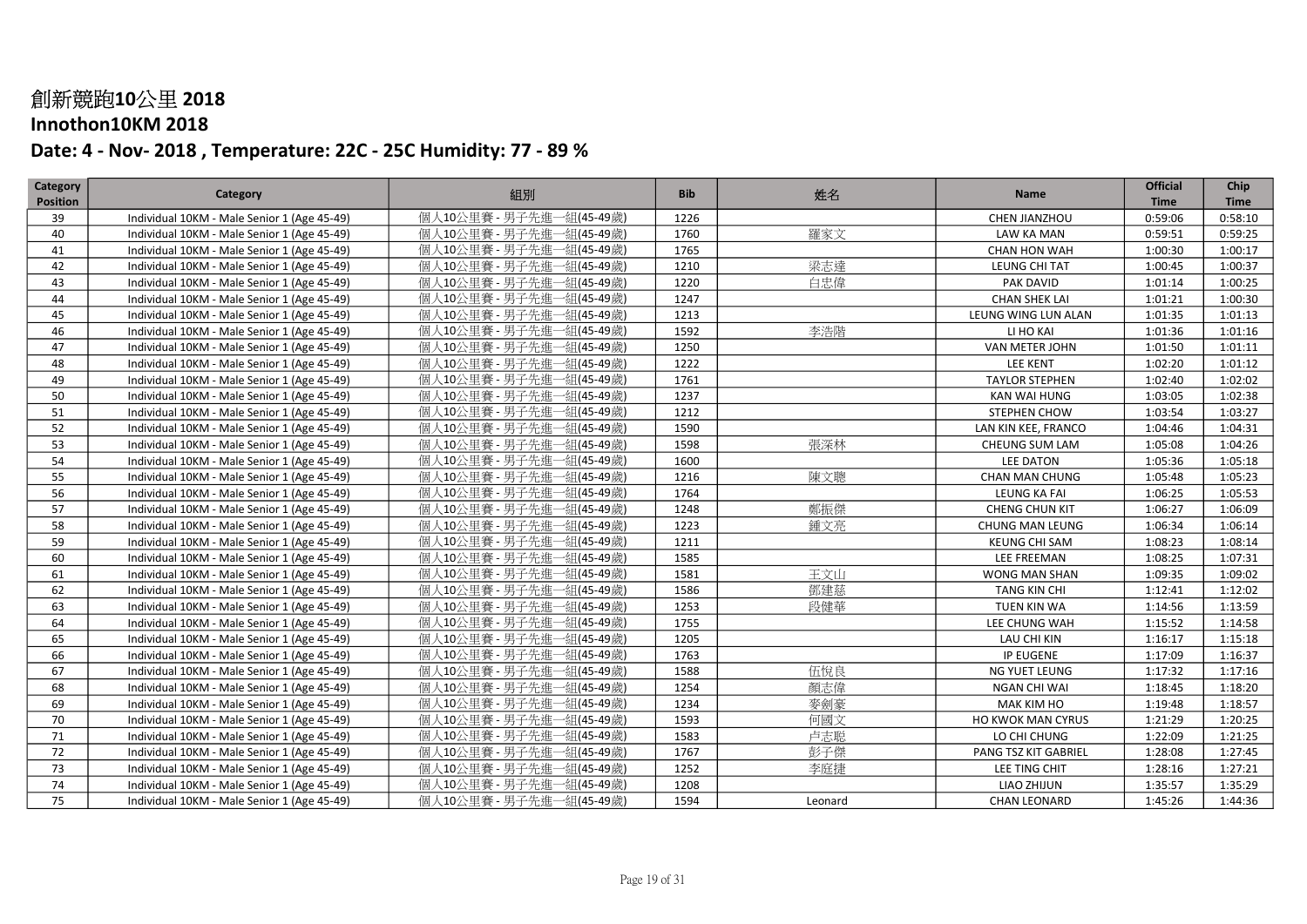### Innothon10KM 2018

| Category        | Category                                    | 組別                       | <b>Bib</b> | 姓名  | Name                    | <b>Official</b> | Chip        |
|-----------------|---------------------------------------------|--------------------------|------------|-----|-------------------------|-----------------|-------------|
| <b>Position</b> |                                             |                          |            |     |                         | <b>Time</b>     | <b>Time</b> |
| 1               | Individual 10KM - Male Senior 2 (Age 50-54) | 個人10公里賽 - 男子先進二組(50-54歲) | 1290       | 金永強 | KAM WING KEUNG          | 0:39:54         | 0:39:54     |
| $\overline{2}$  | Individual 10KM - Male Senior 2 (Age 50-54) | 個人10公里賽 - 男子先進二組(50-54歲) | 1270       | 朱偉成 | CHU WAI SING            | 0:41:27         | 0:41:17     |
| $\overline{3}$  | Individual 10KM - Male Senior 2 (Age 50-54) | 個人10公里賽 - 男子先進二組(50-54歲) | 1779       | 黎偉盛 | LAI WAI SING            | 0:41:34         | 0:41:33     |
| $\overline{4}$  | Individual 10KM - Male Senior 2 (Age 50-54) | 個人10公里賽 - 男子先進二組(50-54歲) | 1283       | 張若水 | <b>CHIANG YUK SHUI</b>  | 0:42:06         | 0:42:03     |
| 5               | Individual 10KM - Male Senior 2 (Age 50-54) | 個人10公里賽 - 男子先進二組(50-54歲) | 1272       |     | <b>CHENG SIMON</b>      | 0:43:46         | 0:43:45     |
| 6               | Individual 10KM - Male Senior 2 (Age 50-54) | 個人10公里賽 - 男子先進二組(50-54歲) | 1294       | 梁志明 | LEUNG CHI MING          | 0:43:57         | 0:43:54     |
| $\overline{7}$  | Individual 10KM - Male Senior 2 (Age 50-54) | 個人10公里賽 - 男子先進二組(50-54歳) | 1770       | 葉承恩 | YIP SHING YAN           | 0:44:18         | 0:43:55     |
| 8               | Individual 10KM - Male Senior 2 (Age 50-54) | 個人10公里賽 - 男子先進二組(50-54歲) | 1772       | 陳偉強 | CHAN WAI KEUNG          | 0:44:24         | 0:44:22     |
| 9               | Individual 10KM - Male Senior 2 (Age 50-54) | 個人10公里賽 - 男子先進二組(50-54歲) | 1608       | 周燦強 | CHOW CHAN KEUNG         | 0:44:36         | 0:44:29     |
| 10              | Individual 10KM - Male Senior 2 (Age 50-54) | 個人10公里賽 - 男子先進二組(50-54歳) | 1293       | 劉國偉 | LAU KWOK WAI            | 0:44:51         | 0:44:44     |
| 11              | Individual 10KM - Male Senior 2 (Age 50-54) | 個人10公里賽 - 男子先進二組(50-54歲) | 1264       | 賴官勝 | LAI KOON SHING, MARCO   | 0:46:32         | 0:46:30     |
| 12              | Individual 10KM - Male Senior 2 (Age 50-54) | 個人10公里賽 - 男子先進二組(50-54歲) | 1288       | 陳叔榮 | <b>CHAN SUK WING</b>    | 0:47:18         | 0:47:12     |
| 13              | Individual 10KM - Male Senior 2 (Age 50-54) | 個人10公里賽 - 男子先進二組(50-54歲) | 1778       | 楊展誠 | YEUNG WALLACE           | 0:48:21         | 0:48:15     |
| 14              | Individual 10KM - Male Senior 2 (Age 50-54) | 個人10公里賽 - 男子先進二組(50-54歲) | 1775       |     | <b>CHEUNG MORRISSEY</b> | 0:49:20         | 0:49:08     |
| 15              | Individual 10KM - Male Senior 2 (Age 50-54) | 個人10公里賽 - 男子先進二組(50-54歳) | 1267       | 朱永成 | CHU WING SHING          | 0:49:59         | 0:49:17     |
| 16              | Individual 10KM - Male Senior 2 (Age 50-54) | 個人10公里賽 - 男子先進二組(50-54歲) | 1292       |     | CHUN LAI CHI            | 0:50:17         | 0:50:14     |
| 17              | Individual 10KM - Male Senior 2 (Age 50-54) | 個人10公里賽 - 男子先進二組(50-54歳) | 1278       | 李志洪 | LEE CHI HUNG            | 0:50:49         | 0:50:43     |
| 18              | Individual 10KM - Male Senior 2 (Age 50-54) | 個人10公里賽 - 男子先進二組(50-54歳) | 1604       |     | <b>TSANG MING</b>       | 0:51:19         | 0:50:43     |
| 19              | Individual 10KM - Male Senior 2 (Age 50-54) | 個人10公里賽 - 男子先進二組(50-54歳) | 1281       | 趙志明 | CHIU CHIU MING TOMMY    | 0:51:41         | 0:51:39     |
| 20              | Individual 10KM - Male Senior 2 (Age 50-54) | 個人10公里賽 - 男子先進二組(50-54歲) | 1613       |     | <b>LAU SAMMY</b>        | 0:52:54         | 0:52:38     |
| 21              | Individual 10KM - Male Senior 2 (Age 50-54) | 個人10公里賽 - 男子先進二組(50-54歲) | 1774       |     | AU MAN WAH              | 0:54:23         | 0:53:53     |
| 22              | Individual 10KM - Male Senior 2 (Age 50-54) | 個人10公里賽 - 男子先進二組(50-54歳) | 1275       | 沈力強 | SHUM LIK KEUNG          | 0:55:46         | 0:54:58     |
| 23              | Individual 10KM - Male Senior 2 (Age 50-54) | 個人10公里賽 - 男子先進二組(50-54歳) | 1291       |     | KONG LEE MAN            | 0:55:53         | 0:55:16     |
| 24              | Individual 10KM - Male Senior 2 (Age 50-54) | 個人10公里賽 - 男子先進二組(50-54歳) | 1610       | 楊作豪 | YEUNG CHOK HO, KENNY    | 0:56:18         | 0:56:03     |
| 25              | Individual 10KM - Male Senior 2 (Age 50-54) | 個人10公里賽 - 男子先進二組(50-54歲) | 1280       | 葉振恩 | YIP CHUN YAN            | 0:56:34         | 0:56:14     |
| 26              | Individual 10KM - Male Senior 2 (Age 50-54) | 個人10公里賽 - 男子先進二組(50-54歲) | 1297       | 廖敬禮 | LIU JEFFREY             | 0:56:46         | 0:56:15     |
| 27              | Individual 10KM - Male Senior 2 (Age 50-54) | 個人10公里賽 - 男子先進二組(50-54歲) | 1295       | 劉慶文 | LAU DOMINIC             | 0:57:07         | 0:57:01     |
| 28              | Individual 10KM - Male Senior 2 (Age 50-54) | 個人10公里賽 - 男子先進二組(50-54歲) | 1777       | 文志泉 | MAN CHI CHUEN           | 0:57:54         | 0:57:36     |
| 29              | Individual 10KM - Male Senior 2 (Age 50-54) | 個人10公里賽 - 男子先進二組(50-54歲) | 1263       | 翟志鈞 | CHAK CHI KWAN           | 0:58:26         | 0:57:58     |
| 30              | Individual 10KM - Male Senior 2 (Age 50-54) | 個人10公里賽 - 男子先進二組(50-54歳) | 1269       |     | <b>CHAN KWOK LEUNG</b>  | 0:58:32         | 0:57:47     |
| 31              | Individual 10KM - Male Senior 2 (Age 50-54) | 個人10公里賽 - 男子先進二組(50-54歳) | 1282       | 陳漢棋 | <b>CHAN HON KAY</b>     | 0:59:07         | 0:58:55     |
| 32              | Individual 10KM - Male Senior 2 (Age 50-54) | 個人10公里賽 - 男子先進二組(50-54歲) | 1289       | 嚴偉雄 | YIM WAI HUNG            | 0:59:19         | 0:58:57     |
| 33              | Individual 10KM - Male Senior 2 (Age 50-54) | 個人10公里賽 - 男子先進二組(50-54歲) | 1773       |     | <b>CHOW STEPHEN</b>     | 0:59:36         | 0:59:05     |
| 34              | Individual 10KM - Male Senior 2 (Age 50-54) | 個人10公里賽 - 男子先進二組(50-54歲) | 1285       |     | LEE WING KWONG          | 0:59:58         | 0:59:17     |
| 35              | Individual 10KM - Male Senior 2 (Age 50-54) | 個人10公里賽 - 男子先進二組(50-54歲) | 1276       | 甄華輝 | YAN WAH FAI             | 1:00:01         | 0:59:50     |
| 36              | Individual 10KM - Male Senior 2 (Age 50-54) | 個人10公里賽 - 男子先進二組(50-54歲) | 1776       |     | LEUNG GARY              | 1:00:30         | 1:00:17     |
| 37              | Individual 10KM - Male Senior 2 (Age 50-54) | 個人10公里賽 - 男子先進二組(50-54歲) | 1287       |     | SU CHI WEN              | 1:01:00         | 1:00:47     |
| 38              | Individual 10KM - Male Senior 2 (Age 50-54) | 個人10公里賽 - 男子先進二組(50-54歳) | 1284       | 陸有志 | <b>DESMOND LUK</b>      | 1:01:44         | 1:00:46     |
|                 |                                             |                          |            |     |                         |                 |             |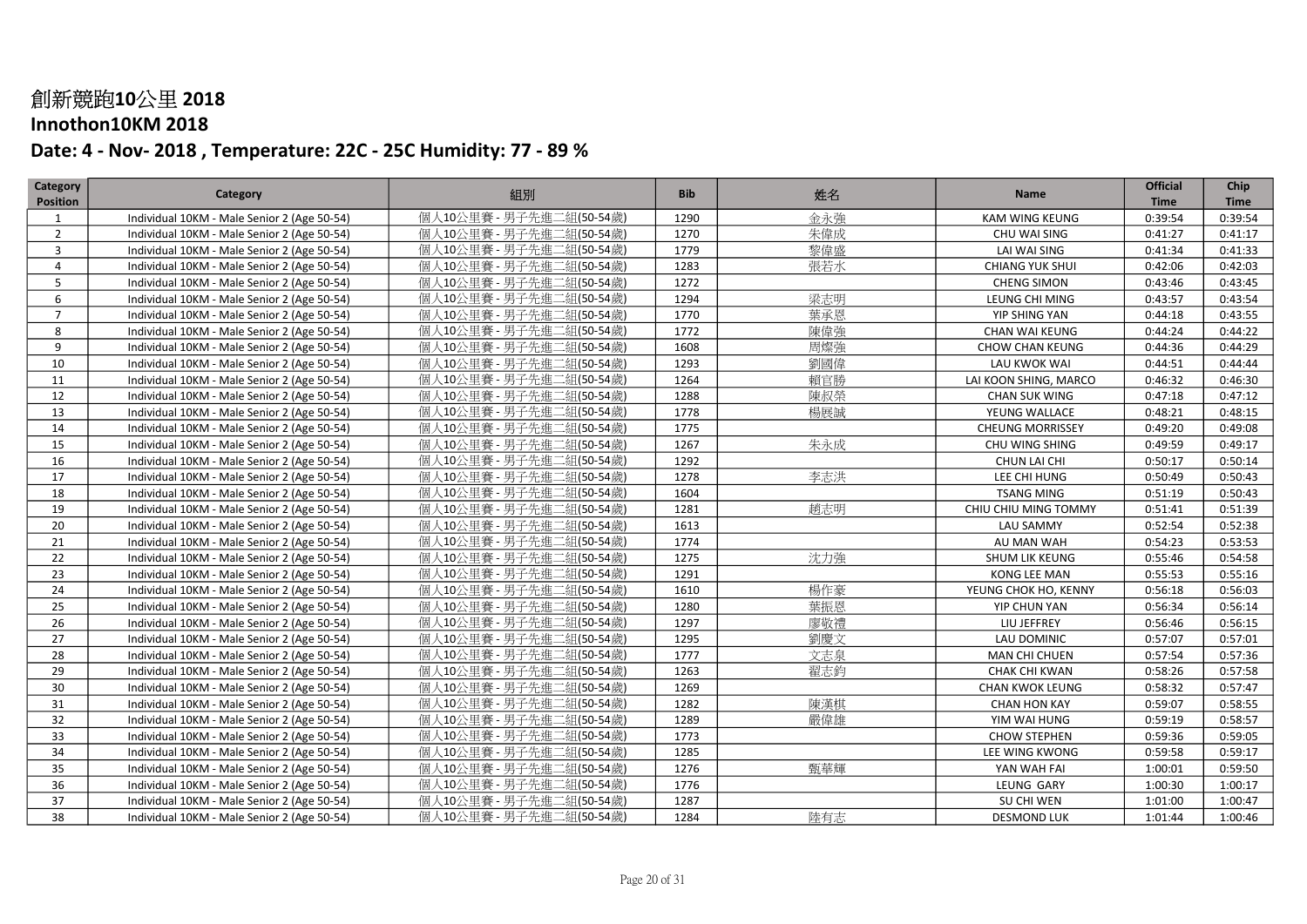#### Innothon10KM 2018

| Category        | Category                                    | 組別                       | <b>Bib</b> |     | <b>Name</b>            | <b>Official</b> | <b>Chip</b> |
|-----------------|---------------------------------------------|--------------------------|------------|-----|------------------------|-----------------|-------------|
| <b>Position</b> |                                             |                          |            | 姓名  |                        | <b>Time</b>     | <b>Time</b> |
| 39              | Individual 10KM - Male Senior 2 (Age 50-54) | 個人10公里賽 - 男子先進二組(50-54歳) | 1300       | 張嘉耘 | <b>CHEUNG KEN</b>      | 1:02:30         | 1:01:21     |
| 40              | Individual 10KM - Male Senior 2 (Age 50-54) | 個人10公里賽 - 男子先進二組(50-54歲) | 1298       | 劉順軒 | LAU SHUN HIN           | 1:03:07         | 1:02:43     |
| 41              | Individual 10KM - Male Senior 2 (Age 50-54) | 個人10公里賽 - 男子先進二組(50-54歲) | 1286       | 梁偉文 | LEUNG WAI MAN          | 1:03:39         | 1:02:49     |
| 42              | Individual 10KM - Male Senior 2 (Age 50-54) | 個人10公里賽 - 男子先進二組(50-54歲) | 1277       |     | <b>TSANG WING LOK</b>  | 1:04:13         | 1:03:41     |
| 43              | Individual 10KM - Male Senior 2 (Age 50-54) | 個人10公里賽 - 男子先進二組(50-54歲) | 1265       |     | NGAI HENRY YAU LIM     | 1:04:31         | 1:04:13     |
| 44              | Individual 10KM - Male Senior 2 (Age 50-54) | 個人10公里賽 - 男子先進二組(50-54歲) | 1611       | 黎偉祥 | LAI WAI CHEUNG         | 1:05:53         | 1:05:49     |
| 45              | Individual 10KM - Male Senior 2 (Age 50-54) | 個人10公里賽 - 男子先進二組(50-54歲) | 1303       | 詹偉成 | JIN WAI SHING          | 1:06:01         | 1:05:08     |
| 46              | Individual 10KM - Male Senior 2 (Age 50-54) | 個人10公里賽 - 男子先進二組(50-54歲) | 1607       | 詹忠源 | <b>CHIM CHUNG YUEN</b> | 1:06:18         | 1:06:11     |
| 47              | Individual 10KM - Male Senior 2 (Age 50-54) | 個人10公里賽 - 男子先進二組(50-54歲) | 1268       | 王德偉 | WONG TAK WAI           | 1:07:21         | 1:07:02     |
| 48              | Individual 10KM - Male Senior 2 (Age 50-54) | 個人10公里賽 - 男子先進二組(50-54歳) | 1273       | 溫文輝 | WAN MAN FAI            | 1:07:25         | 1:06:34     |
| 49              | Individual 10KM - Male Senior 2 (Age 50-54) | 個人10公里賽 - 男子先進二組(50-54歳) | 1769       | 林樹欣 | LAM SHU YAN, WILLIAM   | 1:09:52         | 1:09:08     |
| 50              | Individual 10KM - Male Senior 2 (Age 50-54) | 個人10公里賽 - 男子先進二組(50-54歲) | 1606       |     | POON SEK LUN ALAN      | 1:09:59         | 1:09:01     |
| 51              | Individual 10KM - Male Senior 2 (Age 50-54) | 個人10公里賽 - 男子先進二組(50-54歲) | 1771       | 李寬勝 | 李 寬勝                   | 1:16:12         | 1:15:41     |
| 52              | Individual 10KM - Male Senior 2 (Age 50-54) | 個人10公里賽 - 男子先進二組(50-54歲) | 1279       | 湯啟文 | TONG KAI MAN           | 1:16:14         | 1:16:09     |
| 53              | Individual 10KM - Male Senior 2 (Age 50-54) | 個人10公里賽 - 男子先進二組(50-54歲) | 1302       |     | <b>BONORA VITTORIO</b> | 1:21:26         | 1:20:27     |
| 54              | Individual 10KM - Male Senior 2 (Age 50-54) | 個人10公里賽 - 男子先進二組(50-54歲) | 1301       | 李勝榮 | <b>LEE WINY</b>        | 1:21:51         | 1:17:35     |
| 55              | Individual 10KM - Male Senior 2 (Age 50-54) | 個人10公里賽 - 男子先進二組(50-54歲) | 1274       |     | <b>LAM EDWIN</b>       | 1:22:22         | 1:21:33     |
| 56              | Individual 10KM - Male Senior 2 (Age 50-54) | 個人10公里賽 - 男子先進二組(50-54歲) | 1299       | 何礼舜 | HO NELSON              | 1:28:12         | 1:27:40     |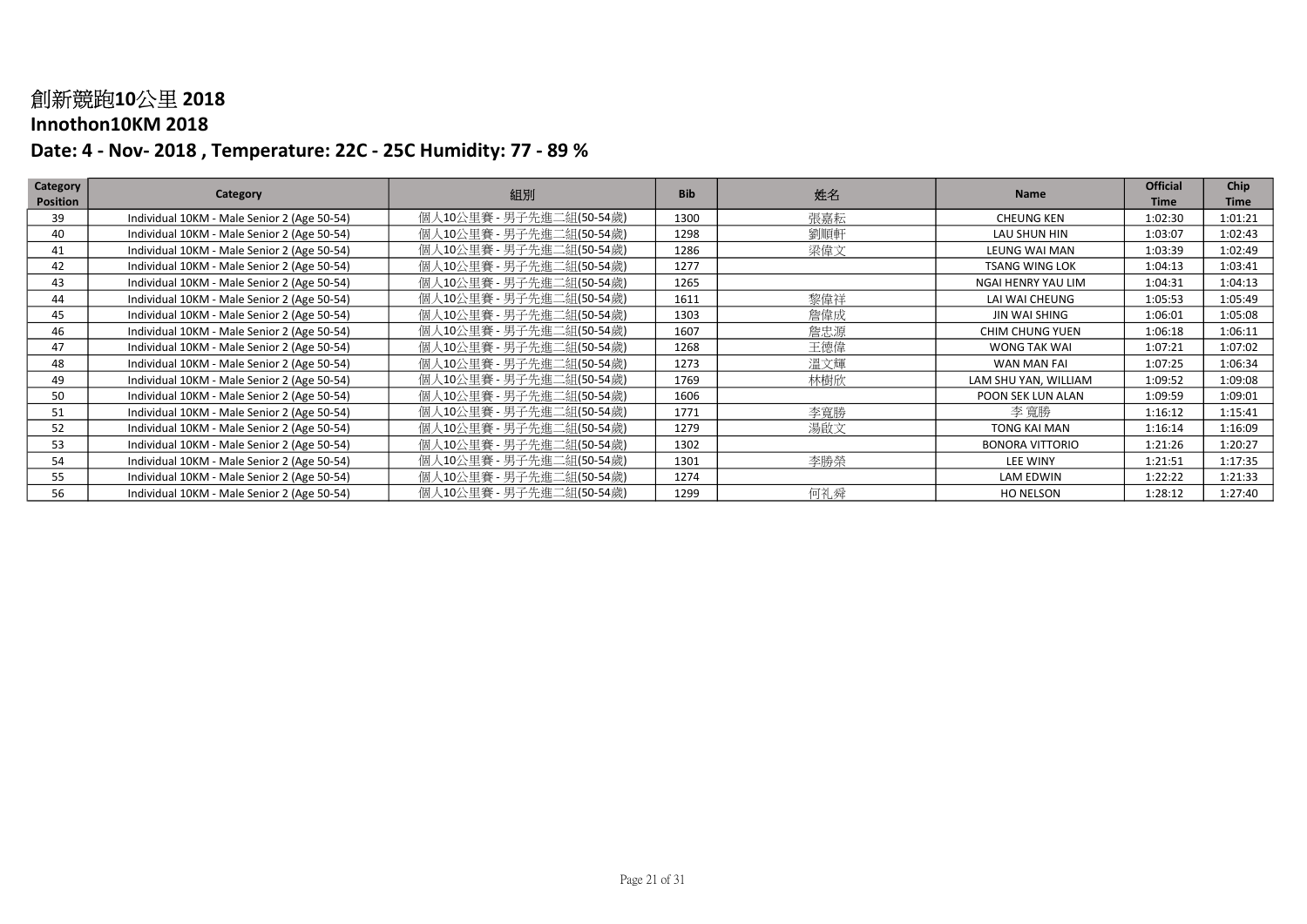### Innothon10KM 2018

| 個人10公里賽 - 男子先進三組(55-59歲)<br>張佐兒<br>Individual 10KM - Male Senior 3 (Age 55-59)<br>1345<br><b>CHEUNG GEORGE</b><br>0:42:40<br>0:42:39<br>1<br>個人10公里賽 - 男子先進三組(55-59歲)<br>沈建華<br>$\overline{2}$<br>1333<br>Individual 10KM - Male Senior 3 (Age 55-59)<br>0:42:40<br>0:42:40<br>SHAM KIN WAH<br>個人10公里賽 - 男子先進三組(55-59歲)<br>李秉新<br>3<br>1673<br>Individual 10KM - Male Senior 3 (Age 55-59)<br>LEE PING SUN SUNNY<br>0:43:39<br>0:43:38<br>個人10公里賽 - 男子先進三組(55-59歲)<br>1674<br>Individual 10KM - Male Senior 3 (Age 55-59)<br>YUEN KAM HUNG<br>0:48:45<br>0:48:37<br>$\overline{4}$<br>大谷和廣<br>個人10公里賽 - 男子先進三組(55-59歲)<br>5<br>Individual 10KM - Male Senior 3 (Age 55-59)<br>1334<br>OTANI KAZUHIRO<br>0:48:58<br>0:48:52<br>個人10公里賽 - 男子先進三組(55-59歳)<br>周立中<br>1314<br>CHAU LAP CHUNG<br>6<br>Individual 10KM - Male Senior 3 (Age 55-59)<br>0:49:46<br>0:49:43<br>1336<br>彭松沛<br>$\overline{7}$<br>個人10公里賽 - 男子先進三組(55-59歳)<br>0:49:33<br>Individual 10KM - Male Senior 3 (Age 55-59)<br>PANG CHUNG PUI<br>0:49:48<br>個人10公里賽 - 男子先進三組(55-59歲)<br>陳漢光<br>1309<br>8<br>Individual 10KM - Male Senior 3 (Age 55-59)<br><b>CHAN HON KWONG</b><br>0:50:07<br>0:49:31<br>個人10公里賽 - 男子先進三組(55-59歲)<br>9<br>1667<br>Individual 10KM - Male Senior 3 (Age 55-59)<br>Varella Andre<br><b>VARELLA ANDRE</b><br>0:51:05<br>0:50:38<br>個人10公里賽 - 男子先進三組(55-59歳)<br>1331<br>10<br>Individual 10KM - Male Senior 3 (Age 55-59)<br><b>CHRISTOFIS IAN</b><br>0:51:15<br>0:50:54<br>張成<br>1337<br>個人10公里賽 - 男子先進三組(55-59歲)<br><b>CHEUNG SHING</b><br>0:51:16<br>0:50:46<br>11<br>Individual 10KM - Male Senior 3 (Age 55-59)<br>12<br>個人10公里賽 - 男子先進三組(55-59歲)<br>1341<br>周樹理<br>CHOW SHU LI<br>0:52:50<br>0:51:56<br>Individual 10KM - Male Senior 3 (Age 55-59)<br>個人10公里賽 - 男子先進三組(55-59歲)<br>13<br>1304<br>0:52:52<br>Individual 10KM - Male Senior 3 (Age 55-59)<br>WUT TAI MING<br>0:53:09<br>個人10公里賽 - 男子先進三組(55-59歲)<br>黃舷菖<br>1672<br>0:53:37<br>14<br>Individual 10KM - Male Senior 3 (Age 55-59)<br>WONG YIN CHEONG<br>0:53:43<br>1347<br>15<br>個人10公里賽 - 男子先進三組(55-59歳)<br>0:53:51<br>Individual 10KM - Male Senior 3 (Age 55-59)<br><b>GORDON LEE</b><br>0:53:56<br>Gordon Lee<br>個人10公里賽 - 男子先進三組(55-59歲)<br>16<br>1325<br>Individual 10KM - Male Senior 3 (Age 55-59)<br>NG WAI KIT<br>0:54:17<br>0:53:24<br>17<br>個人10公里賽 - 男子先進三組(55-59歲)<br>梁家俊<br>1616<br>Individual 10KM - Male Senior 3 (Age 55-59)<br>LEUNG KA CHUN<br>0:55:36<br>0:55:07<br>符慶新<br>18<br>個人10公里賽 - 男子先進三組(55-59歲)<br>1615<br>0:56:29<br>0:56:14<br>Individual 10KM - Male Senior 3 (Age 55-59)<br>FU HING SUN<br>1329<br>19<br>個人10公里賽 - 男子先進三組(55-59歳)<br>0:56:31<br>0:55:38<br>Individual 10KM - Male Senior 3 (Age 55-59)<br>CHEUNG KWOK WING<br>個人10公里賽 - 男子先進三組(55-59歲)<br>姚偉堅<br>1617<br>20<br>0:56:37<br>0:56:08<br>Individual 10KM - Male Senior 3 (Age 55-59)<br>YIU WAI KIN<br>個人10公里賽 - 男子先進三組(55-59歲)<br>21<br>Individual 10KM - Male Senior 3 (Age 55-59)<br>1614<br>YING EDMUND<br>0:56:40<br>0:56:18<br>張偉良<br>22<br>個人10公里賽 - 男子先進三組(55-59歳)<br>1340<br>Individual 10KM - Male Senior 3 (Age 55-59)<br>CHEUNG WAI LEUNG RYAN<br>0:57:16<br>0:56:29<br>23<br>個人10公里賽 - 男子先進三組(55-59歳)<br>1668<br>Individual 10KM - Male Senior 3 (Age 55-59)<br><b>CHAN KWOK CHEUNG</b><br>0:57:57<br>0:57:51<br>24<br>1322<br>個人10公里賽 - 男子先進三組(55-59歳)<br>0:58:25<br>0:58:08<br>Individual 10KM - Male Senior 3 (Age 55-59)<br>FUNG WAI KUEN THOMAS<br>個人10公里賽 - 男子先進三組(55-59歲)<br>25<br>1312<br>Individual 10KM - Male Senior 3 (Age 55-59)<br>CHOW KOON KIN<br>0:59:00<br>0:58:38<br>26<br>個人10公里賽 - 男子先進三組(55-59歲)<br>1324<br>呂偉成<br>0:59:26<br>Individual 10KM - Male Senior 3 (Age 55-59)<br>LUI WAI SHING<br>0:59:09<br>27<br>個人10公里賽 - 男子先進三組(55-59歲)<br>1332<br>1:00:19<br>0:59:38<br>Individual 10KM - Male Senior 3 (Age 55-59)<br>LEE KIM KWONG DAVID<br>個人10公里賽 - 男子先進三組(55-59歲)<br>1338<br>28<br>1:00:52<br>1:00:37<br>Individual 10KM - Male Senior 3 (Age 55-59)<br>LAM LUP CHI<br>個人10公里賽 - 男子先進三組(55-59歲)<br>29<br>1311<br>Individual 10KM - Male Senior 3 (Age 55-59)<br><b>LAW RAYMAN</b><br>1:02:00<br>1:01:25<br>陽惠明<br>個人10公里賽 - 男子先進三組(55-59歲)<br>30<br>1330<br>YEUNG WAI MING<br>1:02:06<br>1:01:30<br>Individual 10KM - Male Senior 3 (Age 55-59)<br>31<br>1316<br>吴永康<br>個人10公里賽 - 男子先進三組(55-59歳)<br>NG WING HONG JIMMY<br>1:02:47<br>1:02:43<br>Individual 10KM - Male Senior 3 (Age 55-59)<br>32<br>1326<br>個人10公里賽 - 男子先進三組(55-59歳)<br>1:03:36<br>1:02:26<br>Individual 10KM - Male Senior 3 (Age 55-59)<br>CHIU YU CHOW<br>33<br>個人10公里賽 - 男子先進三組(55-59歲)<br>鄧有財<br>1306<br>Individual 10KM - Male Senior 3 (Age 55-59)<br>TANG YAU CHOI<br>1:04:30<br>1:04:18<br>34<br>個人10公里賽 - 男子先進三組(55-59歲)<br>1666<br>梁包委<br>1:04:34<br>1:04:10<br>Individual 10KM - Male Senior 3 (Age 55-59)<br>LEUNG PAU WAI<br>個人10公里賽 - 男子先進三組(55-59歲)<br>何國有<br>35<br>1317<br>Individual 10KM - Male Senior 3 (Age 55-59)<br>HO KWOK YAU<br>1:05:24<br>1:04:35<br>個人10公里賽 - 男子先進三組(55-59歲)<br>36<br>1670<br>Individual 10KM - Male Senior 3 (Age 55-59)<br><b>SIN RONNIE</b><br>1:05:42<br>1:05:08 | Category        | Category | 組別 | <b>Bib</b> | 姓名 | Name | <b>Official</b> | Chip        |
|---------------------------------------------------------------------------------------------------------------------------------------------------------------------------------------------------------------------------------------------------------------------------------------------------------------------------------------------------------------------------------------------------------------------------------------------------------------------------------------------------------------------------------------------------------------------------------------------------------------------------------------------------------------------------------------------------------------------------------------------------------------------------------------------------------------------------------------------------------------------------------------------------------------------------------------------------------------------------------------------------------------------------------------------------------------------------------------------------------------------------------------------------------------------------------------------------------------------------------------------------------------------------------------------------------------------------------------------------------------------------------------------------------------------------------------------------------------------------------------------------------------------------------------------------------------------------------------------------------------------------------------------------------------------------------------------------------------------------------------------------------------------------------------------------------------------------------------------------------------------------------------------------------------------------------------------------------------------------------------------------------------------------------------------------------------------------------------------------------------------------------------------------------------------------------------------------------------------------------------------------------------------------------------------------------------------------------------------------------------------------------------------------------------------------------------------------------------------------------------------------------------------------------------------------------------------------------------------------------------------------------------------------------------------------------------------------------------------------------------------------------------------------------------------------------------------------------------------------------------------------------------------------------------------------------------------------------------------------------------------------------------------------------------------------------------------------------------------------------------------------------------------------------------------------------------------------------------------------------------------------------------------------------------------------------------------------------------------------------------------------------------------------------------------------------------------------------------------------------------------------------------------------------------------------------------------------------------------------------------------------------------------------------------------------------------------------------------------------------------------------------------------------------------------------------------------------------------------------------------------------------------------------------------------------------------------------------------------------------------------------------------------------------------------------------------------------------------------------------------------------------------------------------------------------------------------------------------------------------------------------------------------------------------------------------------------------------------------------------------------------------------------------------------------------------------------------------------------------------------------------------------------------------------------------------------------------------------------------------------------------------------------------------------------------------------------------------------------------------------------------------------------------------------------------------------------------------------------------------------------------------------------------------------------------------------------------------------------------------------------------------------------------------------------------------------------------------------|-----------------|----------|----|------------|----|------|-----------------|-------------|
|                                                                                                                                                                                                                                                                                                                                                                                                                                                                                                                                                                                                                                                                                                                                                                                                                                                                                                                                                                                                                                                                                                                                                                                                                                                                                                                                                                                                                                                                                                                                                                                                                                                                                                                                                                                                                                                                                                                                                                                                                                                                                                                                                                                                                                                                                                                                                                                                                                                                                                                                                                                                                                                                                                                                                                                                                                                                                                                                                                                                                                                                                                                                                                                                                                                                                                                                                                                                                                                                                                                                                                                                                                                                                                                                                                                                                                                                                                                                                                                                                                                                                                                                                                                                                                                                                                                                                                                                                                                                                                                                                                                                                                                                                                                                                                                                                                                                                                                                                                                                                                                                                       | <b>Position</b> |          |    |            |    |      | <b>Time</b>     | <b>Time</b> |
|                                                                                                                                                                                                                                                                                                                                                                                                                                                                                                                                                                                                                                                                                                                                                                                                                                                                                                                                                                                                                                                                                                                                                                                                                                                                                                                                                                                                                                                                                                                                                                                                                                                                                                                                                                                                                                                                                                                                                                                                                                                                                                                                                                                                                                                                                                                                                                                                                                                                                                                                                                                                                                                                                                                                                                                                                                                                                                                                                                                                                                                                                                                                                                                                                                                                                                                                                                                                                                                                                                                                                                                                                                                                                                                                                                                                                                                                                                                                                                                                                                                                                                                                                                                                                                                                                                                                                                                                                                                                                                                                                                                                                                                                                                                                                                                                                                                                                                                                                                                                                                                                                       |                 |          |    |            |    |      |                 |             |
|                                                                                                                                                                                                                                                                                                                                                                                                                                                                                                                                                                                                                                                                                                                                                                                                                                                                                                                                                                                                                                                                                                                                                                                                                                                                                                                                                                                                                                                                                                                                                                                                                                                                                                                                                                                                                                                                                                                                                                                                                                                                                                                                                                                                                                                                                                                                                                                                                                                                                                                                                                                                                                                                                                                                                                                                                                                                                                                                                                                                                                                                                                                                                                                                                                                                                                                                                                                                                                                                                                                                                                                                                                                                                                                                                                                                                                                                                                                                                                                                                                                                                                                                                                                                                                                                                                                                                                                                                                                                                                                                                                                                                                                                                                                                                                                                                                                                                                                                                                                                                                                                                       |                 |          |    |            |    |      |                 |             |
|                                                                                                                                                                                                                                                                                                                                                                                                                                                                                                                                                                                                                                                                                                                                                                                                                                                                                                                                                                                                                                                                                                                                                                                                                                                                                                                                                                                                                                                                                                                                                                                                                                                                                                                                                                                                                                                                                                                                                                                                                                                                                                                                                                                                                                                                                                                                                                                                                                                                                                                                                                                                                                                                                                                                                                                                                                                                                                                                                                                                                                                                                                                                                                                                                                                                                                                                                                                                                                                                                                                                                                                                                                                                                                                                                                                                                                                                                                                                                                                                                                                                                                                                                                                                                                                                                                                                                                                                                                                                                                                                                                                                                                                                                                                                                                                                                                                                                                                                                                                                                                                                                       |                 |          |    |            |    |      |                 |             |
|                                                                                                                                                                                                                                                                                                                                                                                                                                                                                                                                                                                                                                                                                                                                                                                                                                                                                                                                                                                                                                                                                                                                                                                                                                                                                                                                                                                                                                                                                                                                                                                                                                                                                                                                                                                                                                                                                                                                                                                                                                                                                                                                                                                                                                                                                                                                                                                                                                                                                                                                                                                                                                                                                                                                                                                                                                                                                                                                                                                                                                                                                                                                                                                                                                                                                                                                                                                                                                                                                                                                                                                                                                                                                                                                                                                                                                                                                                                                                                                                                                                                                                                                                                                                                                                                                                                                                                                                                                                                                                                                                                                                                                                                                                                                                                                                                                                                                                                                                                                                                                                                                       |                 |          |    |            |    |      |                 |             |
|                                                                                                                                                                                                                                                                                                                                                                                                                                                                                                                                                                                                                                                                                                                                                                                                                                                                                                                                                                                                                                                                                                                                                                                                                                                                                                                                                                                                                                                                                                                                                                                                                                                                                                                                                                                                                                                                                                                                                                                                                                                                                                                                                                                                                                                                                                                                                                                                                                                                                                                                                                                                                                                                                                                                                                                                                                                                                                                                                                                                                                                                                                                                                                                                                                                                                                                                                                                                                                                                                                                                                                                                                                                                                                                                                                                                                                                                                                                                                                                                                                                                                                                                                                                                                                                                                                                                                                                                                                                                                                                                                                                                                                                                                                                                                                                                                                                                                                                                                                                                                                                                                       |                 |          |    |            |    |      |                 |             |
|                                                                                                                                                                                                                                                                                                                                                                                                                                                                                                                                                                                                                                                                                                                                                                                                                                                                                                                                                                                                                                                                                                                                                                                                                                                                                                                                                                                                                                                                                                                                                                                                                                                                                                                                                                                                                                                                                                                                                                                                                                                                                                                                                                                                                                                                                                                                                                                                                                                                                                                                                                                                                                                                                                                                                                                                                                                                                                                                                                                                                                                                                                                                                                                                                                                                                                                                                                                                                                                                                                                                                                                                                                                                                                                                                                                                                                                                                                                                                                                                                                                                                                                                                                                                                                                                                                                                                                                                                                                                                                                                                                                                                                                                                                                                                                                                                                                                                                                                                                                                                                                                                       |                 |          |    |            |    |      |                 |             |
|                                                                                                                                                                                                                                                                                                                                                                                                                                                                                                                                                                                                                                                                                                                                                                                                                                                                                                                                                                                                                                                                                                                                                                                                                                                                                                                                                                                                                                                                                                                                                                                                                                                                                                                                                                                                                                                                                                                                                                                                                                                                                                                                                                                                                                                                                                                                                                                                                                                                                                                                                                                                                                                                                                                                                                                                                                                                                                                                                                                                                                                                                                                                                                                                                                                                                                                                                                                                                                                                                                                                                                                                                                                                                                                                                                                                                                                                                                                                                                                                                                                                                                                                                                                                                                                                                                                                                                                                                                                                                                                                                                                                                                                                                                                                                                                                                                                                                                                                                                                                                                                                                       |                 |          |    |            |    |      |                 |             |
|                                                                                                                                                                                                                                                                                                                                                                                                                                                                                                                                                                                                                                                                                                                                                                                                                                                                                                                                                                                                                                                                                                                                                                                                                                                                                                                                                                                                                                                                                                                                                                                                                                                                                                                                                                                                                                                                                                                                                                                                                                                                                                                                                                                                                                                                                                                                                                                                                                                                                                                                                                                                                                                                                                                                                                                                                                                                                                                                                                                                                                                                                                                                                                                                                                                                                                                                                                                                                                                                                                                                                                                                                                                                                                                                                                                                                                                                                                                                                                                                                                                                                                                                                                                                                                                                                                                                                                                                                                                                                                                                                                                                                                                                                                                                                                                                                                                                                                                                                                                                                                                                                       |                 |          |    |            |    |      |                 |             |
|                                                                                                                                                                                                                                                                                                                                                                                                                                                                                                                                                                                                                                                                                                                                                                                                                                                                                                                                                                                                                                                                                                                                                                                                                                                                                                                                                                                                                                                                                                                                                                                                                                                                                                                                                                                                                                                                                                                                                                                                                                                                                                                                                                                                                                                                                                                                                                                                                                                                                                                                                                                                                                                                                                                                                                                                                                                                                                                                                                                                                                                                                                                                                                                                                                                                                                                                                                                                                                                                                                                                                                                                                                                                                                                                                                                                                                                                                                                                                                                                                                                                                                                                                                                                                                                                                                                                                                                                                                                                                                                                                                                                                                                                                                                                                                                                                                                                                                                                                                                                                                                                                       |                 |          |    |            |    |      |                 |             |
|                                                                                                                                                                                                                                                                                                                                                                                                                                                                                                                                                                                                                                                                                                                                                                                                                                                                                                                                                                                                                                                                                                                                                                                                                                                                                                                                                                                                                                                                                                                                                                                                                                                                                                                                                                                                                                                                                                                                                                                                                                                                                                                                                                                                                                                                                                                                                                                                                                                                                                                                                                                                                                                                                                                                                                                                                                                                                                                                                                                                                                                                                                                                                                                                                                                                                                                                                                                                                                                                                                                                                                                                                                                                                                                                                                                                                                                                                                                                                                                                                                                                                                                                                                                                                                                                                                                                                                                                                                                                                                                                                                                                                                                                                                                                                                                                                                                                                                                                                                                                                                                                                       |                 |          |    |            |    |      |                 |             |
|                                                                                                                                                                                                                                                                                                                                                                                                                                                                                                                                                                                                                                                                                                                                                                                                                                                                                                                                                                                                                                                                                                                                                                                                                                                                                                                                                                                                                                                                                                                                                                                                                                                                                                                                                                                                                                                                                                                                                                                                                                                                                                                                                                                                                                                                                                                                                                                                                                                                                                                                                                                                                                                                                                                                                                                                                                                                                                                                                                                                                                                                                                                                                                                                                                                                                                                                                                                                                                                                                                                                                                                                                                                                                                                                                                                                                                                                                                                                                                                                                                                                                                                                                                                                                                                                                                                                                                                                                                                                                                                                                                                                                                                                                                                                                                                                                                                                                                                                                                                                                                                                                       |                 |          |    |            |    |      |                 |             |
|                                                                                                                                                                                                                                                                                                                                                                                                                                                                                                                                                                                                                                                                                                                                                                                                                                                                                                                                                                                                                                                                                                                                                                                                                                                                                                                                                                                                                                                                                                                                                                                                                                                                                                                                                                                                                                                                                                                                                                                                                                                                                                                                                                                                                                                                                                                                                                                                                                                                                                                                                                                                                                                                                                                                                                                                                                                                                                                                                                                                                                                                                                                                                                                                                                                                                                                                                                                                                                                                                                                                                                                                                                                                                                                                                                                                                                                                                                                                                                                                                                                                                                                                                                                                                                                                                                                                                                                                                                                                                                                                                                                                                                                                                                                                                                                                                                                                                                                                                                                                                                                                                       |                 |          |    |            |    |      |                 |             |
|                                                                                                                                                                                                                                                                                                                                                                                                                                                                                                                                                                                                                                                                                                                                                                                                                                                                                                                                                                                                                                                                                                                                                                                                                                                                                                                                                                                                                                                                                                                                                                                                                                                                                                                                                                                                                                                                                                                                                                                                                                                                                                                                                                                                                                                                                                                                                                                                                                                                                                                                                                                                                                                                                                                                                                                                                                                                                                                                                                                                                                                                                                                                                                                                                                                                                                                                                                                                                                                                                                                                                                                                                                                                                                                                                                                                                                                                                                                                                                                                                                                                                                                                                                                                                                                                                                                                                                                                                                                                                                                                                                                                                                                                                                                                                                                                                                                                                                                                                                                                                                                                                       |                 |          |    |            |    |      |                 |             |
|                                                                                                                                                                                                                                                                                                                                                                                                                                                                                                                                                                                                                                                                                                                                                                                                                                                                                                                                                                                                                                                                                                                                                                                                                                                                                                                                                                                                                                                                                                                                                                                                                                                                                                                                                                                                                                                                                                                                                                                                                                                                                                                                                                                                                                                                                                                                                                                                                                                                                                                                                                                                                                                                                                                                                                                                                                                                                                                                                                                                                                                                                                                                                                                                                                                                                                                                                                                                                                                                                                                                                                                                                                                                                                                                                                                                                                                                                                                                                                                                                                                                                                                                                                                                                                                                                                                                                                                                                                                                                                                                                                                                                                                                                                                                                                                                                                                                                                                                                                                                                                                                                       |                 |          |    |            |    |      |                 |             |
|                                                                                                                                                                                                                                                                                                                                                                                                                                                                                                                                                                                                                                                                                                                                                                                                                                                                                                                                                                                                                                                                                                                                                                                                                                                                                                                                                                                                                                                                                                                                                                                                                                                                                                                                                                                                                                                                                                                                                                                                                                                                                                                                                                                                                                                                                                                                                                                                                                                                                                                                                                                                                                                                                                                                                                                                                                                                                                                                                                                                                                                                                                                                                                                                                                                                                                                                                                                                                                                                                                                                                                                                                                                                                                                                                                                                                                                                                                                                                                                                                                                                                                                                                                                                                                                                                                                                                                                                                                                                                                                                                                                                                                                                                                                                                                                                                                                                                                                                                                                                                                                                                       |                 |          |    |            |    |      |                 |             |
|                                                                                                                                                                                                                                                                                                                                                                                                                                                                                                                                                                                                                                                                                                                                                                                                                                                                                                                                                                                                                                                                                                                                                                                                                                                                                                                                                                                                                                                                                                                                                                                                                                                                                                                                                                                                                                                                                                                                                                                                                                                                                                                                                                                                                                                                                                                                                                                                                                                                                                                                                                                                                                                                                                                                                                                                                                                                                                                                                                                                                                                                                                                                                                                                                                                                                                                                                                                                                                                                                                                                                                                                                                                                                                                                                                                                                                                                                                                                                                                                                                                                                                                                                                                                                                                                                                                                                                                                                                                                                                                                                                                                                                                                                                                                                                                                                                                                                                                                                                                                                                                                                       |                 |          |    |            |    |      |                 |             |
|                                                                                                                                                                                                                                                                                                                                                                                                                                                                                                                                                                                                                                                                                                                                                                                                                                                                                                                                                                                                                                                                                                                                                                                                                                                                                                                                                                                                                                                                                                                                                                                                                                                                                                                                                                                                                                                                                                                                                                                                                                                                                                                                                                                                                                                                                                                                                                                                                                                                                                                                                                                                                                                                                                                                                                                                                                                                                                                                                                                                                                                                                                                                                                                                                                                                                                                                                                                                                                                                                                                                                                                                                                                                                                                                                                                                                                                                                                                                                                                                                                                                                                                                                                                                                                                                                                                                                                                                                                                                                                                                                                                                                                                                                                                                                                                                                                                                                                                                                                                                                                                                                       |                 |          |    |            |    |      |                 |             |
|                                                                                                                                                                                                                                                                                                                                                                                                                                                                                                                                                                                                                                                                                                                                                                                                                                                                                                                                                                                                                                                                                                                                                                                                                                                                                                                                                                                                                                                                                                                                                                                                                                                                                                                                                                                                                                                                                                                                                                                                                                                                                                                                                                                                                                                                                                                                                                                                                                                                                                                                                                                                                                                                                                                                                                                                                                                                                                                                                                                                                                                                                                                                                                                                                                                                                                                                                                                                                                                                                                                                                                                                                                                                                                                                                                                                                                                                                                                                                                                                                                                                                                                                                                                                                                                                                                                                                                                                                                                                                                                                                                                                                                                                                                                                                                                                                                                                                                                                                                                                                                                                                       |                 |          |    |            |    |      |                 |             |
|                                                                                                                                                                                                                                                                                                                                                                                                                                                                                                                                                                                                                                                                                                                                                                                                                                                                                                                                                                                                                                                                                                                                                                                                                                                                                                                                                                                                                                                                                                                                                                                                                                                                                                                                                                                                                                                                                                                                                                                                                                                                                                                                                                                                                                                                                                                                                                                                                                                                                                                                                                                                                                                                                                                                                                                                                                                                                                                                                                                                                                                                                                                                                                                                                                                                                                                                                                                                                                                                                                                                                                                                                                                                                                                                                                                                                                                                                                                                                                                                                                                                                                                                                                                                                                                                                                                                                                                                                                                                                                                                                                                                                                                                                                                                                                                                                                                                                                                                                                                                                                                                                       |                 |          |    |            |    |      |                 |             |
|                                                                                                                                                                                                                                                                                                                                                                                                                                                                                                                                                                                                                                                                                                                                                                                                                                                                                                                                                                                                                                                                                                                                                                                                                                                                                                                                                                                                                                                                                                                                                                                                                                                                                                                                                                                                                                                                                                                                                                                                                                                                                                                                                                                                                                                                                                                                                                                                                                                                                                                                                                                                                                                                                                                                                                                                                                                                                                                                                                                                                                                                                                                                                                                                                                                                                                                                                                                                                                                                                                                                                                                                                                                                                                                                                                                                                                                                                                                                                                                                                                                                                                                                                                                                                                                                                                                                                                                                                                                                                                                                                                                                                                                                                                                                                                                                                                                                                                                                                                                                                                                                                       |                 |          |    |            |    |      |                 |             |
|                                                                                                                                                                                                                                                                                                                                                                                                                                                                                                                                                                                                                                                                                                                                                                                                                                                                                                                                                                                                                                                                                                                                                                                                                                                                                                                                                                                                                                                                                                                                                                                                                                                                                                                                                                                                                                                                                                                                                                                                                                                                                                                                                                                                                                                                                                                                                                                                                                                                                                                                                                                                                                                                                                                                                                                                                                                                                                                                                                                                                                                                                                                                                                                                                                                                                                                                                                                                                                                                                                                                                                                                                                                                                                                                                                                                                                                                                                                                                                                                                                                                                                                                                                                                                                                                                                                                                                                                                                                                                                                                                                                                                                                                                                                                                                                                                                                                                                                                                                                                                                                                                       |                 |          |    |            |    |      |                 |             |
|                                                                                                                                                                                                                                                                                                                                                                                                                                                                                                                                                                                                                                                                                                                                                                                                                                                                                                                                                                                                                                                                                                                                                                                                                                                                                                                                                                                                                                                                                                                                                                                                                                                                                                                                                                                                                                                                                                                                                                                                                                                                                                                                                                                                                                                                                                                                                                                                                                                                                                                                                                                                                                                                                                                                                                                                                                                                                                                                                                                                                                                                                                                                                                                                                                                                                                                                                                                                                                                                                                                                                                                                                                                                                                                                                                                                                                                                                                                                                                                                                                                                                                                                                                                                                                                                                                                                                                                                                                                                                                                                                                                                                                                                                                                                                                                                                                                                                                                                                                                                                                                                                       |                 |          |    |            |    |      |                 |             |
|                                                                                                                                                                                                                                                                                                                                                                                                                                                                                                                                                                                                                                                                                                                                                                                                                                                                                                                                                                                                                                                                                                                                                                                                                                                                                                                                                                                                                                                                                                                                                                                                                                                                                                                                                                                                                                                                                                                                                                                                                                                                                                                                                                                                                                                                                                                                                                                                                                                                                                                                                                                                                                                                                                                                                                                                                                                                                                                                                                                                                                                                                                                                                                                                                                                                                                                                                                                                                                                                                                                                                                                                                                                                                                                                                                                                                                                                                                                                                                                                                                                                                                                                                                                                                                                                                                                                                                                                                                                                                                                                                                                                                                                                                                                                                                                                                                                                                                                                                                                                                                                                                       |                 |          |    |            |    |      |                 |             |
|                                                                                                                                                                                                                                                                                                                                                                                                                                                                                                                                                                                                                                                                                                                                                                                                                                                                                                                                                                                                                                                                                                                                                                                                                                                                                                                                                                                                                                                                                                                                                                                                                                                                                                                                                                                                                                                                                                                                                                                                                                                                                                                                                                                                                                                                                                                                                                                                                                                                                                                                                                                                                                                                                                                                                                                                                                                                                                                                                                                                                                                                                                                                                                                                                                                                                                                                                                                                                                                                                                                                                                                                                                                                                                                                                                                                                                                                                                                                                                                                                                                                                                                                                                                                                                                                                                                                                                                                                                                                                                                                                                                                                                                                                                                                                                                                                                                                                                                                                                                                                                                                                       |                 |          |    |            |    |      |                 |             |
|                                                                                                                                                                                                                                                                                                                                                                                                                                                                                                                                                                                                                                                                                                                                                                                                                                                                                                                                                                                                                                                                                                                                                                                                                                                                                                                                                                                                                                                                                                                                                                                                                                                                                                                                                                                                                                                                                                                                                                                                                                                                                                                                                                                                                                                                                                                                                                                                                                                                                                                                                                                                                                                                                                                                                                                                                                                                                                                                                                                                                                                                                                                                                                                                                                                                                                                                                                                                                                                                                                                                                                                                                                                                                                                                                                                                                                                                                                                                                                                                                                                                                                                                                                                                                                                                                                                                                                                                                                                                                                                                                                                                                                                                                                                                                                                                                                                                                                                                                                                                                                                                                       |                 |          |    |            |    |      |                 |             |
|                                                                                                                                                                                                                                                                                                                                                                                                                                                                                                                                                                                                                                                                                                                                                                                                                                                                                                                                                                                                                                                                                                                                                                                                                                                                                                                                                                                                                                                                                                                                                                                                                                                                                                                                                                                                                                                                                                                                                                                                                                                                                                                                                                                                                                                                                                                                                                                                                                                                                                                                                                                                                                                                                                                                                                                                                                                                                                                                                                                                                                                                                                                                                                                                                                                                                                                                                                                                                                                                                                                                                                                                                                                                                                                                                                                                                                                                                                                                                                                                                                                                                                                                                                                                                                                                                                                                                                                                                                                                                                                                                                                                                                                                                                                                                                                                                                                                                                                                                                                                                                                                                       |                 |          |    |            |    |      |                 |             |
|                                                                                                                                                                                                                                                                                                                                                                                                                                                                                                                                                                                                                                                                                                                                                                                                                                                                                                                                                                                                                                                                                                                                                                                                                                                                                                                                                                                                                                                                                                                                                                                                                                                                                                                                                                                                                                                                                                                                                                                                                                                                                                                                                                                                                                                                                                                                                                                                                                                                                                                                                                                                                                                                                                                                                                                                                                                                                                                                                                                                                                                                                                                                                                                                                                                                                                                                                                                                                                                                                                                                                                                                                                                                                                                                                                                                                                                                                                                                                                                                                                                                                                                                                                                                                                                                                                                                                                                                                                                                                                                                                                                                                                                                                                                                                                                                                                                                                                                                                                                                                                                                                       |                 |          |    |            |    |      |                 |             |
|                                                                                                                                                                                                                                                                                                                                                                                                                                                                                                                                                                                                                                                                                                                                                                                                                                                                                                                                                                                                                                                                                                                                                                                                                                                                                                                                                                                                                                                                                                                                                                                                                                                                                                                                                                                                                                                                                                                                                                                                                                                                                                                                                                                                                                                                                                                                                                                                                                                                                                                                                                                                                                                                                                                                                                                                                                                                                                                                                                                                                                                                                                                                                                                                                                                                                                                                                                                                                                                                                                                                                                                                                                                                                                                                                                                                                                                                                                                                                                                                                                                                                                                                                                                                                                                                                                                                                                                                                                                                                                                                                                                                                                                                                                                                                                                                                                                                                                                                                                                                                                                                                       |                 |          |    |            |    |      |                 |             |
|                                                                                                                                                                                                                                                                                                                                                                                                                                                                                                                                                                                                                                                                                                                                                                                                                                                                                                                                                                                                                                                                                                                                                                                                                                                                                                                                                                                                                                                                                                                                                                                                                                                                                                                                                                                                                                                                                                                                                                                                                                                                                                                                                                                                                                                                                                                                                                                                                                                                                                                                                                                                                                                                                                                                                                                                                                                                                                                                                                                                                                                                                                                                                                                                                                                                                                                                                                                                                                                                                                                                                                                                                                                                                                                                                                                                                                                                                                                                                                                                                                                                                                                                                                                                                                                                                                                                                                                                                                                                                                                                                                                                                                                                                                                                                                                                                                                                                                                                                                                                                                                                                       |                 |          |    |            |    |      |                 |             |
|                                                                                                                                                                                                                                                                                                                                                                                                                                                                                                                                                                                                                                                                                                                                                                                                                                                                                                                                                                                                                                                                                                                                                                                                                                                                                                                                                                                                                                                                                                                                                                                                                                                                                                                                                                                                                                                                                                                                                                                                                                                                                                                                                                                                                                                                                                                                                                                                                                                                                                                                                                                                                                                                                                                                                                                                                                                                                                                                                                                                                                                                                                                                                                                                                                                                                                                                                                                                                                                                                                                                                                                                                                                                                                                                                                                                                                                                                                                                                                                                                                                                                                                                                                                                                                                                                                                                                                                                                                                                                                                                                                                                                                                                                                                                                                                                                                                                                                                                                                                                                                                                                       |                 |          |    |            |    |      |                 |             |
|                                                                                                                                                                                                                                                                                                                                                                                                                                                                                                                                                                                                                                                                                                                                                                                                                                                                                                                                                                                                                                                                                                                                                                                                                                                                                                                                                                                                                                                                                                                                                                                                                                                                                                                                                                                                                                                                                                                                                                                                                                                                                                                                                                                                                                                                                                                                                                                                                                                                                                                                                                                                                                                                                                                                                                                                                                                                                                                                                                                                                                                                                                                                                                                                                                                                                                                                                                                                                                                                                                                                                                                                                                                                                                                                                                                                                                                                                                                                                                                                                                                                                                                                                                                                                                                                                                                                                                                                                                                                                                                                                                                                                                                                                                                                                                                                                                                                                                                                                                                                                                                                                       |                 |          |    |            |    |      |                 |             |
|                                                                                                                                                                                                                                                                                                                                                                                                                                                                                                                                                                                                                                                                                                                                                                                                                                                                                                                                                                                                                                                                                                                                                                                                                                                                                                                                                                                                                                                                                                                                                                                                                                                                                                                                                                                                                                                                                                                                                                                                                                                                                                                                                                                                                                                                                                                                                                                                                                                                                                                                                                                                                                                                                                                                                                                                                                                                                                                                                                                                                                                                                                                                                                                                                                                                                                                                                                                                                                                                                                                                                                                                                                                                                                                                                                                                                                                                                                                                                                                                                                                                                                                                                                                                                                                                                                                                                                                                                                                                                                                                                                                                                                                                                                                                                                                                                                                                                                                                                                                                                                                                                       |                 |          |    |            |    |      |                 |             |
|                                                                                                                                                                                                                                                                                                                                                                                                                                                                                                                                                                                                                                                                                                                                                                                                                                                                                                                                                                                                                                                                                                                                                                                                                                                                                                                                                                                                                                                                                                                                                                                                                                                                                                                                                                                                                                                                                                                                                                                                                                                                                                                                                                                                                                                                                                                                                                                                                                                                                                                                                                                                                                                                                                                                                                                                                                                                                                                                                                                                                                                                                                                                                                                                                                                                                                                                                                                                                                                                                                                                                                                                                                                                                                                                                                                                                                                                                                                                                                                                                                                                                                                                                                                                                                                                                                                                                                                                                                                                                                                                                                                                                                                                                                                                                                                                                                                                                                                                                                                                                                                                                       |                 |          |    |            |    |      |                 |             |
|                                                                                                                                                                                                                                                                                                                                                                                                                                                                                                                                                                                                                                                                                                                                                                                                                                                                                                                                                                                                                                                                                                                                                                                                                                                                                                                                                                                                                                                                                                                                                                                                                                                                                                                                                                                                                                                                                                                                                                                                                                                                                                                                                                                                                                                                                                                                                                                                                                                                                                                                                                                                                                                                                                                                                                                                                                                                                                                                                                                                                                                                                                                                                                                                                                                                                                                                                                                                                                                                                                                                                                                                                                                                                                                                                                                                                                                                                                                                                                                                                                                                                                                                                                                                                                                                                                                                                                                                                                                                                                                                                                                                                                                                                                                                                                                                                                                                                                                                                                                                                                                                                       |                 |          |    |            |    |      |                 |             |
|                                                                                                                                                                                                                                                                                                                                                                                                                                                                                                                                                                                                                                                                                                                                                                                                                                                                                                                                                                                                                                                                                                                                                                                                                                                                                                                                                                                                                                                                                                                                                                                                                                                                                                                                                                                                                                                                                                                                                                                                                                                                                                                                                                                                                                                                                                                                                                                                                                                                                                                                                                                                                                                                                                                                                                                                                                                                                                                                                                                                                                                                                                                                                                                                                                                                                                                                                                                                                                                                                                                                                                                                                                                                                                                                                                                                                                                                                                                                                                                                                                                                                                                                                                                                                                                                                                                                                                                                                                                                                                                                                                                                                                                                                                                                                                                                                                                                                                                                                                                                                                                                                       |                 |          |    |            |    |      |                 |             |
|                                                                                                                                                                                                                                                                                                                                                                                                                                                                                                                                                                                                                                                                                                                                                                                                                                                                                                                                                                                                                                                                                                                                                                                                                                                                                                                                                                                                                                                                                                                                                                                                                                                                                                                                                                                                                                                                                                                                                                                                                                                                                                                                                                                                                                                                                                                                                                                                                                                                                                                                                                                                                                                                                                                                                                                                                                                                                                                                                                                                                                                                                                                                                                                                                                                                                                                                                                                                                                                                                                                                                                                                                                                                                                                                                                                                                                                                                                                                                                                                                                                                                                                                                                                                                                                                                                                                                                                                                                                                                                                                                                                                                                                                                                                                                                                                                                                                                                                                                                                                                                                                                       |                 |          |    |            |    |      |                 |             |
| 37<br>個人10公里賽 - 男子先進三組(55-59歲)<br>張東明<br>1308<br>Individual 10KM - Male Senior 3 (Age 55-59)<br>CHEUNG TUNG MING<br>1:07:01<br>1:06:49                                                                                                                                                                                                                                                                                                                                                                                                                                                                                                                                                                                                                                                                                                                                                                                                                                                                                                                                                                                                                                                                                                                                                                                                                                                                                                                                                                                                                                                                                                                                                                                                                                                                                                                                                                                                                                                                                                                                                                                                                                                                                                                                                                                                                                                                                                                                                                                                                                                                                                                                                                                                                                                                                                                                                                                                                                                                                                                                                                                                                                                                                                                                                                                                                                                                                                                                                                                                                                                                                                                                                                                                                                                                                                                                                                                                                                                                                                                                                                                                                                                                                                                                                                                                                                                                                                                                                                                                                                                                                                                                                                                                                                                                                                                                                                                                                                                                                                                                                |                 |          |    |            |    |      |                 |             |
| 38<br>個人10公里賽 - 男子先進三組(55-59歳)<br>1319<br>包立群<br>1:08:54<br>Individual 10KM - Male Senior 3 (Age 55-59)<br>PAO LAP KWAN<br>1:08:08                                                                                                                                                                                                                                                                                                                                                                                                                                                                                                                                                                                                                                                                                                                                                                                                                                                                                                                                                                                                                                                                                                                                                                                                                                                                                                                                                                                                                                                                                                                                                                                                                                                                                                                                                                                                                                                                                                                                                                                                                                                                                                                                                                                                                                                                                                                                                                                                                                                                                                                                                                                                                                                                                                                                                                                                                                                                                                                                                                                                                                                                                                                                                                                                                                                                                                                                                                                                                                                                                                                                                                                                                                                                                                                                                                                                                                                                                                                                                                                                                                                                                                                                                                                                                                                                                                                                                                                                                                                                                                                                                                                                                                                                                                                                                                                                                                                                                                                                                    |                 |          |    |            |    |      |                 |             |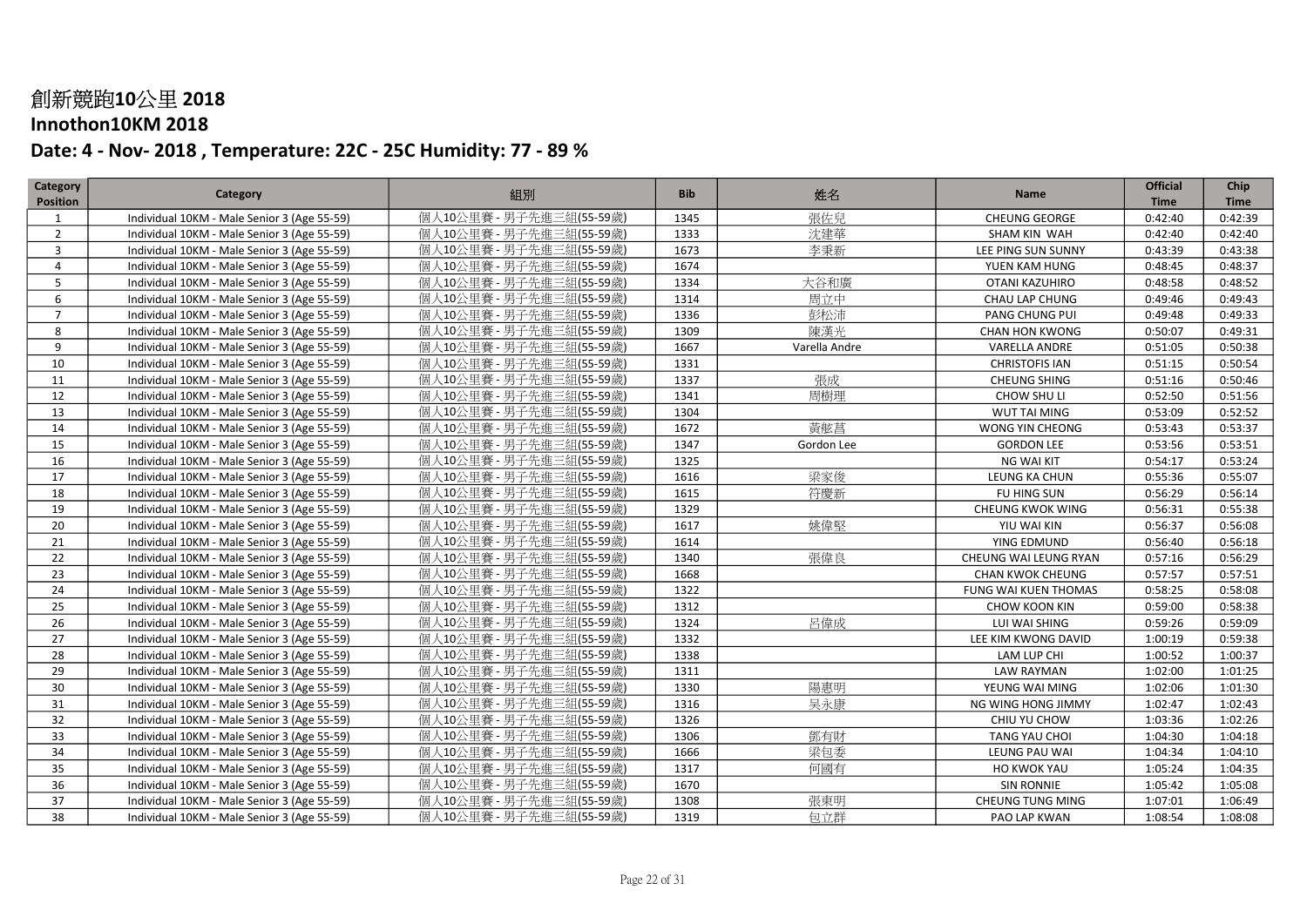#### Innothon10KM 2018

| Category        | Category                                    | 組別                       | <b>Bib</b> |             | <b>Name</b>          | <b>Official</b> | <b>Chip</b> |
|-----------------|---------------------------------------------|--------------------------|------------|-------------|----------------------|-----------------|-------------|
| <b>Position</b> |                                             |                          |            | 姓名          |                      | Time            | <b>Time</b> |
| 39              | Individual 10KM - Male Senior 3 (Age 55-59) | 個人10公里賽 - 男子先進三組(55-59歲) | 1320       | 林秋棠         | LAM CHAUTONG         | 1:08:55         | 1:08:33     |
| 40              | Individual 10KM - Male Senior 3 (Age 55-59) | 個人10公里賽 - 男子先進三組(55-59歲) | 1328       | 盧國基         | LO KWOK KEE CLEMENT  | 1:09:19         | 1:08:50     |
| 41              | Individual 10KM - Male Senior 3 (Age 55-59) | 個人10公里賽 - 男子先進三組(55-59歲) | 1339       |             | <b>LEE DEREK</b>     | 1:10:09         | 1:09:57     |
| 42              | Individual 10KM - Male Senior 3 (Age 55-59) | 個人10公里賽 - 男子先進三組(55-59歳) | 1307       | 張錦志         | CHEUNG KAM CHI       | 1:10:37         | 1:10:06     |
| 43              | Individual 10KM - Male Senior 3 (Age 55-59) | 個人10公里賽 - 男子先進三組(55-59歳) | 1669       | 徐振文         | 徐 振文                 | 1:11:17         | 1:11:11     |
| 44              | Individual 10KM - Male Senior 3 (Age 55-59) | 個人10公里賽 - 男子先進三組(55-59歳) | 1305       | 陸建華         | LUK KIN WAH          | 1:11:50         | 1:11:36     |
| 45              | Individual 10KM - Male Senior 3 (Age 55-59) | 個人10公里賽 - 男子先進三組(55-59歲) | 1335       | 李志健         | LI CHI KIN           | 1:16:09         | 1:15:45     |
| 46              | Individual 10KM - Male Senior 3 (Age 55-59) | 個人10公里賽 - 男子先進三組(55-59歳) | 1348       | 黄家裕         | WONG OSCAR           | 1:17:42         | 1:17:18     |
| 47              | Individual 10KM - Male Senior 3 (Age 55-59) | 個人10公里賽 - 男子先進三組(55-59歳) | 1344       | Simon Tsang | TSANG SIU FAI, SIMON | 1:21:18         | 1:20:28     |
| 48              | Individual 10KM - Male Senior 3 (Age 55-59) | 個人10公里賽 - 男子先進三組(55-59歳) | 1321       | 李錦康         | LI KAM HONG WILFRED  | 1:27:34         | 1:27:14     |
| 49              | Individual 10KM - Male Senior 3 (Age 55-59) | 個人10公里賽 - 男子先進三組(55-59歲) | 1310       | 陳君平         | CHAN KWAN PING       | 1:28:36         | 1:28:07     |
| 50              | Individual 10KM - Male Senior 3 (Age 55-59) | 個人10公里賽 - 男子先進三組(55-59歳) | 1327       | 陳廣正         | CHAN KWONG CHING     | 1:29:24         | 1:28:24     |
| 51              | Individual 10KM - Male Senior 3 (Age 55-59) | 個人10公里賽 - 男子先進三組(55-59歳) | 1343       |             | PUN WING FAT         | 1:33:19         | 1:32:36     |
| <b>DNF</b>      | Individual 10KM - Male Senior 3 (Age 55-59) | 個人10公里賽 - 男子先進三組(55-59歲) | 1346       | 黃克強         | <b>WONG ALBERT</b>   |                 |             |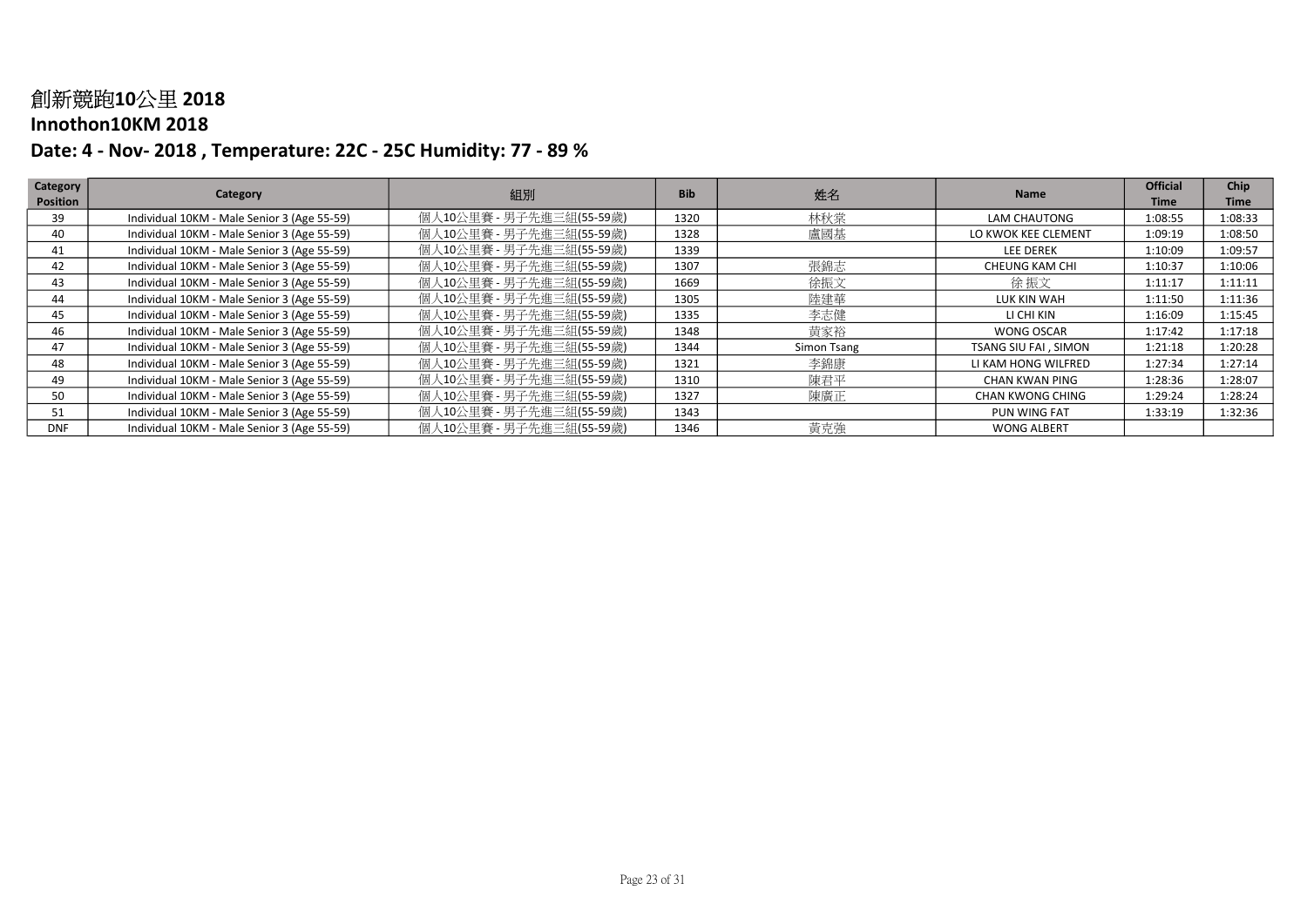### Innothon10KM 2018

| Category<br><b>Position</b> | Category                                     | 組別                      | <b>Bib</b> | 姓名           | <b>Name</b>                | <b>Official</b><br><b>Time</b> | Chip<br><b>Time</b> |
|-----------------------------|----------------------------------------------|-------------------------|------------|--------------|----------------------------|--------------------------------|---------------------|
|                             | Individual 10KM - Male Veteran (60 or above) | 個人10公里賽 - 男子元老組(60歲或以上) | 1665       | 梁俊傑          | <b>LEUNG CHUN KIT</b>      | 0:42:37                        | 0:42:36             |
| $\overline{2}$              | Individual 10KM - Male Veteran (60 or above) | 個人10公里賽 - 男子元老組(60歳或以上) | 1353       |              | <b>GREER KENNETH</b>       | 0:45:53                        | 0:45:51             |
| 3                           | Individual 10KM - Male Veteran (60 or above) | 個人10公里賽 - 男子元老組(60歲或以上) | 1349       | 濮將華          | POK CHEONGSAM WAH          | 0:49:34                        | 0:49:33             |
| 4                           | Individual 10KM - Male Veteran (60 or above) | 個人10公里賽 - 男子元老組(60歲或以上) | 1354       |              | <b>MOORE PAUL</b>          | 0:51:37                        | 0:51:26             |
| 5                           | Individual 10KM - Male Veteran (60 or above) | 個人10公里賽 - 男子元老組(60歲或以上) | 1366       | 盧金水          | LO KAM SHUI                | 0:52:32                        | 0:52:21             |
| 6                           | Individual 10KM - Male Veteran (60 or above) | 個人10公里賽 - 男子元老組(60歲或以上) | 1782       | 簡鋈棠          | <b>KAN YUK TONG</b>        | 0:55:48                        | 0:55:21             |
| $\overline{7}$              | Individual 10KM - Male Veteran (60 or above) | 個人10公里賽 - 男子元老組(60歲或以上) | 1781       | 馮兆薇          | 馮兆薇                        | 0:56:33                        | 0:56:29             |
| 8                           | Individual 10KM - Male Veteran (60 or above) | 個人10公里賽 - 男子元老組(60歲或以上) | 1357       |              | IP LAU CHUEN               | 0:57:20                        | 0:56:50             |
| 9                           | Individual 10KM - Male Veteran (60 or above) | 個人10公里賽 - 男子元老組(60歲或以上) | 1359       |              | WU CHI WAI                 | 0:57:32                        | 0:57:27             |
| 10                          | Individual 10KM - Male Veteran (60 or above) | 個人10公里賽 - 男子元老組(60歲或以上) | 1365       | 馮傑民          | <b>FUNG KIT MAN</b>        | 0:58:39                        | 0:57:43             |
| 11                          | Individual 10KM - Male Veteran (60 or above) | 個人10公里賽 - 男子元老組(60歳或以上) | 1351       | 吳仕忠          | NG SHI CHUNG               | 1:00:48                        | 1:00:11             |
| 12                          | Individual 10KM - Male Veteran (60 or above) | 個人10公里賽 - 男子元老組(60歲或以上) | 1361       |              | <b>TSENG SUN MAN</b>       | 1:01:16                        | 1:00:18             |
| 13                          | Individual 10KM - Male Veteran (60 or above) | 個人10公里賽 - 男子元老組(60歲或以上) | 1352       | 梁繼新          | LEUNG KAI SUN              | 1:02:00                        | 1:01:36             |
| 14                          | Individual 10KM - Male Veteran (60 or above) | 個人10公里賽 - 男子元老組(60歲或以上) | 1618       | 胡瑞霖          | WU SHUI LAM                | 1:02:09                        | 1:02:05             |
| 15                          | Individual 10KM - Male Veteran (60 or above) | 個人10公里賽 - 男子元老組(60歲或以上) | 1367       | 張榮光          | <b>CHEUNG NEWTON</b>       | 1:03:21                        | 1:03:17             |
| 16                          | Individual 10KM - Male Veteran (60 or above) | 個人10公里賽 - 男子元老組(60歲或以上) | 1620       | Paul Jackson | <b>JACKSON PAUL</b>        | 1:04:46                        | 1:04:29             |
| 17                          | Individual 10KM - Male Veteran (60 or above) | 個人10公里賽 - 男子元老組(60歲或以上) | 1356       | 李少衛          | LI SIU WAI                 | 1:05:15                        | 1:04:37             |
| 18                          | Individual 10KM - Male Veteran (60 or above) | 個人10公里賽 - 男子元老組(60歲或以上) | 1619       | 陳揮明          | <b>CHAN FAI MING</b>       | 1:06:40                        | 1:06:34             |
| 19                          | Individual 10KM - Male Veteran (60 or above) | 個人10公里賽 - 男子元老組(60歳或以上) | 1360       | 連海文          | LIN HOI MAN                | 1:11:55                        | 1:11:09             |
| 20                          | Individual 10KM - Male Veteran (60 or above) | 個人10公里賽 - 男子元老組(60歲或以上) | 1783       | 何錦雄          | <b>HO KAM HUNG KENNNY</b>  | 1:20:12                        | 1:19:54             |
| 21                          | Individual 10KM - Male Veteran (60 or above) | 個人10公里賽 - 男子元老組(60歳或以上) | 1369       |              | <b>CIARLITTOA PASQUALE</b> | 1:21:26                        | 1:20:27             |
| 22                          | Individual 10KM - Male Veteran (60 or above) | 個人10公里賽 - 男子元老組(60歲或以上) | 1363       |              | <b>CHUNG WILLIAM</b>       | 1:25:10                        | 1:24:45             |
| 23                          | Individual 10KM - Male Veteran (60 or above) | 個人10公里賽 - 男子元老組(60歳或以上) | 1358       | 羅少雄          | LO SIU HUNG WILLIAM        | 1:28:10                        | 1:27:12             |
| 24                          | Individual 10KM - Male Veteran (60 or above) | 個人10公里賽 - 男子元老組(60歲或以上) | 1370       | 葉鴻昌          | IP HUNG CHEONG             | 1:29:31                        | 1:27:21             |
| 25                          | Individual 10KM - Male Veteran (60 or above) | 個人10公里賽 - 男子元老組(60歲或以上) | 1350       |              | LEUNG YUET BIU             | 1:32:50                        | 1:32:27             |
| 26                          | Individual 10KM - Male Veteran (60 or above) | 個人10公里賽 - 男子元老組(60歳或以上) | 1355       |              | WONG KWOK WAH              | 1:38:38                        | 1:37:46             |
| <b>DNF</b>                  | Individual 10KM - Male Veteran (60 or above) | 個人10公里賽 - 男子元老組(60歲或以上) | 1368       | 邵國強          | SIU WILLIAM                |                                |                     |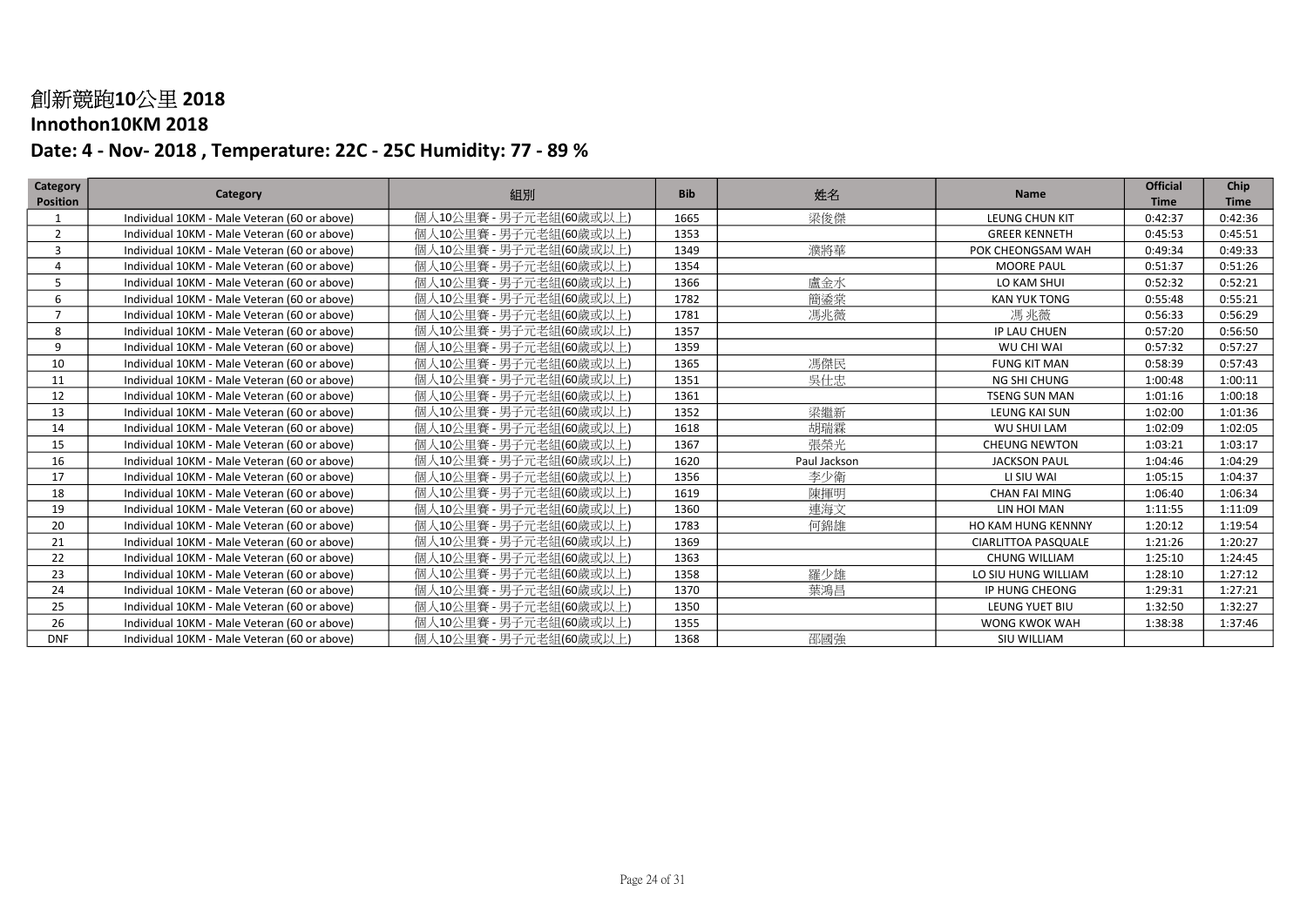#### Innothon10KM 2018

| Category        | Category                                 | 組別                      | <b>Bib</b> |     | <b>Name</b>           | <b>Official</b> | <b>Chip</b> |
|-----------------|------------------------------------------|-------------------------|------------|-----|-----------------------|-----------------|-------------|
| <b>Position</b> |                                          |                         |            | 姓名  |                       | Time            | <b>Time</b> |
|                 | Individual 10KM - Male Youth (Age 16-19) | 個人10公里賽 - 男子青年組(16-19歳) | 1010       | 黃永立 | <b>WONG ANDREW</b>    | 0:40:57         | 0:40:55     |
|                 | Individual 10KM - Male Youth (Age 16-19) | 個人10公里賽 - 男子青年組(16-19歳) | 1007       | 李啟駿 | LEE KAI CHUN          | 0:40:57         | 0:40:57     |
|                 | Individual 10KM - Male Youth (Age 16-19) | 個人10公里賽 - 男子青年組(16-19歳) | 1008       | 梁朝昇 | LEUNG CHIU YUK        | 0:42:34         | 0:42:33     |
|                 | Individual 10KM - Male Youth (Age 16-19) | 個人10公里賽 - 男子青年組(16-19歳) | 1011       | 蔡嘉樂 | CHOI KA LOK           | 0:45:30         | 0:45:27     |
|                 | Individual 10KM - Male Youth (Age 16-19) | 個人10公里賽 - 男子青年組(16-19歳) | 1003       | 尹頌祺 | WAN CHUNG KI          | 0:46:47         | 0:46:47     |
|                 | Individual 10KM - Male Youth (Age 16-19) | 個人10公里賽 - 男子青年組(16-19歳) | 1500       | 鄧鍵華 | TANG KIN WA           | 0:52:46         | 0:51:59     |
|                 | Individual 10KM - Male Youth (Age 16-19) | 個人10公里賽 - 男子青年組(16-19歳) | 1006       | 陳天倬 | <b>CHAN TIN CHEUK</b> | 0:53:12         | 0:52:20     |
|                 | Individual 10KM - Male Youth (Age 16-19) | 個人10公里賽 - 男子青年組(16-19歳) | 1676       |     | <b>TAYLOR JOSHUA</b>  | 0:53:25         | 0:52:46     |
|                 | Individual 10KM - Male Youth (Age 16-19) | 個人10公里賽 - 男子青年組(16-19歳) | 1009       |     | VAN METER AUSTIN      | 0:53:27         | 0:52:49     |
| 10              | Individual 10KM - Male Youth (Age 16-19) | 個人10公里賽 - 男子青年組(16-19歳) | 1002       | 譚志滔 | TAM CHI TAO ANSON     | 0:54:44         | 0:53:55     |
| 11              | Individual 10KM - Male Youth (Age 16-19) | 個人10公里賽 - 男子青年組(16-19歳) | 1501       | 何家裕 | HO KA YU              | 1:00:31         | 0:59:58     |
| 12              | Individual 10KM - Male Youth (Age 16-19) | 個人10公里賽 - 男子青年組(16-19歳) | 1004       | 李匯文 | LI WUI MAN            | 1:03:45         | 1:02:52     |
| 13              | Individual 10KM - Male Youth (Age 16-19) | 個人10公里賽 - 男子青年組(16-19歳) | 1005       | 陳明德 | <b>CHAN MING TAK</b>  | 1:03:45         | 1:02:53     |
| 14              | Individual 10KM - Male Youth (Age 16-19) | 個人10公里賽 - 男子青年組(16-19歳) | 1001       | 黃嘉暉 | <b>WONG KEITH</b>     | 1:19:55         | 1:19:26     |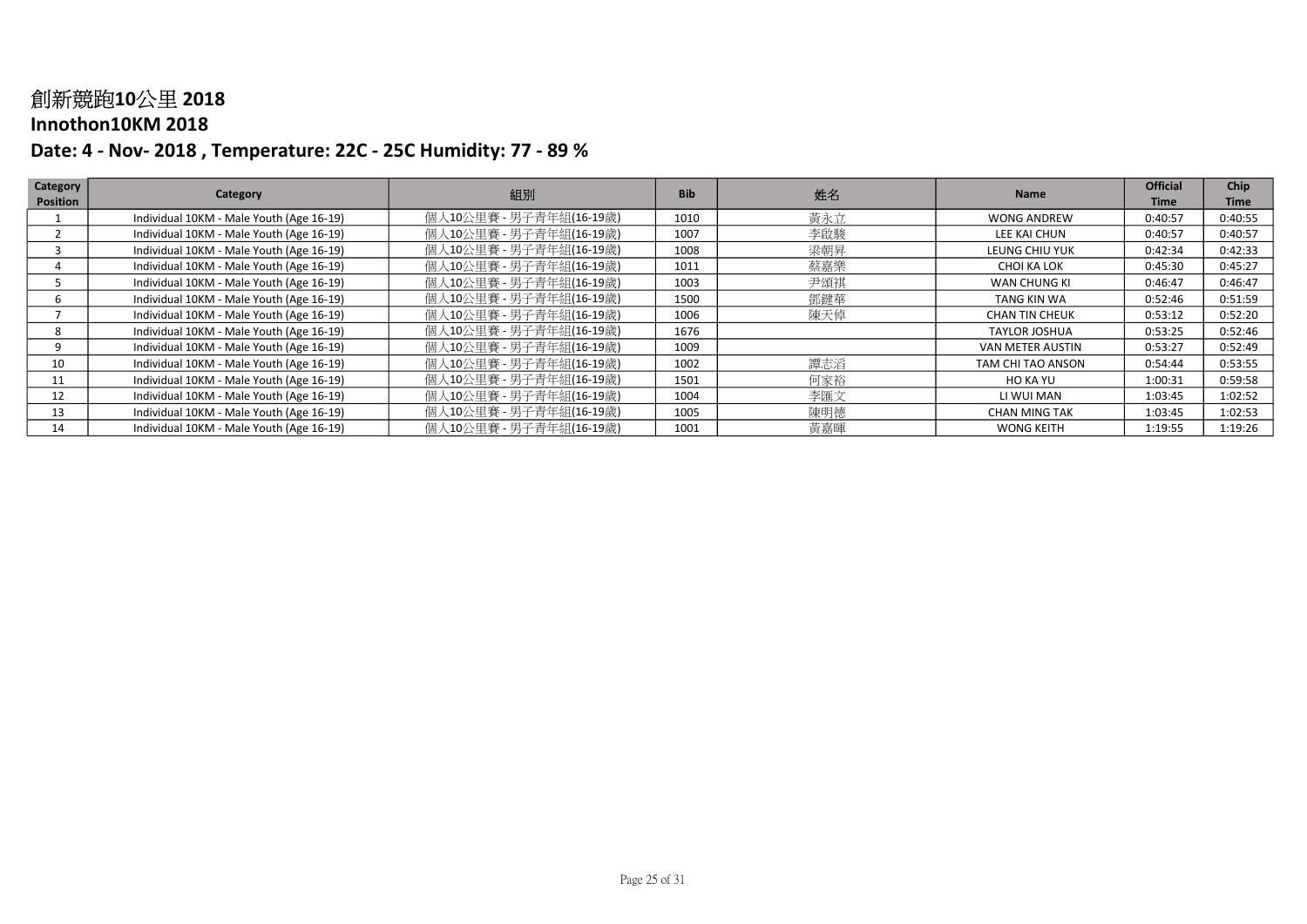#### Innothon10KM 2018

| Category | Category                                    |                         | <b>Bib</b> |     | <b>Name</b>              | <b>Official</b> | Chip        |
|----------|---------------------------------------------|-------------------------|------------|-----|--------------------------|-----------------|-------------|
| Position |                                             | 組別                      |            | 姓名  |                          | <b>Time</b>     | <b>Time</b> |
|          | Individual 3KM - Female Youth 1 (Age 10-11) | 個人3公里賽 - 女子少年一組(10-11歳) | 3025       |     | <b>FLORENCE WILLIAMS</b> | 0:11:59         | 0:11:59     |
|          | Individual 3KM - Female Youth 1 (Age 10-11) | 個人3公里賽 - 女子少年一組(10-11歲) | 3026       | 蔡澤熹 | CHOI CHAK HEI            | 0:12:24         | 0:12:24     |
|          | Individual 3KM - Female Youth 1 (Age 10-11) | 個人3公里賽 - 女子少年一組(10-11歲) | 3027       | 文麗淇 | MAN LAI KI NICOLE        | 0:12:46         | 0:12:46     |
|          | Individual 3KM - Female Youth 1 (Age 10-11) | 個人3公里賽 - 女子少年一組(10-11歲) | 3029       |     | CHAN DUI CHI             | 0:12:52         | 0:12:51     |
|          | Individual 3KM - Female Youth 1 (Age 10-11) | 個人3公里賽 - 女子少年一組(10-11歲) | 3045       |     | LEUNG TSZ WUN            | 0:16:19         | 0:16:19     |
|          | Individual 3KM - Female Youth 1 (Age 10-11) | 個人3公里賽 - 女子少年一組(10-11歳) | 3028       | 蔡稀桐 | CHOY HEI TUNG            | 0:16:58         | 0:16:56     |
|          | Individual 3KM - Female Youth 1 (Age 10-11) | 個人3公里賽 - 女子少年一組(10-11歳) | 3039       | 唐琨婷 | <b>TONG KUN TING</b>     | 0:18:06         | 0:18:06     |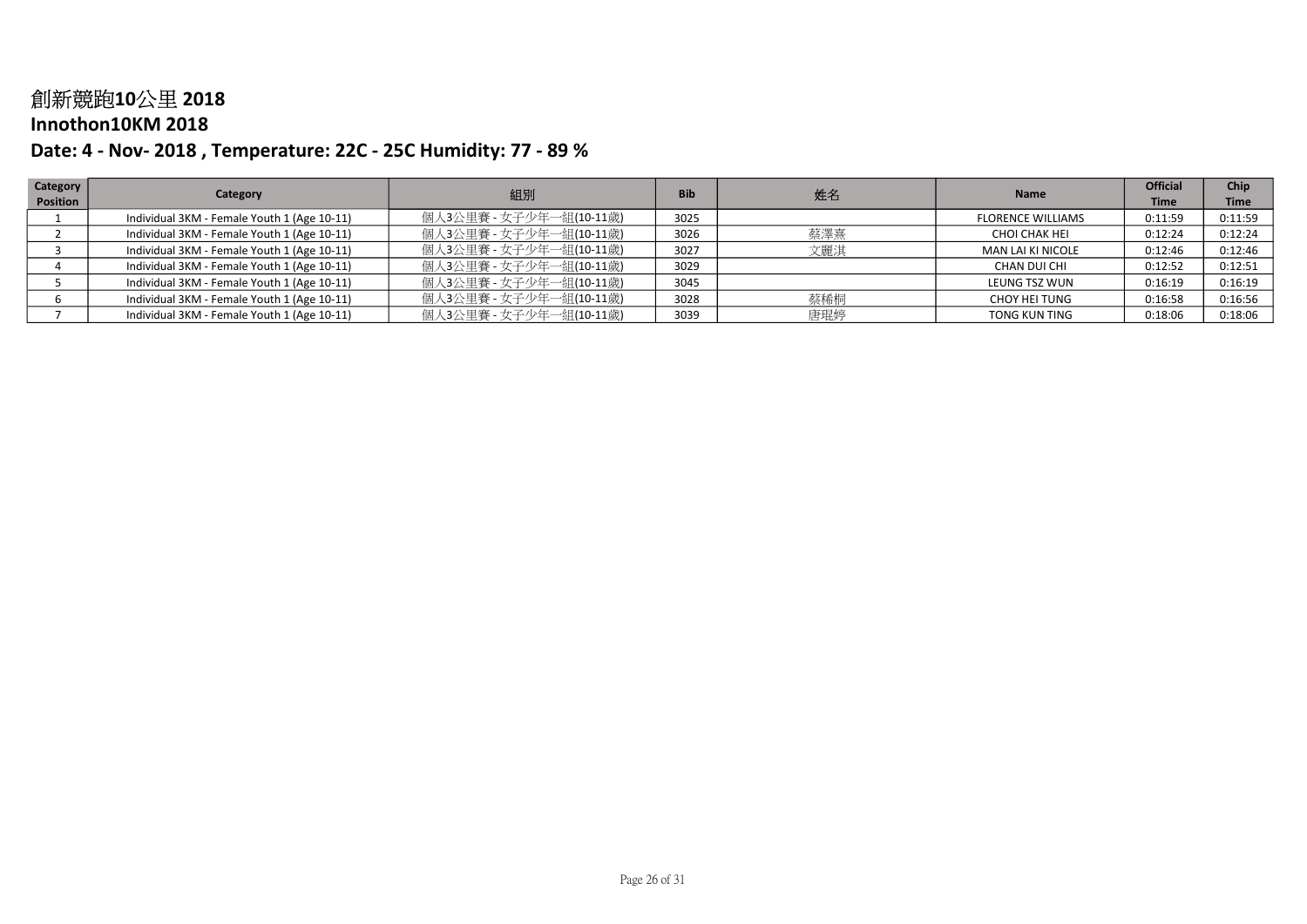### Innothon10KM 2018

| Category        | Category                                    | 組別                      | <b>Bib</b> | 姓名  | <b>Name</b>             | <b>Official</b> | Chir    |
|-----------------|---------------------------------------------|-------------------------|------------|-----|-------------------------|-----------------|---------|
| <b>Position</b> |                                             |                         |            |     |                         | <b>Time</b>     | Time    |
|                 | Individual 3KM - Female Youth 2 (Age 12-13) | 個人3公里賽 - 女子少年二組(12-13歳) | 3032       | 曾凱瑩 | <b>TSANG HOI YING</b>   | 0:12:40         | 0:12:40 |
|                 | Individual 3KM - Female Youth 2 (Age 12-13) | 個人3公里賽 - 女子少年二組(12-13歳) | 3031       | 陳樂桐 | <b>CHAN LOK TUNG</b>    | 0:13:23         | 0:13:23 |
|                 | Individual 3KM - Female Youth 2 (Age 12-13) | 個人3公里賽 - 女子少年二組(12-13歳) | 3040       |     | <b>TSEUNG YUEN WING</b> | 0:19:20         | 0:19:20 |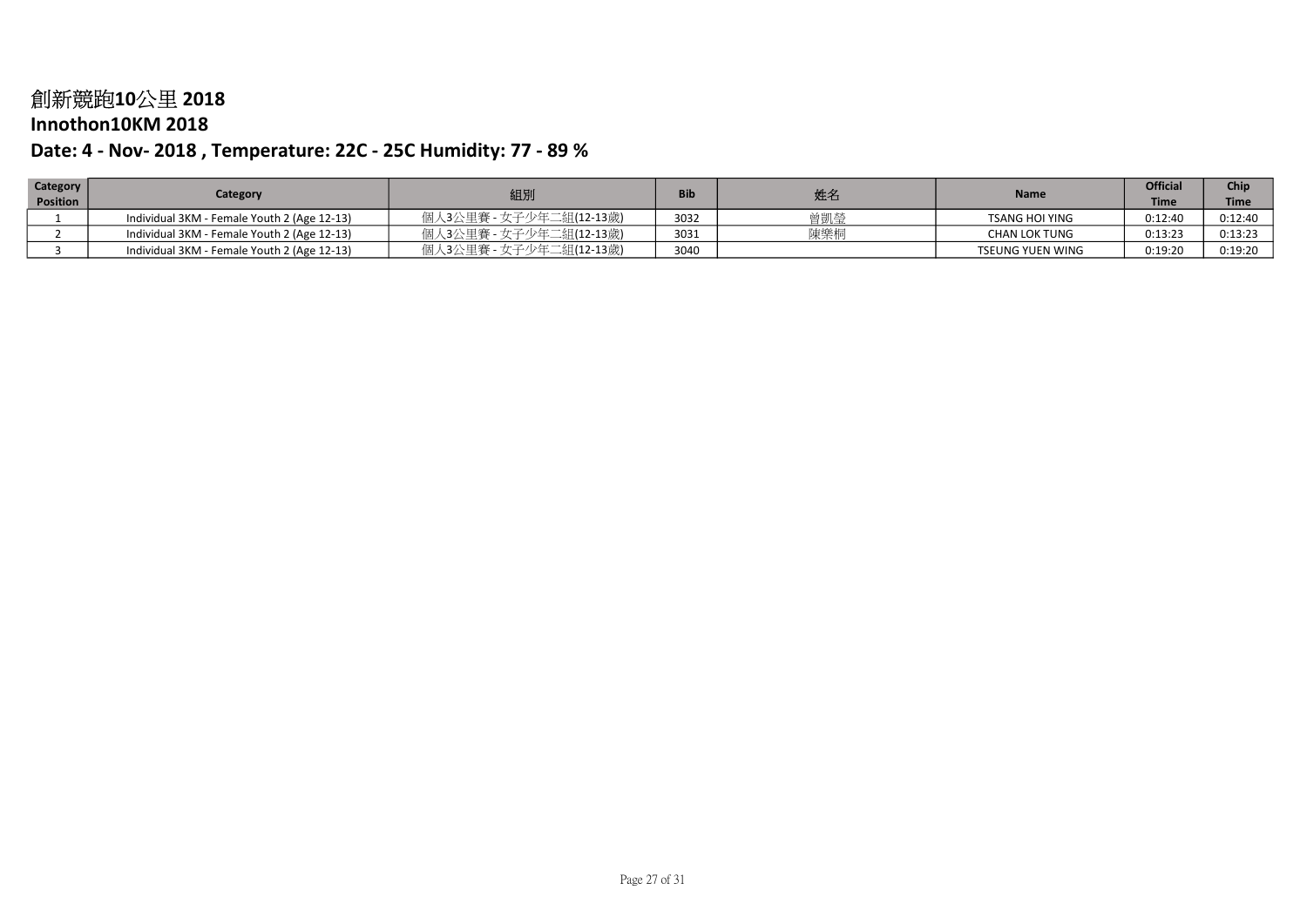### Innothon10KM 2018

| Category        | Category                                    | 組別                      | <b>Bib</b> | 姓名  | Name            | <b>Official</b> | Chip        |
|-----------------|---------------------------------------------|-------------------------|------------|-----|-----------------|-----------------|-------------|
| <b>Position</b> |                                             |                         |            |     |                 | <b>Time</b>     | <b>Time</b> |
|                 | Individual 3KM - Female Youth 3 (Age 14-15) | 個人3公里賽 - 女子少年三組(14-15歳) | 3033       | 江梓澄 | KONG TSZ CHING  | 0:12:50         | 0:12:48     |
|                 | Individual 3KM - Female Youth 3 (Age 14-15) | 個人3公里賽 - 女子少年三組(14-15歳) | 3046       | 藍若天 | <b>LAM YORK</b> | 0:13:50         | 0:13:50     |
|                 | Individual 3KM - Female Youth 3 (Age 14-15) | 個人3公里賽 - 女子少年三組(14-15歳) | 3034       | 何芷蕎 | HO TSZ KIU      | 0:16:58         | 0:16:56     |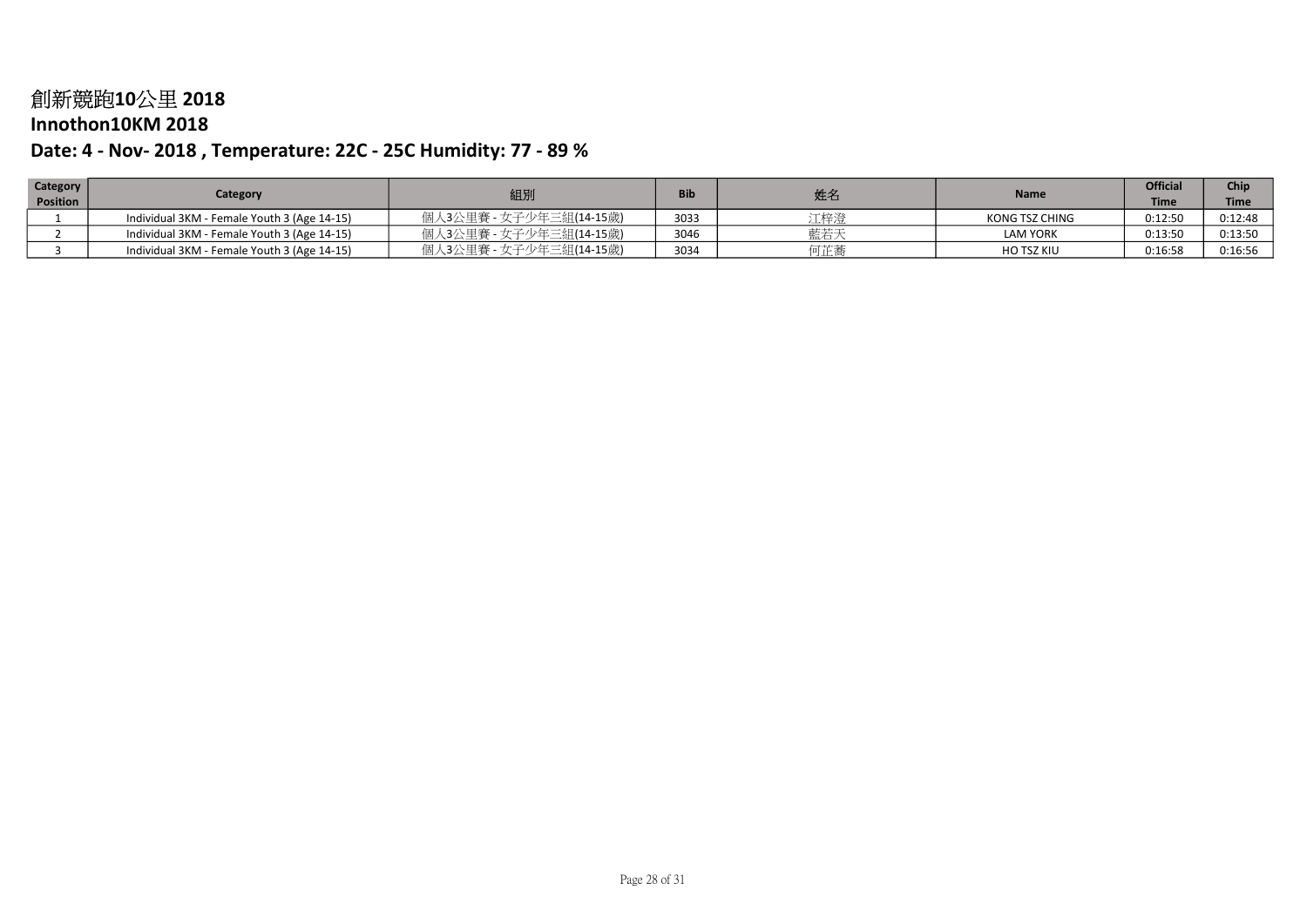### Innothon10KM 2018

| <b>Category</b> | Category                                  | 組別                      | <b>Bib</b> | 姓名  | <b>Name</b>           | <b>Official</b> | Chip        |
|-----------------|-------------------------------------------|-------------------------|------------|-----|-----------------------|-----------------|-------------|
| Position        |                                           |                         |            |     |                       | <b>Time</b>     | <b>Time</b> |
|                 | Individual 3KM - Male Youth 1 (Age 10-11) | 個人3公里賽 - 男子少年一組(10-11歳) | 3002       |     | LOO OWEN              | 0:12:12         | 0:12:12     |
|                 | Individual 3KM - Male Youth 1 (Age 10-11) | 個人3公里賽 - 男子少年一組(10-11歲) | 3005       | 黃健朗 | WONG KIN LONG         | 0:13:18         | 0:13:17     |
|                 | Individual 3KM - Male Youth 1 (Age 10-11) | 個人3公里賽 - 男子少年一組(10-11歲) | 3041       | 朱政諺 | CHU CHING YIN         | 0:13:54         | 0:13:54     |
|                 | Individual 3KM - Male Youth 1 (Age 10-11) | 個人3公里賽 - 男子少年一組(10-11歲) | 3009       | 曾浩駿 | <b>TSANG HO CHUN</b>  | 0:14:17         | 0:14:17     |
|                 | Individual 3KM - Male Youth 1 (Age 10-11) | 個人3公里賽 - 男子少年一組(10-11歲) | 3006       | 黃焯腎 | <b>WONG CHEUK YIN</b> | 0:14:23         | 0:14:23     |
|                 | Individual 3KM - Male Youth 1 (Age 10-11) | 個人3公里賽 - 男子少年一組(10-11歳) | 3008       | 黎俊賢 | LAI CHUN YIN ISAAC    | 0:15:17         | 0:15:16     |
|                 | Individual 3KM - Male Youth 1 (Age 10-11) | 個人3公里賽 - 男子少年一組(10-11歲) | 3001       | 譚寺舜 | TAM CHI SHUN          | 0:15:20         | 0:15:20     |
|                 | Individual 3KM - Male Youth 1 (Age 10-11) | 個人3公里賽 - 男子少年一組(10-11歲) | 3010       |     | <b>YUN RYAN</b>       | 0:15:42         | 0:15:41     |
|                 | Individual 3KM - Male Youth 1 (Age 10-11) | 個人3公里賽 - 男子少年一組(10-11歳) | 3003       | 趙睿桁 | CHIU YUI HANG         | 0:18:41         | 0:18:41     |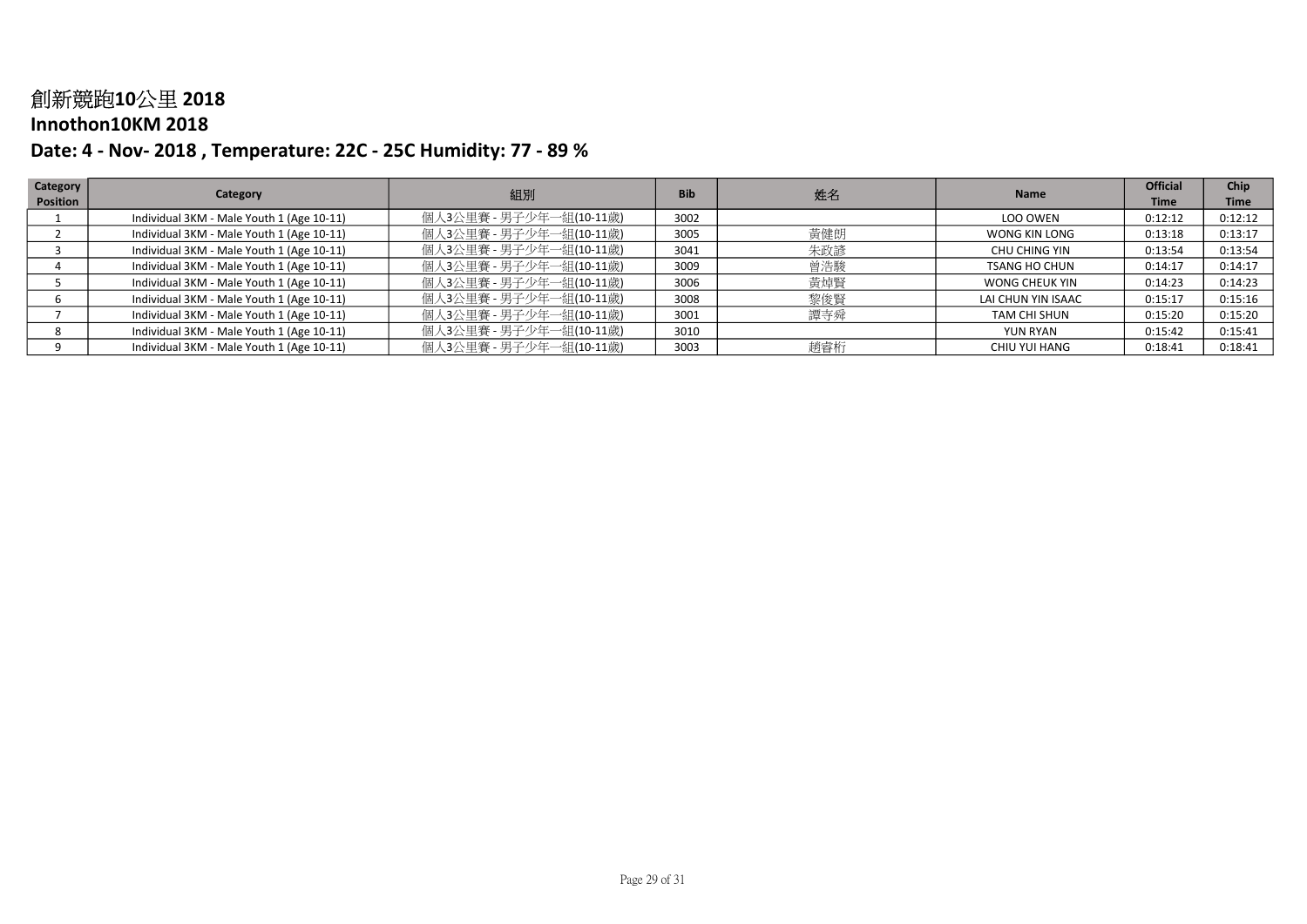### Innothon10KM 2018

| Category | Category                                  | 組別                      | <b>Bib</b> |     | <b>Name</b>           | <b>Official</b> | Chip        |
|----------|-------------------------------------------|-------------------------|------------|-----|-----------------------|-----------------|-------------|
| Position |                                           |                         |            | 姓名  |                       | <b>Time</b>     | <b>Time</b> |
|          | Individual 3KM - Male Youth 2 (Age 12-13) | 個人3公里賽 - 男子少年二組(12-13歳) | 3036       |     | YIP JAN               | 0:10:15         | 0:10:15     |
|          | Individual 3KM - Male Youth 2 (Age 12-13) | 個人3公里賽 - 男子少年二組(12-13歲) | 3013       | 葉子軒 | YIP TSZ HIN SEAN      | 0:10:35         | 0:10:35     |
|          | Individual 3KM - Male Youth 2 (Age 12-13) | 個人3公里賽 - 男子少年二組(12-13歲) | 3011       | 蔡古節 | <b>TSOI GU CHIT</b>   | 0:10:52         | 0:10:52     |
|          | Individual 3KM - Male Youth 2 (Age 12-13) | 個人3公里賽 - 男子少年二組(12-13歲) | 3014       | 唐智毅 | TONG CHI NGAI         | 0:11:17         | 0:11:17     |
|          | Individual 3KM - Male Youth 2 (Age 12-13) | 個人3公里賽 - 男子少年二組(12-13歲) | 3015       | 黃耀鋒 | <b>WONG ALVIN</b>     | 0:11:40         | 0:11:39     |
|          | Individual 3KM - Male Youth 2 (Age 12-13) | 個人3公里賽 - 男子少年二組(12-13歳) | 3043       | 李之暉 | LEE TSZ FAI AIDAN     | 0:12:13         | 0:12:13     |
|          | Individual 3KM - Male Youth 2 (Age 12-13) | 個人3公里賽 - 男子少年二組(12-13歲) | 3012       | 曾湋溍 | <b>TSANG WAI CHUN</b> | 0:12:16         | 0:12:16     |
|          | Individual 3KM - Male Youth 2 (Age 12-13) | 個人3公里賽 - 男子少年二組(12-13歲) | 3017       | 楊浩添 | YEUNG HO TIM          | 0:12:39         | 0:12:38     |
|          | Individual 3KM - Male Youth 2 (Age 12-13) | 個人3公里賽 - 男子少年二組(12-13歳) | 3016       | 莫兆天 | MOK SIU TIN           | 0:13:28         | 0:13:28     |